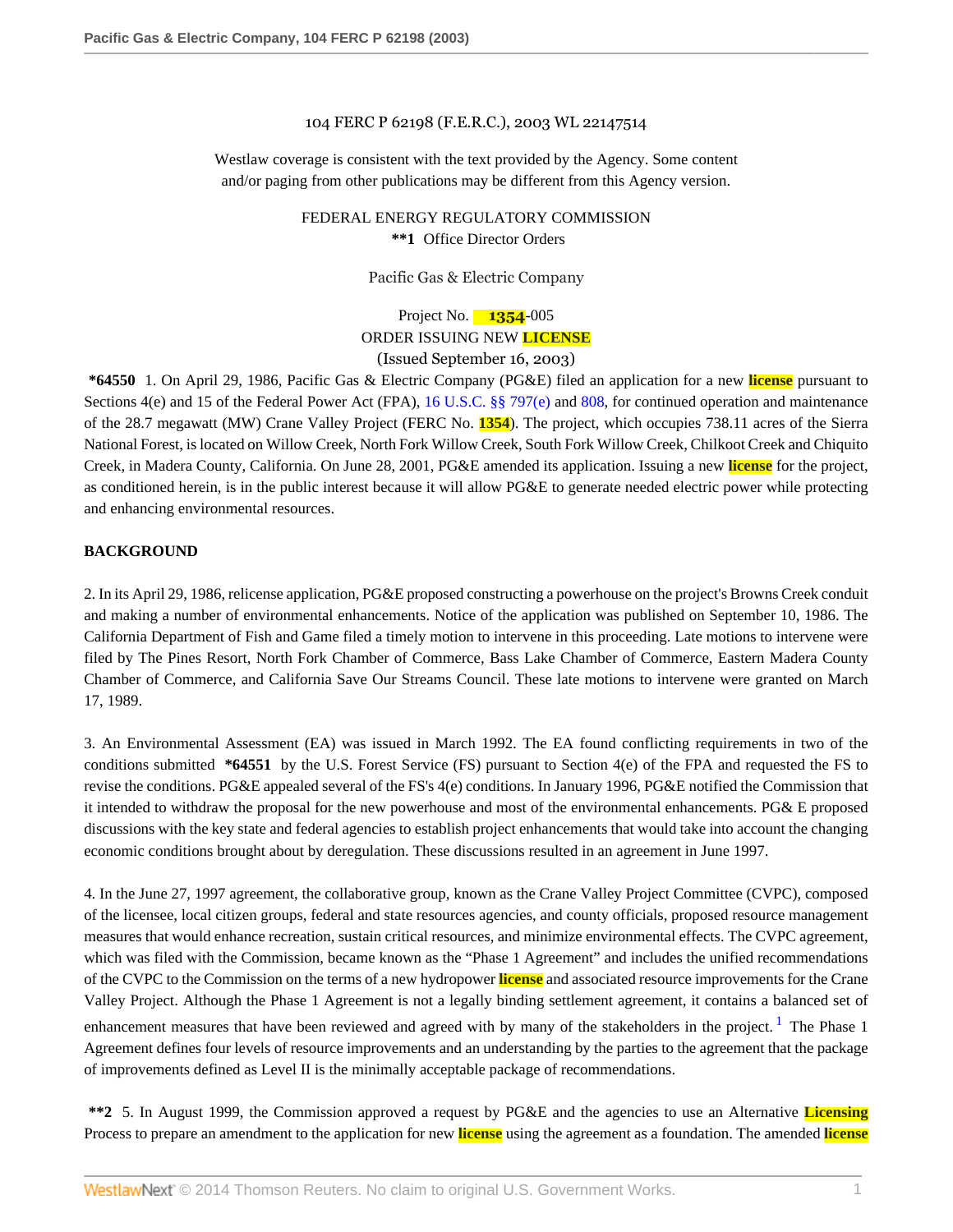application was filed in June 2001. Notice of the amended application was issued July 19, 2001. Motions to intervene were filed by the California State Water Resources Control Board, Department of the Interior, Robert Brooke, and the Bass Lake Homeowners Association.

6. In the amended application, PG&E proposed to implement the package of mitigation and resource management recommendations contained in Level II of the Phase 1 Agreement. Therefore, Commission staff used Level II as the proposed action in its Supplemental EA, which was issued on September 26, 2002. The FS filed final conditions pursuant to Section 4(e) on December 12, 2002.

7. Several entities filed comments pertaining to the Supplemental EA, including the State Water Resources Control Board, Beverly Fleming, Robert and Barbara Brooke, the Bass Lake Homeowners Association, Inc., the Pines Resort, the Sierra Mono Museum, the Mono Nation, and thirty eight private citizens who have similar concerns regarding Bass Lake reservoir levels. Many commenters suggest that the analyses contained in the Supplemental EA are inadequate and that additional data collection and analyses need to be undertaken to fully examine project effects on water quality, sedimentation, aquatic species, and socioeconomic impacts related to reservoir elevations. Numerous private citizens and citizen groups also expressed concern regarding conclusions related to lake elevations.

8. I believe that the Supplemental EA, which is based upon stakeholder input and information accumulated over the 17 year history of this proceeding, is of sufficient scope and detail to take final action on this **license**. The document sets forth recommendations, which are made conditions of this **license**, that fully protect and mitigate the effects of continued operation of the project on environmental resources and, where appropriate, provide opportunities to enhance these resources, including recreational resources. I have fully considered the comments received from interested agencies and individuals in determining whether, and under what conditions, to issue this **license**. The **license** conditions I include in this **license** adopt the Level II recommendations of the Phase 1 Agreement as well as additional measures Commission staff recommends. These conditions also include provisions for monitoring and further refinement of the required protection, mitigation, and enhancement measures.

# **PROJECT DESCRIPTION**

9. The Crane Valley Project consists of five developments, which include five powerhouses, two storage reservoirs (Bass and Chilkoot Lake), four smaller impoundments (three forebays and one afterbay), and a network of tunnels and conduits. The project diverts water from the North and South Forks of Willow Creek through the Crane Valley, San Joaquin No. 3, San Joaquin No. 2, San Joaquin No.1a, and Wishon developments.

**\*\*3** 10. The 900-kilowatt (kW) Crane Valley development is located on North Fork Willow Creek and is the furthest upstream. The Crane Valley development consists of the Crane Valley Dam, Bass Lake, Crane Valley powerhouse, Chilkoot Lake pickup ditch, Chilkoot Dam, and Chilkoot Lake. Bass Lake is formed by Crane Valley Dam and is about four miles long. Water is released from Bass Lake through a tunnel and penstock to the Crane Valley powerhouse. After passing through the powerhouse, the water is released into the San Joaquin No. 3 Conduit. Upstream of Bass Lake, Chilkoot Dam is located on Chilkoot Creek and creates Chilkoot Lake. The Chilkoot **\*64552** Lake pick-up ditch collects water, primarily spring runoff, and delivers it to Chilkoot Lake. When the water stored in Chilkoot Lake is released, it flows down Chilkoot Creek to North Fork Willow Creek and then into Bass Lake. Bass Lake also receives inflow from flow diverted from the Browns Creek development, which diverts water from the South Fork Willow Creek into the 2-mile-long Browns Creek conduit.

11. The 4-MW San Joaquin No. 3 development consists of the San Joaquin No. 3 conduit, forebay dam and impoundment, penstock, powerhouse, and the Manzanita Dam and Lake (Manzanita Lake is the afterbay for the San Joaquin No. 3 development and is located in the North Fork streambed). The San Joaquin No. 3 conduit collects water released from the Crane Valley powerhouse and transports it about 3.5 miles to the development's forebay. From there, water flows through a penstock about 0.6 miles to the powerhouse. Water from the powerhouse enters Manzanita Lake. Water released from the Manzanita Dam flows into the San Joaquin No. 2 conduit.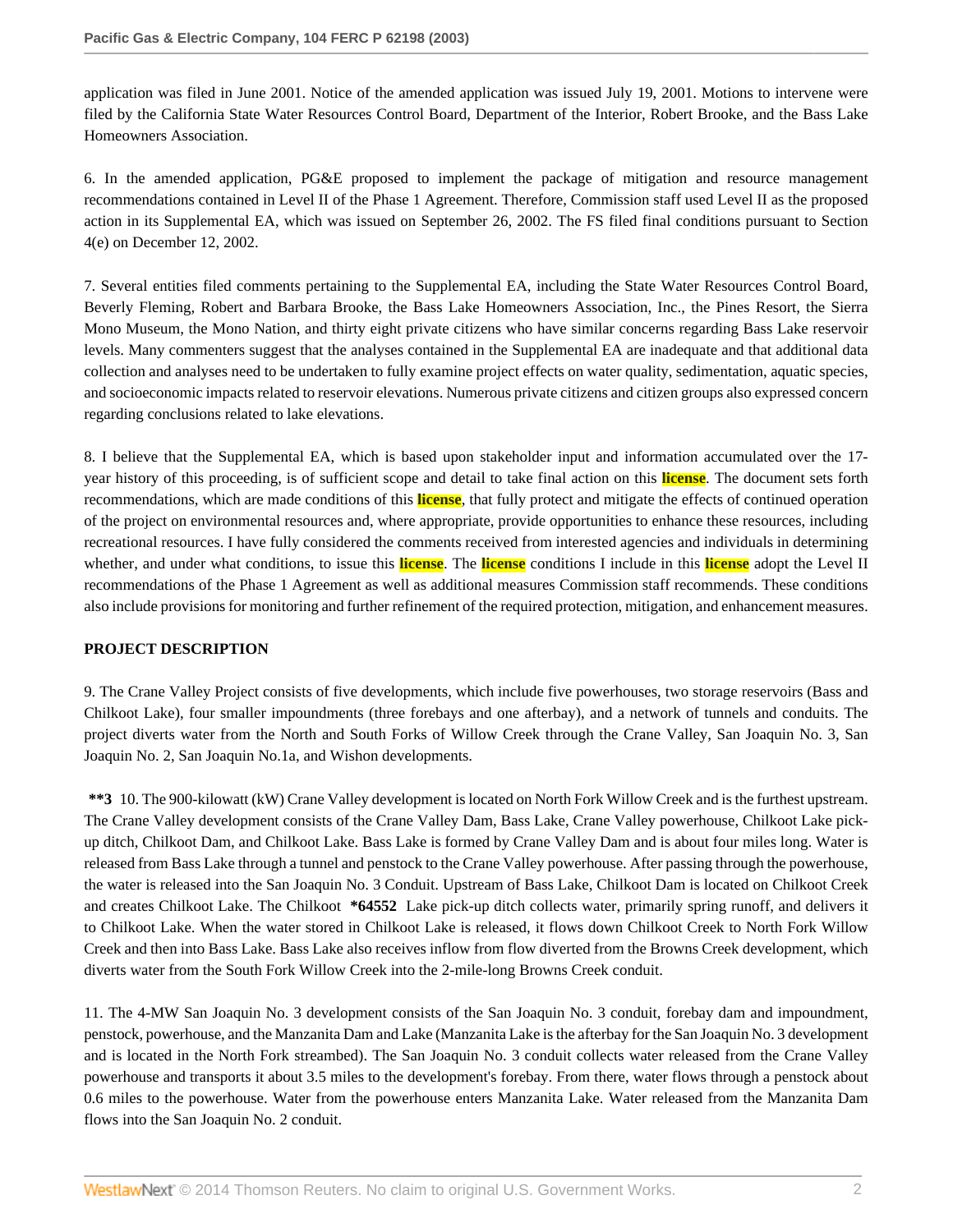12. The 2.88-MW San Joaquin No. 2 development consists of the San Joaquin No. 2 conduit, forebay dam and impoundment, penstock, and powerhouse. The San Joaquin No. 2 conduit carries water about three miles from Manzanita Dam to the San Joaquin No. 2 forebay. From the forebay, water travels through the penstock about 0.75 miles to the powerhouse. From the powerhouse, water flows into the San Joaquin No. 1 conduit.

13. The 400-kW San Joaquin No. 1A development consists of the South Fork diversion dam (located on South Fork Willow Creek), the North Fork diversion dam (on North Fork Willow Creek), the San Joaquin No. 1 conduit, a penstock and the San Joaquin No. 1A powerhouse. The South Fork diversion dam diverts water from the South Fork Willow Creek through a flume to the North Fork Willow Creek. The North Fork diversion dam diverts water from the North Fork Willow Creek (including the water from the South Fork diversion dam) through a tunnel and flume to the San Joaquin No. 1 conduit. Water from the San Joaquin No. 2 powerhouse and water diverted by the South Fork and North Fork diversion dams flow into the San Joaquin No. 1 conduit, just below the San Joaquin No. 2 powerhouse. The conduit transports the water about five miles to the San Joaquin No. 1A powerhouse. Water released from the powerhouse flows into Lake Corrine, which is the forebay for the Wishon development.

**\*\*4** 14. The 16-MW Wishon development consists of a forebay dam and impoundment (Lake Corrine), dual penstocks, and a powerhouse. Water from Lake Corrine flows through the dual penstocks about 0.8 mile to the powerhouse. Water is released from the Wishon powerhouse into the San Joaquin River.

15. Historically, PG&E has operated Chilkoot Lake as a seasonal storage facility. PG&E closes the release valve at the lake in October or November to store winter and spring runoff. PG&E usually opens the release valve in June, draining Chilkoot Lake into Bass Lake. If storage is not available in Bass Lake, PG&E delays opening the valve.

<span id="page-2-0"></span>16. PG&E operates the project so that Bass Lake fills by the end of the spring runoff season. When Bass Lake reaches its highest level, usually during June or July, PG&E begins to draw the reservoir to meet the requirements of the 1909 Miller-Lux agreement  $^2$  $^2$ , which the Bureau of Reclamation (BR) now administers for irrigation. Under the Miller-Lux agreement, BR can order the release of stored water exceeding 60 percent of reservoir capacity between September 15 and October 1 of each year. Between November 1 and January 1 of the following year, BR can order the release of stored water exceeding 50 percent of reservoir capacity.

17. Except during spill events, all releases from Bass Lake are through the Crane Valley powerhouse. This water passes through each of the developments in turn and, except for its passage through Manzanita Lake, does not return to the Willow Creek drainage. Seepage from Crane Valley dam and inflows to North Fork Willow Creek below the dam are captured at Manzanita Lake. Seepage from Manzanita dam and inflows below Manzanita dam are diverted at the North Fork diversion dam.

18. PG&E proposes to modify its operation of the project by releasing minimum flows into the bypass reach of North Fork Willow Creek, South Fork Willow Creek, and Willow Creek. PG&E proposes to release a 2-cfs minimum flow into North Fork Willow Creek below Bass Lake, a 2 cubic feet per second (cfs) minimum flow below Manzanita Lake, a 4.5 cfs to 10 cfs minimum flow (depending on the month) in the South Fork Willow Creek below the Browns Creek diversion dam, and 0.5 cfs in Willow Creek below the North Fork and South Fork diversion dams, as measured at Rex Ranch.

19. A detailed description of the project facilities is contained in Ordering Paragraph (B)(2) below.

# **WATER QUALITY CERTIFICATION**

<span id="page-2-1"></span>20. Section 401(a)(1) of the Clean Water Act (CWA) [3](#page-42-2) provides that the Commission may not issue a **license** for a hydroelectric project unless the state water quality certifying agency has issued a water quality certification for the project or has waived certification by failing to act on a request **\*64553** for certification within a reasonable period of time, not to exceed one year.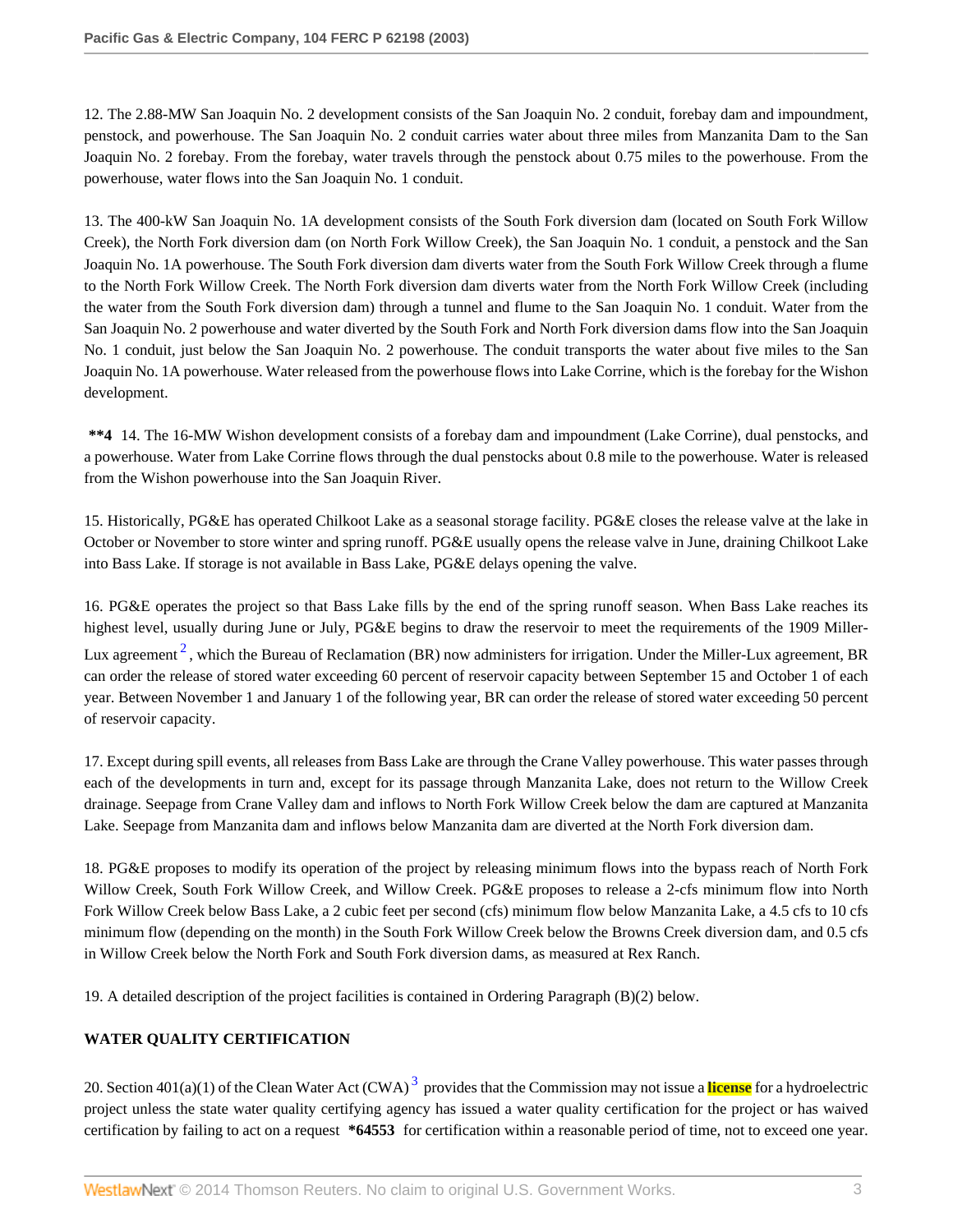<span id="page-3-0"></span>Section 401(d) of the CWA provides that the state certification shall become a condition of any federal **license** or permit that is issued. [4](#page-42-3)

**\*\*5** 21. PG&E filed a request with the State Water Resources Control Board (SWRCB) for water quality certification for its application for a new **license** for the Crane Valley Project on November 4, 1985. The SWRCB did not act on PG&E's application within one year, and as a result, certification for the project was deemed waived. As noted, on July 28, 2001, PG&E filed an amendment to its application for the Crane Valley Project. The SWRCB contends that the amended application requires a new application for water quality certification.

22. PG&E's 1986 application proposed: (1) adding a powerhouse to use the head in the Browns Creek conduit; (2) upgrading equipment at Crane Valley, San Joaquin No. 3, San Joaquin No. 2, and Wishon powerhouses by installing new, more efficient turbine runners; (3) lining the Wishon project penstocks with mortar to reduce friction; (4) modifying the San Joaquin No. 1 conduit to increase its hydraulic capacity; (5) providing minimum flows in North Fork Willow Creek, South Fork Willow Creek, and Willow Creek; and, (6) providing flushing flows in South Fork and North Fork Willow Creeks.

23. In its 2001 amended **license** application, PG&E eliminates the Browns Creek powerhouse, certain proposed equipment upgrades, and the flushing flows. CWA Section  $401(a)(1)$  requires water quality certification for "any activity . . . which may result in any discharge" into United States waters. PG&E's deletion of these proposals does not constitute an activity which may result in a discharge. Consequently, the amended application does not require a new certification.

# **COASTAL ZONE MANAGEMENT ACT**

24. Under Section 307(c)(3)(A) of the Coastal Zone Management Act (CZMA), [16 U.S.C. §1456\(3\)\(A\)](http://www.westlaw.com/Link/Document/FullText?findType=L&pubNum=1000546&cite=16USCAS1456&originatingDoc=Ie835b436391d11dbb0d3b726c66cf290&refType=LQ&originationContext=document&vr=3.0&rs=cblt1.0&transitionType=DocumentItem&contextData=(sc.Search)), the Commission cannot issue a **license** for a project within or affecting a state's coastal zone, unless the state CZMA agency concurs with the **license** applicant's certification of consistency with the state's CZMA program. The Crane Valley project is located outside of California's coastal zone, and California has not described a geographic location, as provided by [15 C.F.R. § 930.53\(a\)](http://www.westlaw.com/Link/Document/FullText?findType=L&pubNum=1000547&cite=15CFRS930.53&originatingDoc=Ie835b436391d11dbb0d3b726c66cf290&refType=LQ&originationContext=document&vr=3.0&rs=cblt1.0&transitionType=DocumentItem&contextData=(sc.Search)), for federal **license** activities outside the coastal zone that it would wish to review. California has not notified the Commission or the applicant that it wishes to review the application, as provided in [15 C.F.R. §§ 930.53\(a\)\(2\)](http://www.westlaw.com/Link/Document/FullText?findType=L&pubNum=1000547&cite=15CFRS930.53&originatingDoc=Ie835b436391d11dbb0d3b726c66cf290&refType=LQ&originationContext=document&vr=3.0&rs=cblt1.0&transitionType=DocumentItem&contextData=(sc.Search)) and [930.54](http://www.westlaw.com/Link/Document/FullText?findType=L&pubNum=1000547&cite=15CFRS930.54&originatingDoc=Ie835b436391d11dbb0d3b726c66cf290&refType=LQ&originationContext=document&vr=3.0&rs=cblt1.0&transitionType=DocumentItem&contextData=(sc.Search)) for activities located outside a coastal zone where the state has not described a geographical location for review. Therefore, certification is not required.

# **FEDERAL LANDS - SECTION 4(e) CONDITIONS**

25. Most of the Crane Valley Project is located within the Sierra National Forest, which is a reservation, as defined by Section 3(2) of the FPA, [16 U.S.C. § 796\(2\).](http://www.westlaw.com/Link/Document/FullText?findType=L&pubNum=1000546&cite=16USCAS796&originatingDoc=Ie835b436391d11dbb0d3b726c66cf290&refType=LQ&originationContext=document&vr=3.0&rs=cblt1.0&transitionType=DocumentItem&contextData=(sc.Search)) [Section 4 \(e\)](http://www.westlaw.com/Link/Document/FullText?findType=L&pubNum=1000546&cite=16USCAS4&originatingDoc=Ie835b436391d11dbb0d3b726c66cf290&refType=LQ&originationContext=document&vr=3.0&rs=cblt1.0&transitionType=DocumentItem&contextData=(sc.Search)) of the FPA, [16 U.S.C. § 797\(e\),](http://www.westlaw.com/Link/Document/FullText?findType=L&pubNum=1000546&cite=16USCAS797&originatingDoc=Ie835b436391d11dbb0d3b726c66cf290&refType=LQ&originationContext=document&vr=3.0&rs=cblt1.0&transitionType=DocumentItem&contextData=(sc.Search)) states the Commission may issue a **license** for a project within a reservation only if it finds that the **license** will not interfere or be inconsistent with the purpose for which such reservation was created or acquired. The Sierra National Forest was created by presidential proclamation on February 14, 1893. See 27 Stat. 1059. That proclamation does not specify the purposes for which the forest was created. However, the Organic Administration Act of 1897, [16 U.S.C. § 475](http://www.westlaw.com/Link/Document/FullText?findType=L&pubNum=1000546&cite=16USCAS475&originatingDoc=Ie835b436391d11dbb0d3b726c66cf290&refType=LQ&originationContext=document&vr=3.0&rs=cblt1.0&transitionType=DocumentItem&contextData=(sc.Search)), stipulates that all national forest lands were established and administered only for watershed protection and timber production. (U.S. Statutes at Large, [5](#page-42-4)8th Cong., 1905-1907, Vol. 33, p. 628.)<sup>5</sup> Issuing this **license** will not adversely affect these goals. Therefore, I find that this **license** will not interfere or be inconsistent with the purposes for which the Sierra National Forest was created.

<span id="page-3-1"></span>**\*\*6** 26. FPA [Section 4\(e\)](http://www.westlaw.com/Link/Document/FullText?findType=L&pubNum=1000546&cite=16USCAS4&originatingDoc=Ie835b436391d11dbb0d3b726c66cf290&refType=LQ&originationContext=document&vr=3.0&rs=cblt1.0&transitionType=DocumentItem&contextData=(sc.Search)) also requires that a **license** for a project located on a United States reservation must include all conditions that the Secretary of the department under whose supervision the reservation falls shall deem necessary for the adequate protection and use of such reservation. The FS provided mandatory conditions under [Section 4\(e\)](http://www.westlaw.com/Link/Document/FullText?findType=L&pubNum=1000546&cite=16USCAS4&originatingDoc=Ie835b436391d11dbb0d3b726c66cf290&refType=LQ&originationContext=document&vr=3.0&rs=cblt1.0&transitionType=DocumentItem&contextData=(sc.Search)) of the FPA on December 10, 2002. FS condition nos. 2 and 3 are standard conditions that would involve obtaining FS approval on final project design and use of project land, and yearly consultation with the FS to ensure the protection and development of natural resources. FS condition nos. 20 through 32, 34 through 38, 41, and 42 are also standard conditions that address forest management and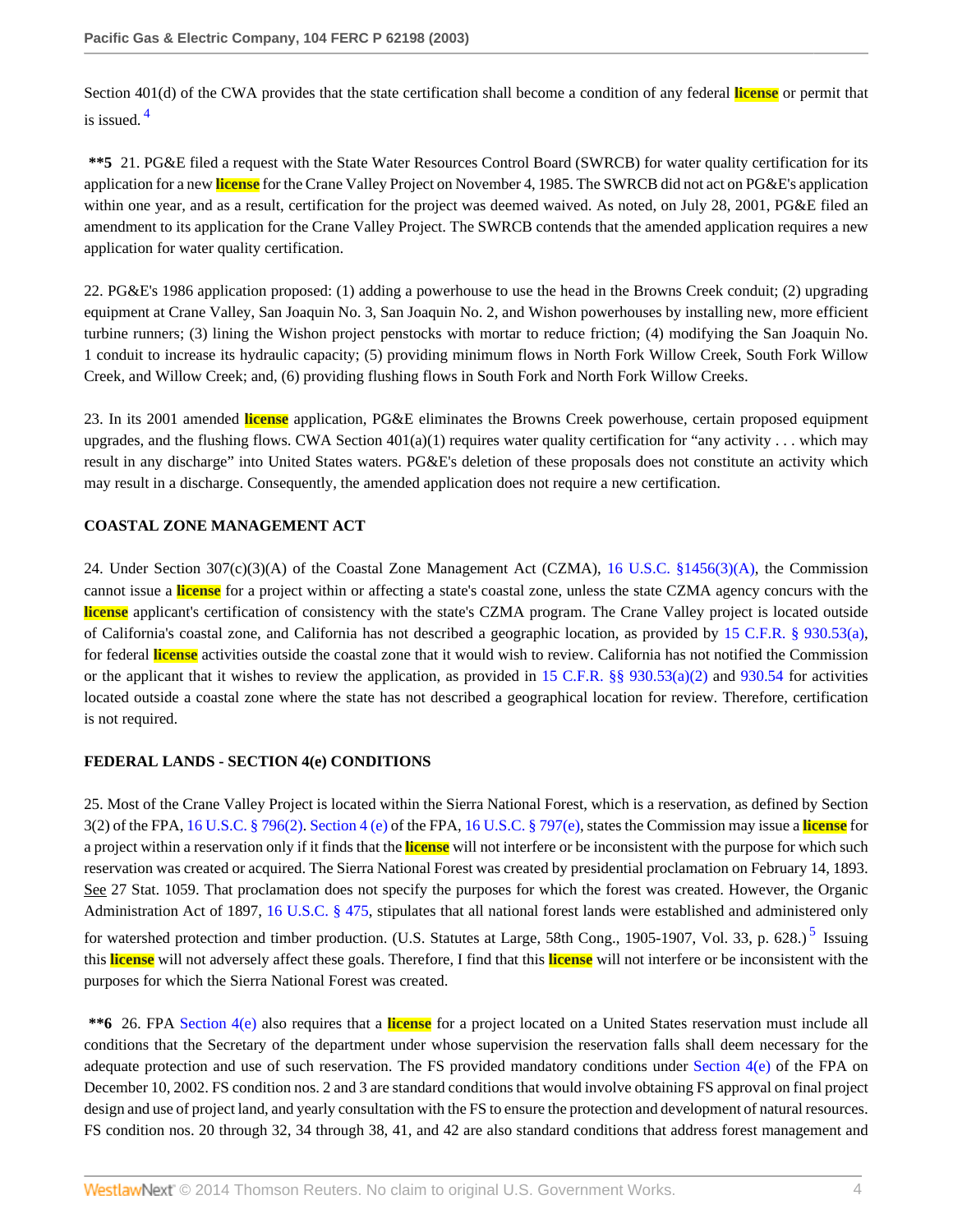administration concerns regarding the continued occupancy and use of National Forest System lands. FS condition nos. 33, 39, and 40 are standard conditions that would require a visual resource plan, a transportation system management plan, and a hazardous substance plan. FS condition 43 would allow the FS to modify its conditions to respond to the Final Biological Opinion. The remaining FS conditions 4 through 19 are special conditions specific to the Crane Valley Project.

27. Here I summarize the special [Section 4\(e\)](http://www.westlaw.com/Link/Document/FullText?findType=L&pubNum=1000546&cite=16USCAS4&originatingDoc=Ie835b436391d11dbb0d3b726c66cf290&refType=LQ&originationContext=document&vr=3.0&rs=cblt1.0&transitionType=DocumentItem&contextData=(sc.Search)) conditions. FS conditions related to water resources include condition nos. 4 (minimum streamflow requirements), 5 (stream temperature monitoring), 6 (lower Willow Creek native aquatic species monitoring), and 7 (Rex Ranch flow study **\*64554** plan). FS condition nos. 8 and 9 would require a stream channel geomorphology, sediment transport and channel maintenance flow management plan, and the implementation of the Bass Lake Erosion Control Plan. Terrestrial resources are the subject of FS condition nos. 13 (additional deer crossing and the protection of mule deer), 14 (the protection of other threatened, endangered, proposed for listing, and sensitive species), 15 (bald eagles and raptor management plans), 18 (noxious weed management plan), and 19 (riparian area monitoring plan). FS condition no. 16 would require a transmission line corridor habitat management and maintenance plan, and condition no. 17 would require an Historic Properties Management Plan. Recreational resources are provided for in FS condition nos. 10 (lake levels), 11 (recreational development), and 12 (a recreation plan including recreational use surveys).

# **SECTION 18 FISHWAY PRESCRIPTIONS**

<span id="page-4-0"></span>28. Section 18 of the FPA provides that the Commission shall require a licensee to construct, operate, and maintain such fishways as may be prescribed by the Secretary of the Interior or the Secretary of Commerce, as appropriate. <sup>[6](#page-42-5)</sup> By letter dated May 13, 2002, the Secretary of the Interior requests that a reservation of authority to prescribe the construction, operation, and maintenance of appropriate fishways be included in any **license** issued for the Crane Valley.

<span id="page-4-1"></span>**\*\*7** 29. The Commission recognizes that future fish passage needs and management objectives cannot always be determined at the time of project **licensing**. In such cases, the Commission's practice has been to include a **license** article, when requested, that reserves the Secretary of the Interior's authority, as appropriate, to prescribe fishways.<sup>[7](#page-42-6)</sup> Therefore, Article 408 reserves Interior's authority to prescribe fishways.

# **RECOMMENDATIONS OF FEDERAL AND STATE FISH AND WILDLIFE AGENCIES UNDER FPA SECTION 10(j)**

<span id="page-4-3"></span><span id="page-4-2"></span>30. Section 10(j)(1) of the FPA [8](#page-42-7) requires the Commission, when issuing a license, to include conditions based on recommendations by federal and state fish and wildlife agencies, submitted pursuant to the Fish and Wildlife Coordination Act, <sup>[9](#page-42-8)</sup> to "adequately and equitably protect, mitigate damages to, and enhance fish and wildlife (including related spawning grounds and habitat)" affected by the project. If the Commission believes that any such recommendation may be inconsistent with the purposes and requirements of Part I of the FPA or other applicable law, Section 10(j)(2) requires the Commission and the agencies to attempt to resolve any such inconsistency, giving due weight to the recommendations, expertise, and statutory responsibilities of such agencies.

<span id="page-4-4"></span>31. By letter dated May 19, 2002, CDFG submitted four recommendations for the project. One recommendation was not within the scope of Section [10](#page-42-9)(j).  $^{10}$  The **license** contains conditions consistent with the three other recommendations.

<span id="page-4-5"></span>32. By letter dated May 13, 2002, Interior submitted twelve recommendations for the project. One recommendation was not within the scope of Section 10(j). <sup>[11](#page-42-10)</sup> Of the eleven recommendations that fell within the scope of Section 10(j), recommendations in the Supplemental EA were consistent with two. The two recommendations relate to flume/canal maintenance and fish passage at the Browns Creek Diversion. Article 406 requires the development of a maintenance plan for the canal and flume, in consultation with the Interior, to minimize impacts to water quality. Article 407, as discussed later in this order, addresses the issue of fish passage at the Browns Creek Diversion consistent with the recommendations made by Interior. Staff recommended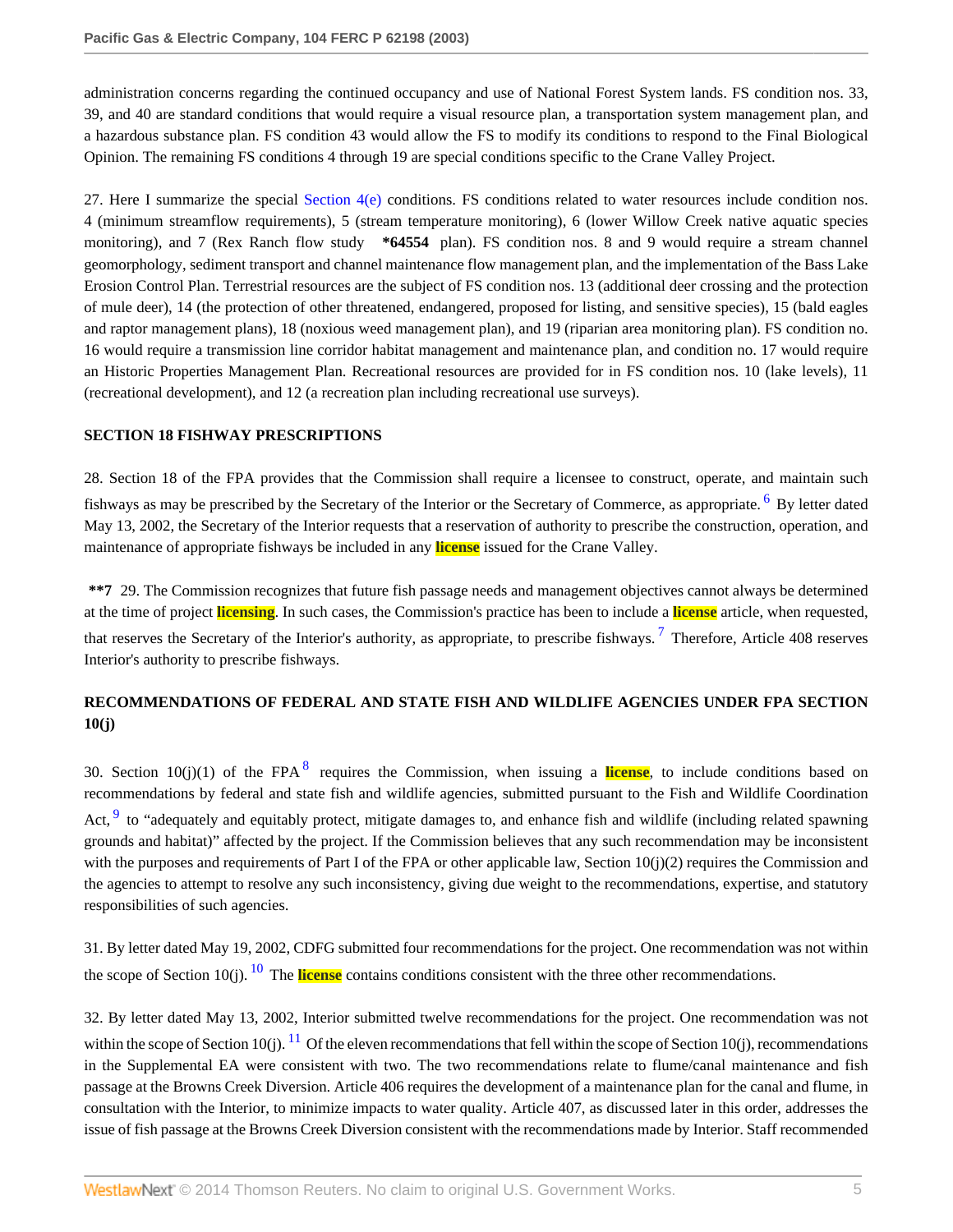<span id="page-5-0"></span>adopting five of the recommendations in part and determined that four of the recommendations may be inconsistent with Sections  $4(e)$  and  $10(a)(1)$  of the FPA. <sup>[12](#page-42-11)</sup>

33. Staff recommended adopting, in part, Interior's recommendations that the licensee be required to develop: (1) a sediment management plan within six months; (2) a vegetation management plan within six months; (3) a water temperature monitoring plan; (4) a bald eagle protection plan within six months; and (5) an erosion control plan. As discussed below, we were able to reach agreement on all these recommendations with the exception of the timing of the bald eagle protection plan.

**\*\*8** 34. Staff made a preliminary determination that the following four recommended **license** requirements may be inconsistent with the purposes and requirements of either Section  $10(a)(1)$  or Section 313(b) of the FPA: (1) develop a water  $*64555$  quality monitoring plan; (2) develop a wildlife habitat management plan; (3) prepare an adaptive management plan for fish and wildlife habitats; and (4) minimum flows. As discussed below, we were not able to reach agreement on these recommendations.

35. Interior responded by letter dated November 15, 2002 saying that it agreed with three of the five conditions adopted in part. Interior also suggested revisions to its original recommendations on the four conditions that were not adopted and one of the conditions that was adopted in part. Commission staff contacted Interior to attempt to arrange a conference call and resolve the remaining inconsistencies. Interior informed Commission staff that it did not want to participate in a conference call. By letter of February 6, 2003, Commission staff concluded the 10(j) process for the project.

36. In its November 15 letter, Interior agreed that the one-year deadline for preparing and filing the sediment management plan and the vegetation management plan recommended by staff was acceptable, thus resolving the inconsistencies in these two recommendations. The sediment management plan and vegetation management plan are required by Articles 403 and 409, respectively.

37. Staff recommends, and the FS's Section  $4(e)$  Condition no. 5 requires, that PG&E prepare a plan to monitor water temperature in project-affected stream reaches for a period of five years. In its November 15 letter, Interior states that it would accept a sixyear monitoring. Interior's recommendation would provide an additional year of temperature data at minimal cost. Accordingly, I will adopt Interior's recommendation and, in Article 405, add one year to the monitoring required by FS. There is no conflict with the FS condition, only an extension thereof.

38. Interior recommends that PG&E develop and implement, within six months of **license** issuance, a bald eagle management plan for Bass Lake. Staff recommends that PG&E file a bald eagle and raptor protection plan within one year of **license** issuance. The bald eagle and raptor protection plan is required by FS's [Section 4\(e\)](http://www.westlaw.com/Link/Document/FullText?findType=L&pubNum=1000546&cite=16USCAS4&originatingDoc=Ie835b436391d11dbb0d3b726c66cf290&refType=LQ&originationContext=document&vr=3.0&rs=cblt1.0&transitionType=DocumentItem&contextData=(sc.Search)) condition no. 15 and Article 417 within one year. Although staff's recommendation allows a longer period of time to prepare and file the plan, it adopts the substance of Interior's recommended condition and would adequately protect the bald eagle and other raptor species. We believe 1 year is more appropriate given the additional species covered by the staff-recommended plan and the more extensive consultation requirements, including consultation with local Native American Tribes. Therefore, I conclude that Interior timing recommendation is inconsistent with the substantial evidence standard of Section 313(b) of the FPA.

**\*\*9** 39. Interior also recommends that PG&E develop and implement an erosion control plan for the project's reservoirs and bypassed reaches. Staff recommends that PG&E continue to implement the existing Bass Lake Erosion Control Plan and develop a sediment management plan for North Fork Willow Creek, South Fork Willow Creek, and Willow Creek as well as these other measures. Article 402 of the **license** requires PG&E to continue to implement the Bass Lake Erosion Control Plan, and Article 403 requires the development and implementation of the sediment management plan. Further, by requiring PG&E to limit releases from Chilkoot Lake, Article 404 would reduce stream erosion in Chilkoot Creek and Article 406 would ensure that PG&E properly handles sediment removed from canals and flumes during maintenance. The combination of the Bass Lake Erosion Control Plan, the sediment management plan, as well as the other measures, address the total project area, which is consistent with the Interior's recommended erosion control plan.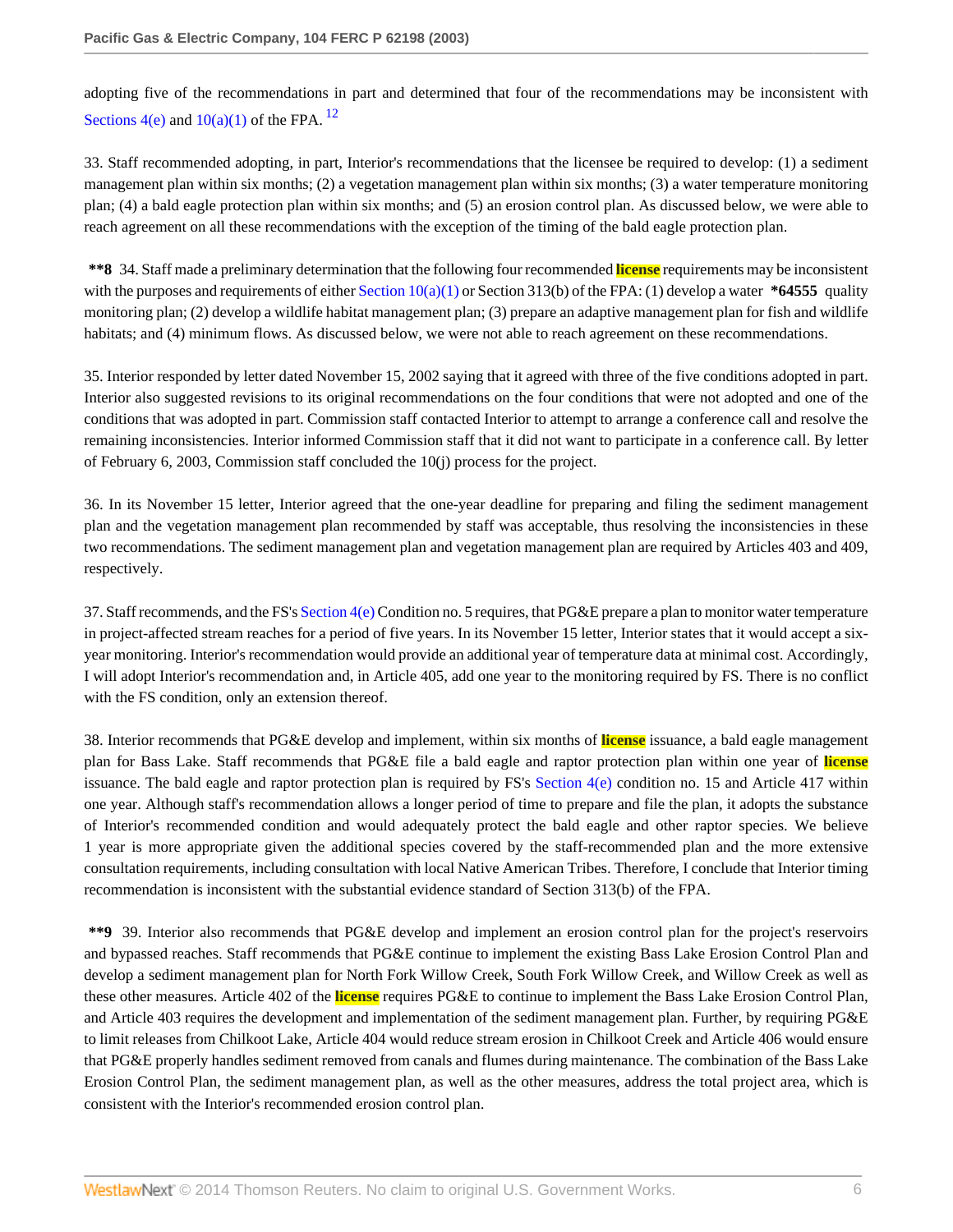40. Interior recommends that PG&E develop a water quality monitoring plan to monitor dissolved oxygen and pH. Commission staff made a preliminary determination that this recommendation was inconsistent with the substantial evidence provision of Section 313(b) of the FPA. Staff notes that, based upon the relicense application study data, the project meets applicable water quality standards except for temperature. Interior modified this recommendation by including water quality as a component of a broader monitoring plan that Interior recommends as part of its modified minimum flow recommendation. Interior offered no additional evidence in support of its recommendation. Proposed project operations would have little effect on existing water quality conditions and would likely benefit existing water conditions by reducing water temperatures and increasing DO in the project affected stream reaches. I agree that Interior's water quality monitoring recommendation is inconsistent with Section 313(b) of the FPA because it is not supported by substantial evidence, and our measures-increased minimum flows and temperature monitoring-- adequately protect water quality.

41. Interior recommends that PG&E develop and implement a wildlife habitat management plan. Interior states that the plan should "identify the specific causes responsible for population declines or a species' absence from particular habitats, and to protect, mitigate and enhance wildlife habitats in the Project area through adaptive management." Interior specifically identified constructing and maintaining deer crossings over the project's conduits and canals to protect mule deer as a component to be included in the plan. Because Interior didn't identify any other project-related concerns for wildlife species that aren't already covered by our recommended measures for bald eagle and raptor protection and mule deer monitoring, staff made a preliminary determination that Interior's recommendation of a wildlife habitat management plan was inconsistent with the substantial evidence standard of Section 313(b) of the FPA. The measures included in this **\*64556 license** addressing deer crossing bridges, protection of sensitive species, protection of bald eagle and other raptors, transmission line management [\(section 4\(e\)](http://www.westlaw.com/Link/Document/FullText?findType=L&pubNum=1000546&cite=16USCAS4&originatingDoc=Ie835b436391d11dbb0d3b726c66cf290&refType=LQ&originationContext=document&vr=3.0&rs=cblt1.0&transitionType=DocumentItem&contextData=(sc.Search)) conditions 13 through 16), noxious weed management, riparian area monitoring [\(section 4\(e\)](http://www.westlaw.com/Link/Document/FullText?findType=L&pubNum=1000546&cite=16USCAS4&originatingDoc=Ie835b436391d11dbb0d3b726c66cf290&refType=LQ&originationContext=document&vr=3.0&rs=cblt1.0&transitionType=DocumentItem&contextData=(sc.Search)) conditions 18 and 19), and vegetation management (Article 409) adequately protect wildlife resources affected by the project I agree that Interior's recommendation is not supported by substantial evidence.  $13$ 

<span id="page-6-1"></span><span id="page-6-0"></span>\*\*10 42. Interior also recommends that PG&E "prepare an adaptive management <sup>[14](#page-42-13)</sup> plan, to avoid and minimize Project operation effects on fish and wildlife and their habitats, and to enhance instream biota and riparian resources." Interior did not, however, identify target resources, monitoring strategies, or specific performance measures necessary for Commission staff to determine the potential costs and benefits associated with adaptive management. In addition, PG&E's ability to modify project operations is constrained by water agreements and the competing demands for recreation use and fisheries protection. Commission staff made a preliminary determination that this recommendation may be inconsistent with the substantial evidence standard of Section 313(b) of the FPA. I conclude that this recommendation is not supported by substantial evidence.

43. Interior recommended minimum flows in North Fork Willow Creek below Bass Lake and below Manzanita Lake of 4 cfs from January through May, 3 cfs in June and December, and 2 cfs from August through November. Interior's recommended minimum flows for South Fork Willow Creek below the Browns Creek diversion dam were 12 cfs in January and June, 14 cfs in February, 16 cfs from March through May, 6 cfs in July and November, and no diversion from August through October. The recommended minimum flows in Willow Creek, as measured at Rex Ranch, were 12 cfs in January and June, 14 cfs in February, 16 cfs from March through May, 6 cfs in July and November, 4 cfs from August through October, and 8 cfs in December.

44. In the Supplemental EA, staff concluded that the staff-recommended flows would provide a substantial increase in the amount of available habitat for rainbow and brown trout over existing conditions in the South Fork reach, would support trout fisheries in the North Fork reach downstream of Bass Lake, would provide adequate habitat for trout in the North Fork reach downstream of Manzanita Lake (a reach that does not have the potential to provide prime fish habitat), and in Willow Creek would provide fish passage and pool continuity for hardhead and Sacramento suckers while discouraging the migration of green sunfish and other non-native predatory fish species from Bass Lake into the lower reaches of Willow Creek. Under Interior's recommendation, Bass Lake water levels would be about 4 feet lower than current elevations during below normal runoff years, compared to 2 feet under the staff recommendation. Staff concluded that its flow recommendation represented a balance among fisheries protection, recreational use, and energy production and the cost of releasing the higher flows recommended by Interior would not be warranted based on the expected limited ecological benefit and on the negative effects on recreation use at Bass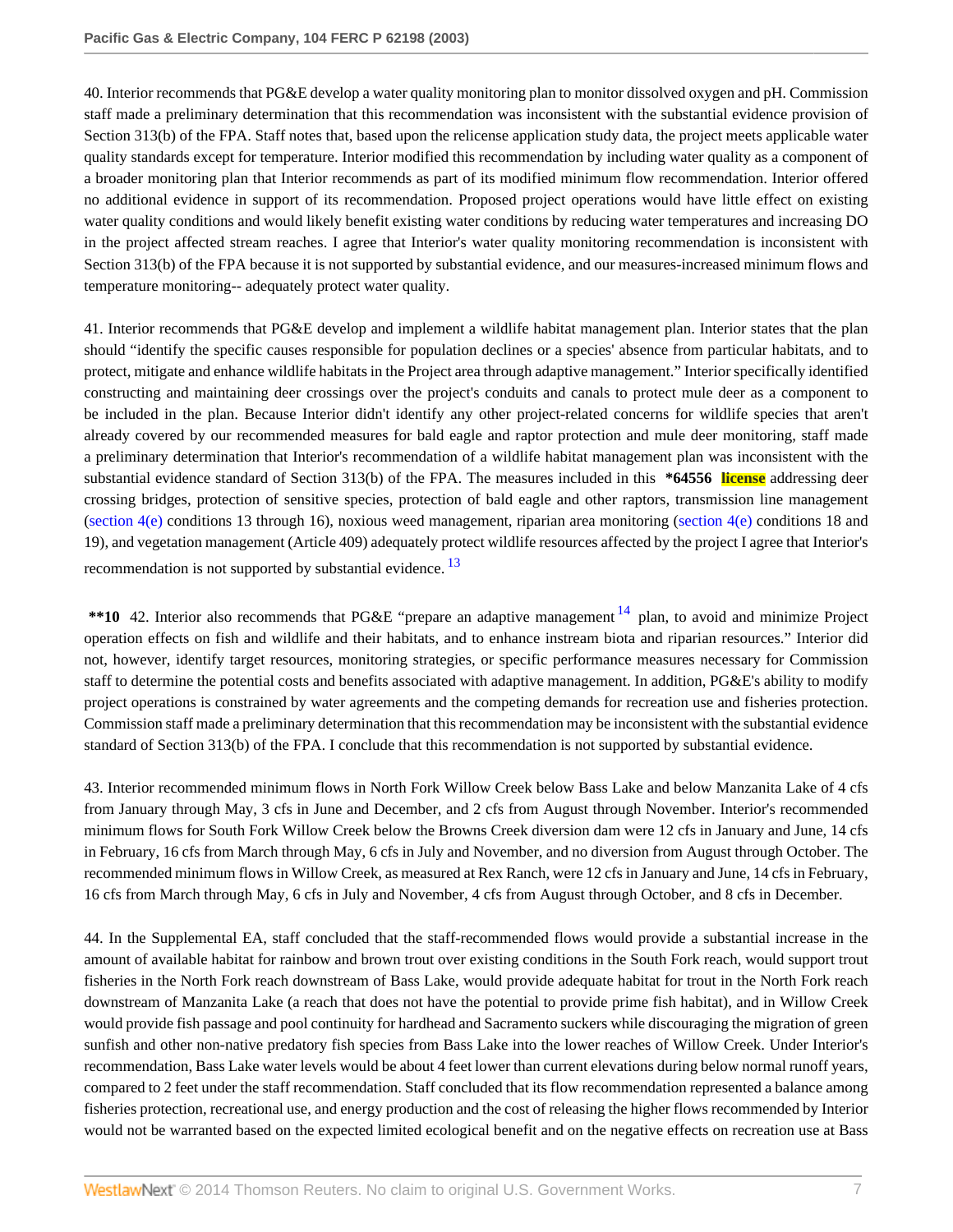Lake. Staff made a preliminary determination that the recommendation cited above may be inconsistent with the public interest standard of [Section 4\(e\)](http://www.westlaw.com/Link/Document/FullText?findType=L&pubNum=1000546&cite=16USCAS4&originatingDoc=Ie835b436391d11dbb0d3b726c66cf290&refType=LQ&originationContext=document&vr=3.0&rs=cblt1.0&transitionType=DocumentItem&contextData=(sc.Search)) and comprehensive planning standard of [Section 10\(a\).](http://www.westlaw.com/Link/Document/FullText?findType=L&pubNum=1000546&cite=16USCAS10&originatingDoc=Ie835b436391d11dbb0d3b726c66cf290&refType=LQ&originationContext=document&vr=3.0&rs=cblt1.0&transitionType=DocumentItem&contextData=(sc.Search))

**\*\*11** 45. In response to staff's preliminary determination, Interior modified its recommended minimum flows. Interior now recommends lower minimum flows for an interim period of two years, with a monitoring plan to determine whether the resource agencies' goals for water quality, water temperature, recreation, fish and wildlife habitat, and lake levels are being met. Interior recommends year-round interim minimum flows of 2 cfs in North Fork Willow Creek below Bass Lake and Manzanita Lake and 0.5 cfs in Willow Creek, as measured at Rex Ranch. Interior recommends interim minimum flows in South Fork Willow Creek below Browns Creek diversion dam of 4.5 cfs in January and June through December, 8 cfs in February and May, and 10 cfs in March and April.  $^{15}$  $^{15}$  $^{15}$  Interior recommends that after two years, the minimum flows would be adjusted as needed, based on the results of the monitoring plan. The flow could again be modified after 6 years of **license** issuance.

<span id="page-7-0"></span>46. [Section 4\(e\)](http://www.westlaw.com/Link/Document/FullText?findType=L&pubNum=1000546&cite=16USCAS4&originatingDoc=Ie835b436391d11dbb0d3b726c66cf290&refType=LQ&originationContext=document&vr=3.0&rs=cblt1.0&transitionType=DocumentItem&contextData=(sc.Search)) condition no. 4 included in this **license** sets minimum flows consistent with Interior's modified recommendations (with exception of the dry and critically dry year variances). In addition, there are requirements for PG&E to monitor stream temperature, sediment, stream channel geomorphology, riparian vegetation, bald eagle nesting, native species of Willow Creek. Although Article 401 allows the Commission to require changes to project operation, including increasing minimum flows, based on the data generated by the monitoring plans, this monitoring does not provide measurable, quantitative decision triggers for determining whether the resource agency goals and objectives are being met, **\*64557** require a reevaluation of flows after 2 years, or provide for determining whether agency instream aquatic habitat goals are being met.

<span id="page-7-1"></span>Thus Interior's original recommendation would constitute their Section  $10(i)$  recommendation. <sup>[16](#page-42-15)</sup> Therefore, I find Interior's original flow recommendation is inconsistent with the public interest standard of Section  $4(e)$  and comprehensive planning standard of Section  $10(a)$ , as discussed above. As staff notes above and in the Supplemental EA, the minimum flow I recommend would substantially increase trout habitat without resulting in a significant cost to power, or a significant effect on Bass Lake water levels.

47. Thus I conclude that our recommendations adequately and equitably protect, mitigate damage to, and enhance fish and wildlife resources affected by the project.

### **ENDANGERED SPECIES**

<span id="page-7-2"></span>48. Section 7(a)(2) of the Endangered Species Act of 1973 (ESA)<sup>[17](#page-42-16)</sup> requires federal agencies to ensure that their actions are not likely to jeopardize the continued existence of federally-listed threatened or endangered species, or result in the destruction or adverse modification of designated critical habitats of such species. Federally-listed wildlife species that may occur in the project area include bald eagles (threatened), California red-legged frogs (threatened), and Valley elderberry longhorn beetles (Valley beetles) (threatened). Federally listed plant species that may occur in the project area include Mariposa pussypaws (threatened).

<span id="page-7-3"></span>**\*\*12** 49. On October 3, 2002, pursuant to Section 7 of the ESA, Commission staff submitted to FWS a biological assessment (BA). <sup>[18](#page-42-17)</sup> The BA concludes that relicensing the project with the recommended enhancement measures "would not affect" the Mariposa pussypaw and "may affect, but is not likely to adversely affect" the California red-legged frog, bald eagle, and Valley beetle.

50. On November 1, 2002, FWS filed a letter concurring with the BA's conclusions on the Mariposa pussypaw and California red-legged frog. FWS did not concur with the BA's conclusions on the Valley beetle and bald eagle. For the Valley beetle, FWS stated that the proposed management guidelines were consistent with its conservation guidelines, but that the possibility of adverse effects would require formal consultation, and might require an incidental take permit. For the bald eagle, FWS stated that project operation, existing recreation, and proposed recreational enhancements could cause disturbance to foraging eagles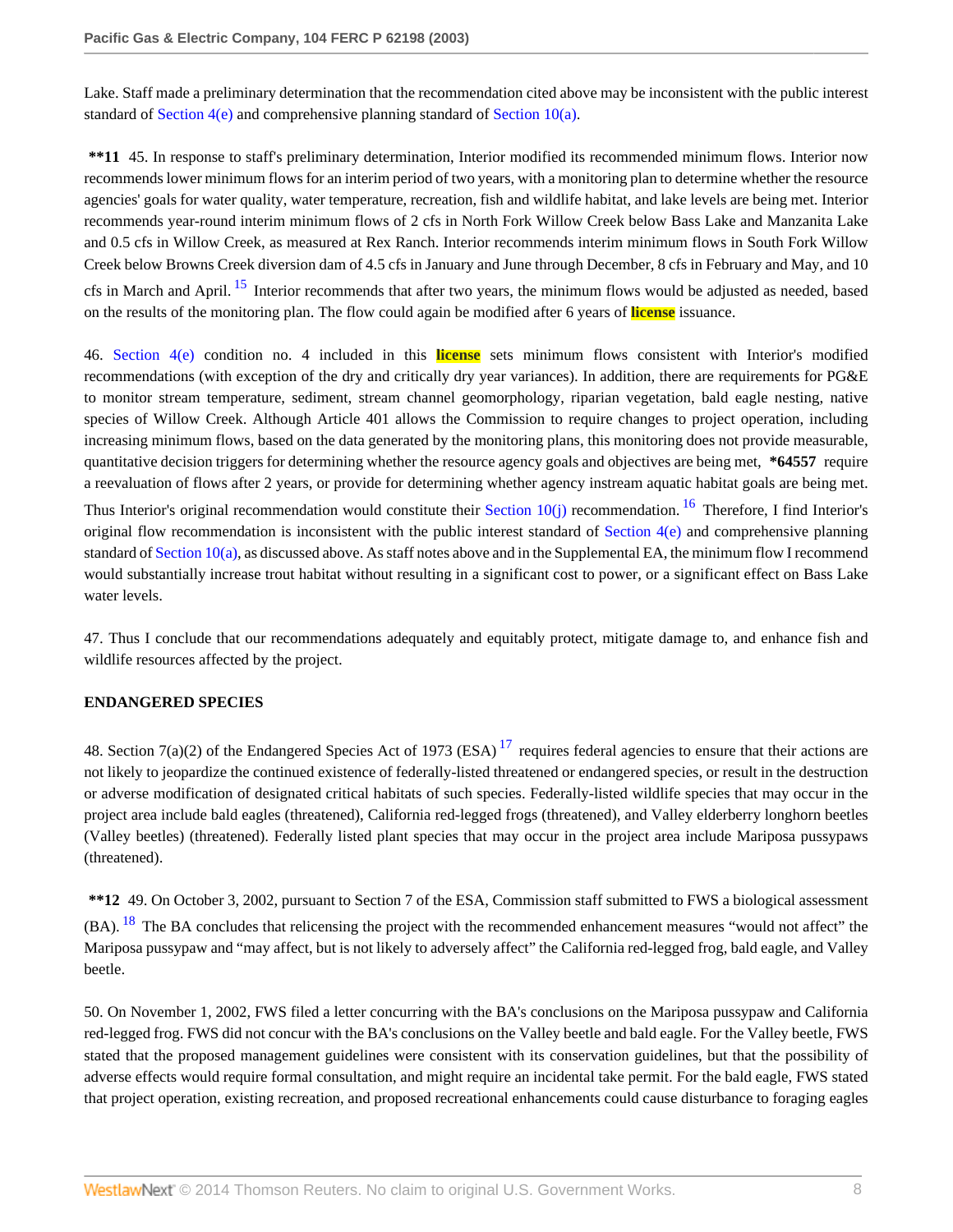<span id="page-8-0"></span>and could result in a taking. On November 8, 2002, staff mailed a request for formal consultation to FWS. <sup>[19](#page-42-18)</sup> To date, FWS has neither issued its biological opinion nor requested an extension of time to complete ESA consultation.

51. In the Supplemental EA, staff concludes that **licensing** the project with the recommended environmental measures would not be likely to adversely affect the Valley beetle. I concur. The new **license** contains Article 409, which requires PG&E to file and implement a vegetation management plan. This plan will include provisions that will protect elderberry shrubs and the Valley beetle, such as bans on mowing and bans on the use of insecticides, herbicides, fertilizers, and other chemicals near suitable Valley beetle habitat. The new **license** also contains FS condition no. 15, which requires PG&E to prepare and implement a bald eagle and raptor protection plan. This plan will include provisions to identify and protect eagle habitats and identify measures to minimize disturbance of nesting and wintering bald eagles. Article 411 gives the Commission the authority to reopen the **license** to address ESA issues concerning the bald eagle and the Valley beetle, including modifying the **license** to address any conditions that may arise from a biological opinion that FWS may issue on this relicensing action. Compliance with the **license** provisions will enhance, rather than adversely alter, the environmental status quo, and will not make irreversible or irretrievable commitments of resources which could have the effect of foreclosing the formulation or implementation of any reasonable and prudent alternative measures.  $^{20}$  $^{20}$  $^{20}$  Therefore, it is reasonable to proceed without awaiting a biological opinion from FWS.  $^{21}$  $^{21}$  $^{21}$ 

### <span id="page-8-2"></span><span id="page-8-1"></span>**CULTURAL RESOURCES**

52. On December 13, 2002, the California State Historic Preservation Officer, the Sierra National Forest, the Advisory Council on Historic Preservation, and the Commission executed a Programmatic Agreement stipulating that PG&E would develop, within one year of issuance, an HPMP for managing historic properties that may be affected by relicensing of the Crane Valley Project. PG&E signed the Programmatic Agreement (PA) as a concurring party. The Federally-recognized North Fork Rancheria of Mono Indians of California also signed the PA as a concurring party, as did other local Native American Tribes, including the Sierra Mono Museum, Mono **\*64558** Nation, and Native Earth Foundation. The North Fork Mono Tribe and Federallyrecognized Picayune Rancheria of Chukchansi Indians participated in consultation, but did not sign the PA. Execution and implementation of the PA satisfies the Commission's responsibilities under Section 106 of the National Historic Preservation Act.

**\*\*13** 53. Implementation of the HPMP would protect all existing and future historic properties located within the area of potential effect. In its final [Section 4\(e\)](http://www.westlaw.com/Link/Document/FullText?findType=L&pubNum=1000546&cite=16USCAS4&originatingDoc=Ie835b436391d11dbb0d3b726c66cf290&refType=LQ&originationContext=document&vr=3.0&rs=cblt1.0&transitionType=DocumentItem&contextData=(sc.Search)) condition no. 17, FS requires PG&E to carry out the HPMP according to the PA. In Article 412, the Commission requires the licensee to carry out the Programmatic Agreement, including the HPMP.

54. To provide opportunities for the Native American Community to comment on relicensing studies and the HPMP, PG&E has held quarterly meetings of the Crane Valley Cultural Resources Committee since April 2001 at the Forest Service's office in North Fork. These meetings included representatives of the agencies, tribes, and Commission staff. On January 8, 2002, Commission staff participated in Forest Service government-to-government consultation about the project in separate meetings with the North Fork Rancheria of Mono Indians of California and Picayune Rancheria of Chukchansi Indians. The Commission received written comments from the Sierra Mono Museum (November 12, 2002), Mono Nation (November 12, 2002), and North Fork Mono Tribe (September 2, 2002).

55. The North Fork Mono Tribe reiterated concerns about the following: providing for curation of archaeological artifacts; project herbicide use; effects on Willow Creek; access to traditional use areas; and financial restitution for project damage to archaeological sites. The tribe also reasserted its claim of tribal ownership of project land and water rights. The Sierra Mono Museum also expressed concerns related to adequate provision for artifact curation and public information. The Mono Nation asked the Commission for a firmer and more defined commitment to preserving archaeological sites, public interpretation, addressing vandalism, and use of Native American monitors. The Mono Nation also expressed concern about herbicide use.

56. This **license** includes conditions to address the concerns raised by the various Native American groups, consistent with the limitations of our jurisdiction over the matters which they raise. Four groups are concurring parties to the HPMP, specified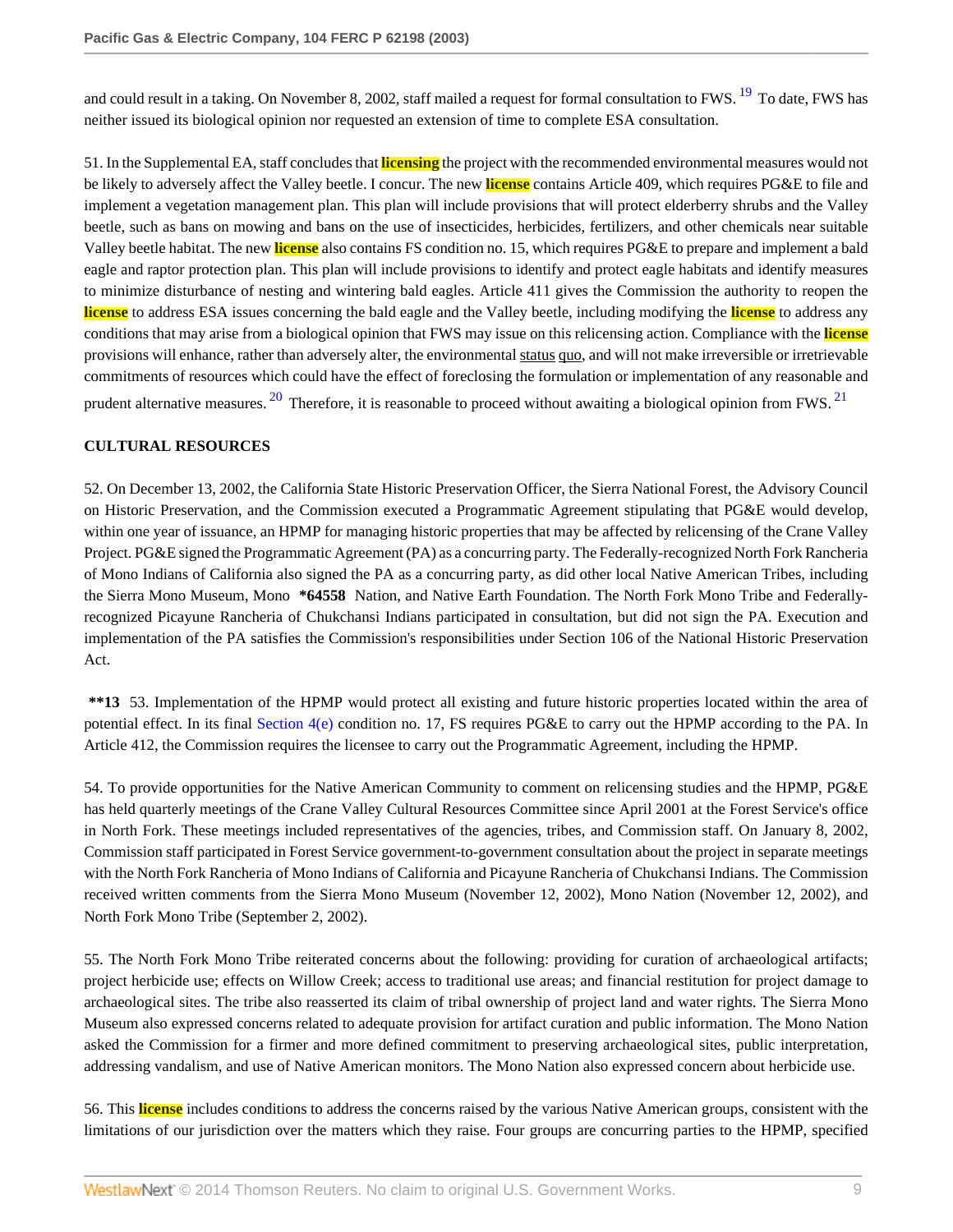in Article 412, which will address curation, access issues, and mitigation of effects to archaeological sites. The Vegetation Management Plan (Article 409) will develop ways to notify Native American groups before any herbicide use and make sure the groups have access to traditional botanical gathering areas on project land. Article 417 requires the licensee to consult with Native American groups in the development of the bald eagle and osprey protection plan. Native American groups also expressed concern regarding water quality, minimum flows, riparian vegetation and effects to animal species. Conditions set forth in this **license**, as discussed later in this document, will either enhance or protect the resources of concern. The development of studies and plans to improve the water and habitat quality of Willow Creek is included in specifications of Articles 403, 405, 406, and Section  $4(e)$  conditions 6 and 7.

### **OTHER ISSUES**

#### **Bass Lake Level Management**

**\*\*14** 57. Besides responding to seasonal runoff, PG&E operates the project so that the levels of Bass lake meet the requirements of the 1909 Miller-Lux Agreement, which the Bureau of Reclamation now administers on behalf of downstream irrigation interests. PG&E proposes to work with the Bureau of Reclamation to enhance lake levels during the recreation season. The Pines Resort, the Bass Lake Homeowners Association, the North Fork Chamber of Commerce, Madera County, the Bass Lake Committee for a Higher Lake Level, and many individuals raise concerns about the negative effects of low lake levels during the summer months on recreational use and shoreline facilities.

58. During the summer recreation season, low lake levels cause some private and commercial boat docks to be out of the water, decrease the boatable surface area of the lake, and create safety hazards from exposed rocks and tree stumps. These effects increase as the lake level drops.

59. In the Supplemental EA, Commission staff estimates that during dry inflow conditions, raising instream flow for the fishery on the South Fork and the North Fork below Crane Valley dam could result in the lake level being drawn down even lower than under current operations, causing more adverse effects on recreational opportunities at Bass Lake.

60. To keep higher summer lake levels, FS condition no. 4 allows PG&E to meet a lower minimum flow in South Fork Willow Creek under dry inflow conditions. FS condition no. 4 also requires PG&E to develop an operation model for the project to better understand how instream flow releases affect the level of Bass Lake under various inflows. FS condition no. 10 would also improve recreational reservoir levels on Bass Lake by changing how PG&E draws down the reservoir to meet Miller-Lux requirements. By following FS condition 10, PG&E should be able to keep the reservoir 1.5 to 2.0 feet higher than under existing conditions on Labor Day, which would allow many private and commercial docks to remain operable later in the recreation season.

61. To provide for the effective management of lake levels at Bass Lake consistent with lake levels required under FS condition no 10 and recommendations in the Supplemental EA, I'm also including Article 416. Article 416 requires PG&E to file a lake level management plan that **\*64559** includes, at a minimum, lake level variance guidelines, ongoing consultation with the BR concerning future lake level variances, and provisions to notify landowners and resort owners around Bass Lake of predicted lake levels for upcoming summer season during dry and critically dry years. To decide whether any changes to the plan are needed, the article requires PG&E to consult with interested entities to review the plan every five years.

#### **Inclusion of Transmission Lines in New License**

<span id="page-9-0"></span>62. By order issued December [22](#page-42-21), 1998,  $^{22}$  the Commission granted PG&E's applications to delete 43 transmission lines and their associated facilities from 15 of its **licenses**, including the lines included in the Crane Valley **license**. The affected transmission lines for this project are located on lands administered by the FS or BLM. The effective date of the removal of the lines from the Project No. **1354 license** is the date that PG&E receives all necessary permits from the FS or BLM, as appropriate,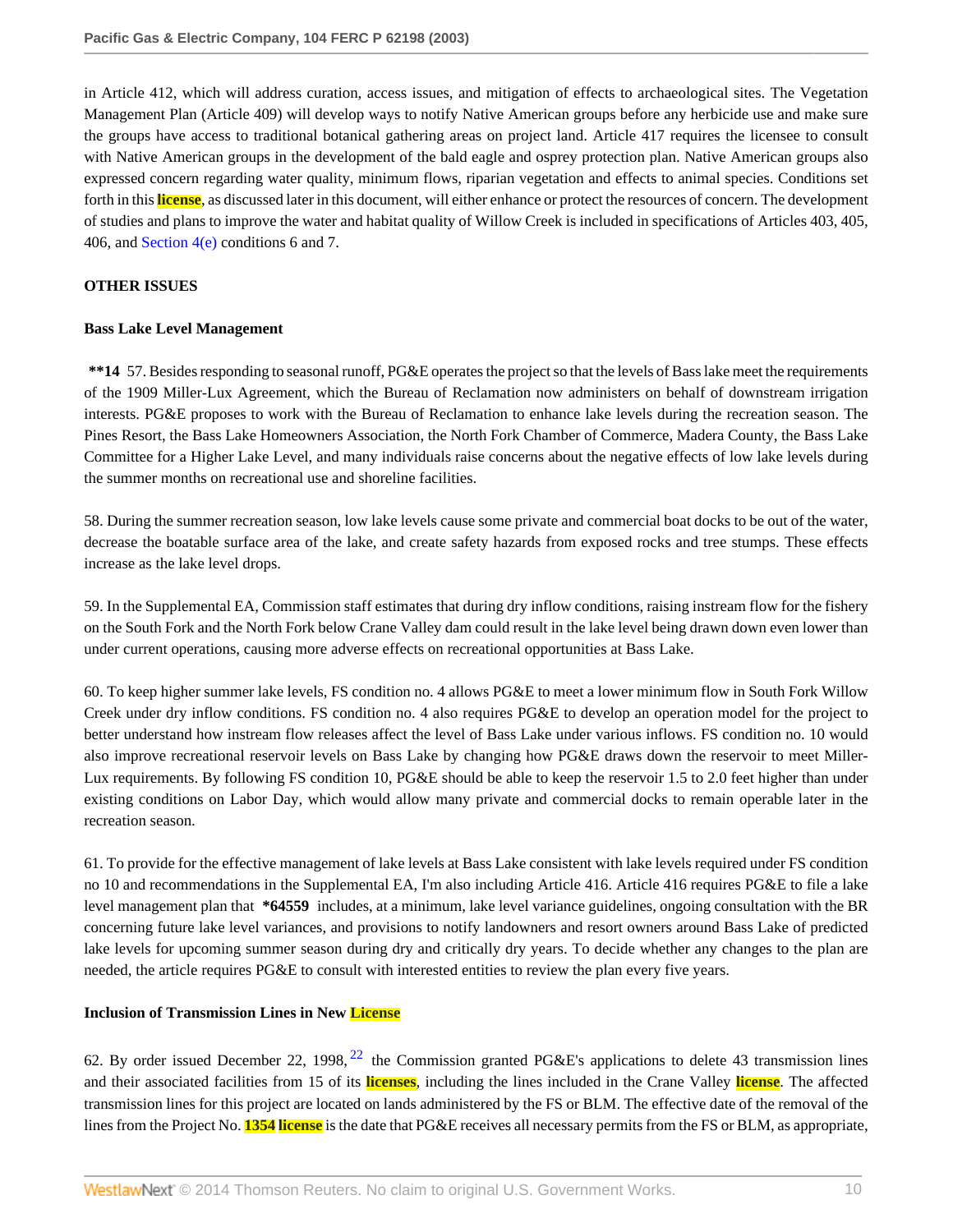for continued use of federal lands for the lines. To date, PG&E has not received the necessary permits with respect to FS or BLM lands. We therefore continue to include the transmission lines in the new **license** until the necessary authorizations are received. Ordering Paragraphs (C) and (D) below set out the procedures for the removal of the transmission lines from the new **license**.

### **Fish Bypass Devices**

**\*\*15** 63. PG&E does not propose installing fish screens at any of the project intake structures. In its [Section 10\(j\)](http://www.westlaw.com/Link/Document/FullText?findType=L&pubNum=1000546&cite=16USCAS10&originatingDoc=Ie835b436391d11dbb0d3b726c66cf290&refType=LQ&originationContext=document&vr=3.0&rs=cblt1.0&transitionType=DocumentItem&contextData=(sc.Search)) recommendation number 12, Interior recommends the licensee develop functional design drawings for the Brown's Creek diversion of: (1) passive fish bypass facilities in the Brown's Creek Diversion flume that would return fish from the flume to the South Fork Willow Creek; and (2) design changes to the Brown's Creek Diversion intake to reduce entrainment of rainbow and brown trout into the Brown's Creek Diversion flume. The recommendation states that, following consultation with and approval by the agencies, PG&E shall file final design drawings with the Commission for formal review and subsequent construction.

64. In the Supplemental EA, Commission staff agree that fish protection at the Brown's Creek Diversion would be beneficial. This conclusion was based on information about how this diversion operates and fish population information from another watercourse with similar characteristics. However, based on the lack of site specific information, Commission staff recommend that if PG&E disagrees with the need for fish bypass facilities at the Brown's Creek diversion, PG&E consult with the resource agencies to develop and implement a study to evaluate the amount of entrainment.

65. I agree with Commission staff and Interior that the prevention of fish entrainment into the Browns Creek Diversion would provide an environmental benefit. However, I note, as did Interior in their discussion of their recommendation, that no sitespecific studies have been done to show the amount of entrainment at this location.

66. Although it's possible, it is not necessarily certain that a study to determine the existence and size of the entrainment problem would exceed the cost of design and construction of a fish passage facility. I think it would not be contrary to spirit of the Interior's [Section 10\(j\)](http://www.westlaw.com/Link/Document/FullText?findType=L&pubNum=1000546&cite=16USCAS10&originatingDoc=Ie835b436391d11dbb0d3b726c66cf290&refType=LQ&originationContext=document&vr=3.0&rs=cblt1.0&transitionType=DocumentItem&contextData=(sc.Search)) recommendation to allow PG&E the option to either design and install a fish protection device under the assumption that one is needed or to conduct a site-specific study to establish the need for the facility. The study, to be filed with the Commission, would be designed and conducted in consultation with the agencies, and would incorporate agency comments on study results and agency recommendations.

67. Accordingly, Article 407 requires PG&E to design and install, in consultation with the agencies, fish protection at the Brown's Creek Diversion; or, alternatively, to perform a study to determine the extent of the entrainment problem at this location, with the understanding that the results of the study may lead to a requirement for fish protection.

# **CONSISTENCY WITH COMPREHENSIVE PLANS**

68. Section  $10(a)(2)$  of the FPA requires the Commission to consider the extent to which a project is consistent with federal and state comprehensive plans for improving, developing, and conserving waterways affected by the project. Under [Section](http://www.westlaw.com/Link/Document/FullText?findType=L&pubNum=1000546&cite=16USCAS10&originatingDoc=Ie835b436391d11dbb0d3b726c66cf290&refType=LQ&originationContext=document&vr=3.0&rs=cblt1.0&transitionType=DocumentItem&contextData=(sc.Search)) [10\(a\)\(2\),](http://www.westlaw.com/Link/Document/FullText?findType=L&pubNum=1000546&cite=16USCAS10&originatingDoc=Ie835b436391d11dbb0d3b726c66cf290&refType=LQ&originationContext=document&vr=3.0&rs=cblt1.0&transitionType=DocumentItem&contextData=(sc.Search)) federal and state agencies filed 39 plans that address various resources in California. Thirteen of these plans address resources relevant to the Crane Valley Project.  $^{23}$  $^{23}$  $^{23}$  No conflicts with the plans were found.

<span id="page-10-0"></span>**\*\*16 \*64560** 69. I also considered the *Water Quality Control Plan (Basin Plan), for the California Regional Water Quality Control Board Central Valley Region, the Sacramento River and San Joaquin River Basins* (CRWQCB, 1994). The SWRCB appealed the FS's Decision Notice regarding the [Section 4\(e\)](http://www.westlaw.com/Link/Document/FullText?findType=L&pubNum=1000546&cite=16USCAS4&originatingDoc=Ie835b436391d11dbb0d3b726c66cf290&refType=LQ&originationContext=document&vr=3.0&rs=cblt1.0&transitionType=DocumentItem&contextData=(sc.Search)) conditions and Finding of No Significant Impact (public notice issued December 10, 2002), on the basis that the proposed instream flows would result in temperature and dissolved oxygen levels in violation with the water quality objectives in the Basin Plan. In its appeal, the SWRCB asserts, without additional data, that the Commission and FS cannot justify a conclusion that there is no significant effect on water quality and that dissolved oxygen meets Basin Plan standards.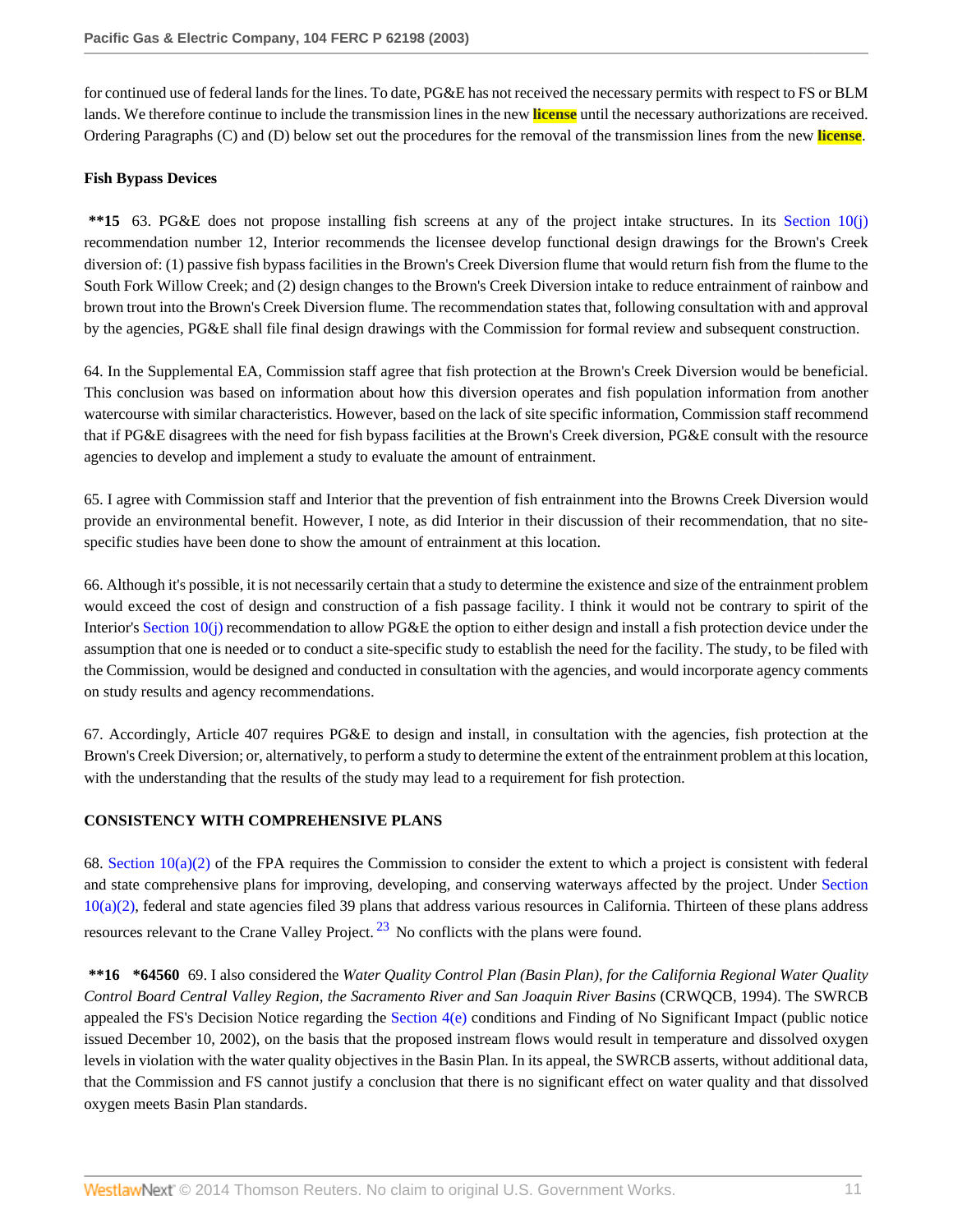70. In deciding the appeal, the FS Appeal Reviewing Officer found that the Regional Forester, based on all available evidence, made a supportable decision that the subject FS conditions comply with the water quality objectives of the Basin Plan. The Reviewing Officer stated that the Crane Valley Supplemental EA provides information, analysis, and conclusions regarding compliance with the CWA and the Basin Plan, regarding water temperature and dissolved oxygen levels.

71. In the Crane Valley Supplemental EA, Commission staff and the FS conclude that the existing project currently meets Basin Plan objectives for dissolved oxygen, and indeed that the proposed project would increase dissolved oxygen levels because its minimum flow requirements will reduce the overall water temperature in the project area. Additionally, FS condition no. 5 and Article 405 requires a plan for monitoring temperatures in project-affected stream reaches. This will enable the licensee and resource agencies to quantify water temperature responses to the increased release flows and ensure compliance with water temperature objectives in the Basin Plan. The Supplemental EA concludes that the project has little effect on water quality parameters other than water temperature and dissolved oxygen, and would continue to support the designated beneficial uses SWRCB identifies in the Basin Plan. I conclude, considering the finding of the FS Appeal Reviewing Officer and the analyses and recommendations contained in the SEA, that staff's recommendations concerning instream flow and water temperature monitoring will adequately address the concerns raised and will best serve the public interest.

# **APPLICANT'S PLANS AND CAPABILITIES**

<span id="page-11-0"></span>72. In accordance with [Sections 10\(a\)\(1\)](http://www.westlaw.com/Link/Document/FullText?findType=L&pubNum=1000546&cite=16USCAS10&originatingDoc=Ie835b436391d11dbb0d3b726c66cf290&refType=LQ&originationContext=document&vr=3.0&rs=cblt1.0&transitionType=DocumentItem&contextData=(sc.Search)) and [15\(a\)](http://www.westlaw.com/Link/Document/FullText?findType=L&pubNum=1000546&cite=16USCAS15&originatingDoc=Ie835b436391d11dbb0d3b726c66cf290&refType=LQ&originationContext=document&vr=3.0&rs=cblt1.0&transitionType=DocumentItem&contextData=(sc.Search)) of the FPA,  $^{24}$  $^{24}$  $^{24}$  I have evaluated PG&E's record as a licensee with respect to the following: (1) conservation efforts; (2) compliance history and ability to comply with the new **license**; (3) safe management, operation, and maintenance of the project; (4) ability to provide efficient and reliable electric service; (5) need for power; (6) transmission service; (7) cost effectiveness of plans; and (8) actions affecting the public.

# A. Conservation Efforts  $-$  Section  $10(a)(2)$

**\*\*17** 73. FPA [Section 10\(a\)\(2\)](http://www.westlaw.com/Link/Document/FullText?findType=L&pubNum=1000546&cite=16USCAS10&originatingDoc=Ie835b436391d11dbb0d3b726c66cf290&refType=LQ&originationContext=document&vr=3.0&rs=cblt1.0&transitionType=DocumentItem&contextData=(sc.Search)) requires the Commission to consider the extent of electric consumption efficiency programs in the case of **license** applicants primarily engaged in the generation or sale of electric power. PG&E is such an applicant. PG&E has programs to promote cost-effective conservation and load management for residential, commercial, industrial, and agricultural customers. Through these programs, PG&E is making satisfactory efforts to conserve electricity and reduce peak hour demands.

# B. Compliance History and Ability to Comply with the New **License**

74. Pursuant to FPA [Section 15\(a\)\(2\)\(A\)](http://www.westlaw.com/Link/Document/FullText?findType=L&pubNum=1000546&cite=16USCAS15&originatingDoc=Ie835b436391d11dbb0d3b726c66cf290&refType=LQ&originationContext=document&vr=3.0&rs=cblt1.0&transitionType=DocumentItem&contextData=(sc.Search)), I have reviewed PG&E's compliance with the terms and conditions of the existing **license**. I find that PG&E's overall record of making timely filings and compliance with its **license** is satisfactory.

# C. Safe Management, Operation, and Maintenance of the Project -- Section  $15(a)(2)(B)$

75. I have reviewed PG&E's management, operation, and maintenance of the Crane Valley Project pursuant to the requirements of 18 C.F.R. Part 12 and the Commission's Engineering Guidelines, as well as all applicable safety requirements, such as warning signs and boat barriers, PG&E's Emergency Action Plan, and periodic Independent Consultant's Safety Inspection Reports. I conclude that the dam and other project works are safe, and I have no reason to doubt that PG&E will continue to safely manage, operate, and maintain these facilities under a new **license**.

# D. Ability to Provide Efficient and Reliable Service -- Section  $15(a)(2)(C)$

76. I have reviewed PG&E's plans and its ability to operate and maintain the project in a manner most likely to provide efficient and reliable electric **\*64561** service. PG&E has been operating the project in an efficient manner within the constraints of the existing **license** and is likely to continue to do so under a new **license**.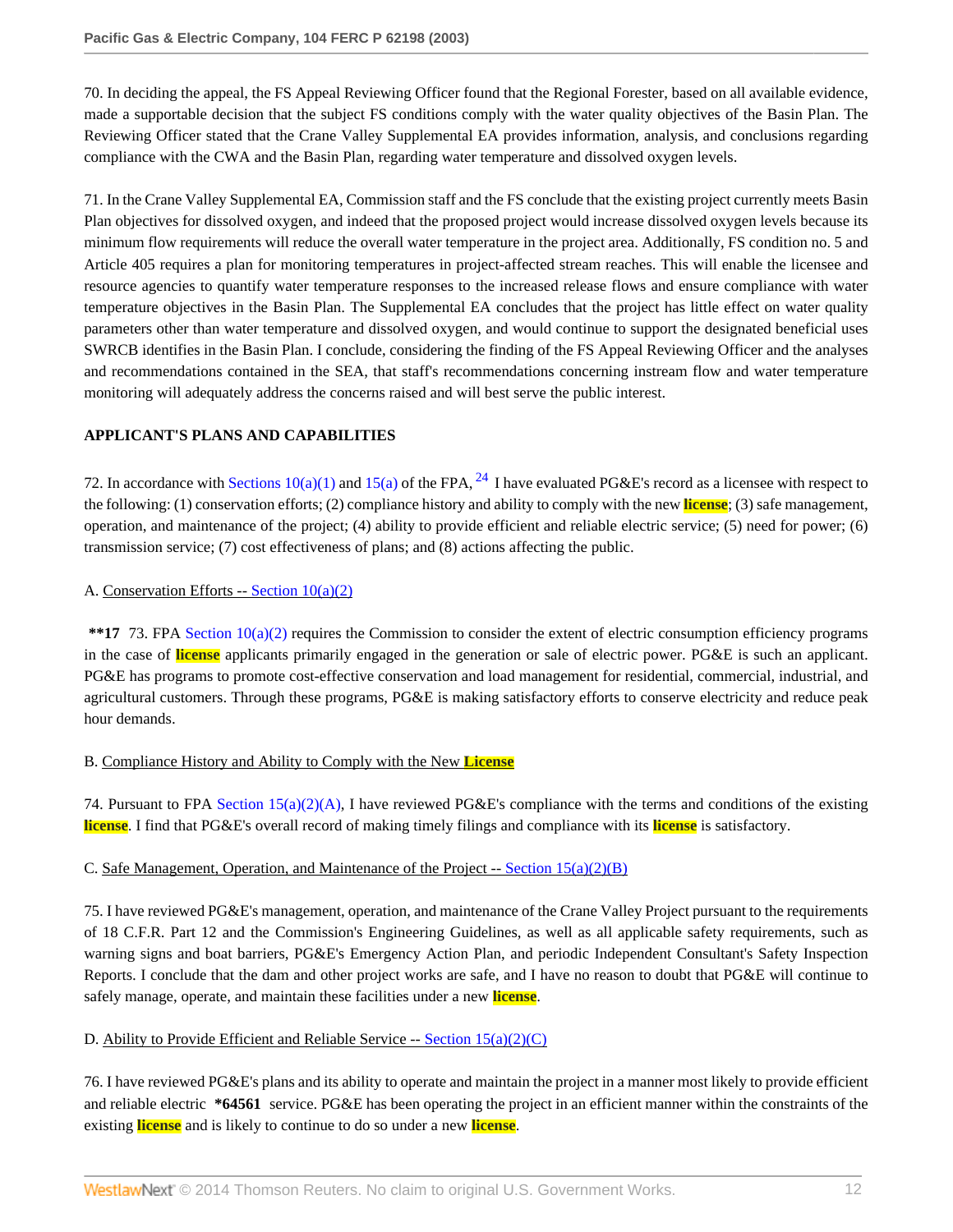### E. Need for Power -- Section  $15(a)(2)(D)$

77. The Crane Valley Project, with an installed capacity of 28.7 MW, historically generates an annual average of 100.5 gigawatthours (GWh) of renewable energy. To assess the need for power within the framework of restructuring energy markets brought about by deregulation, staff looked at the forecasts of energy demand and planned capacity additions for the WSCC region. For the WSCC Region as a whole, the peak demand is projected to grow at an average annual compound growth rate of 2.1 percent, and planned generation additions to meet summer capability requirements total 30,214 MW over the 2000-2009 period (WSCC, 2000). Based on this, I conclude that there is a need for power in both the short and long term. Continued operation of the Crane Valley Project will help to maintain the currently available capacity, contributing to both the near term (through 2009) and long term (beyond 2009) capacity and energy needs of PG&E, California, and the WSCC region.

**\*\*18** 78. I conclude that present and future use of the project's power, its low cost, its displacement of nonrenewable fossilfired generation, contribution to a diversified generation mix, and the maintenance of existing capacity support a finding that the power from the Crane Valley Project will help meet a need for power in the state and region in both the short- and long-term.

# F. Transmission Services -- [Section 15\(a\)\(2\)\(E\)](http://www.westlaw.com/Link/Document/FullText?findType=L&pubNum=1000546&cite=16USCAS15&originatingDoc=Ie835b436391d11dbb0d3b726c66cf290&refType=LQ&originationContext=document&vr=3.0&rs=cblt1.0&transitionType=DocumentItem&contextData=(sc.Search))

79. The project's transmission facilities include the transmission lines, generator leads, station transformers, and buses located at the powerhouses. PG&E proposes no changes that would affect transmission facilities.

# G. Cost Effectiveness of Plans -- Section  $15(a)(2)(F)$

80. I am approving PG&E's proposal and staff recommended measures to: (1) monitor erosion and carry out measures to protect cultural resource sites, reduce lake sedimentation, improving boating safety, and preserve visual quality of the lake; (2) provide minimum flows; (3) maintain target reservoir elevations; (4) implement fish and wildlife enhancement measures; (5) document cultural resources; and (7) construct recreational facilities. My review of PG&E's record as an existing licensee indicates that these plans are likely to be carried out in a cost-effective manner.

#### H. Actions Affecting the Public  $-$  [Section 15\(a\)\(3\)\(A\) and \(B\)](http://www.westlaw.com/Link/Document/FullText?findType=L&pubNum=1000546&cite=16USCAS15&originatingDoc=Ie835b436391d11dbb0d3b726c66cf290&refType=LQ&originationContext=document&vr=3.0&rs=cblt1.0&transitionType=DocumentItem&contextData=(sc.Search))

81. The Crane Valley Project generates electricity used to serve the needs of the public. PG&E also pays taxes annually to local and state governments and the project provides employment opportunities.

#### I. Ancillary Services

82. In analyzing public interest factors, the Commission takes into account that hydroelectric projects offer unique operational benefits to the electric utility system (ancillary benefits). These benefits include their value as almost instantaneous loadfollowing response to dampen voltage and frequency instability on the transmission system, system-power-factor-correction through condensing operations, and a source of power available to help in quickly putting fossil-fuel based generating stations back on line following a major utility system or regional blackout.

83. Ancillary services are now mostly priced at rates that recover only the cost of providing the electric service at issue, which do not resemble the prices that would occur in competitive markets. As competitive markets for ancillary services begin to develop, the ability of hydro projects to provide ancillary services to the system will increase the benefits of the projects.

# **COMPREHENSIVE DEVELOPMENT AND PROJECT ECONOMICS**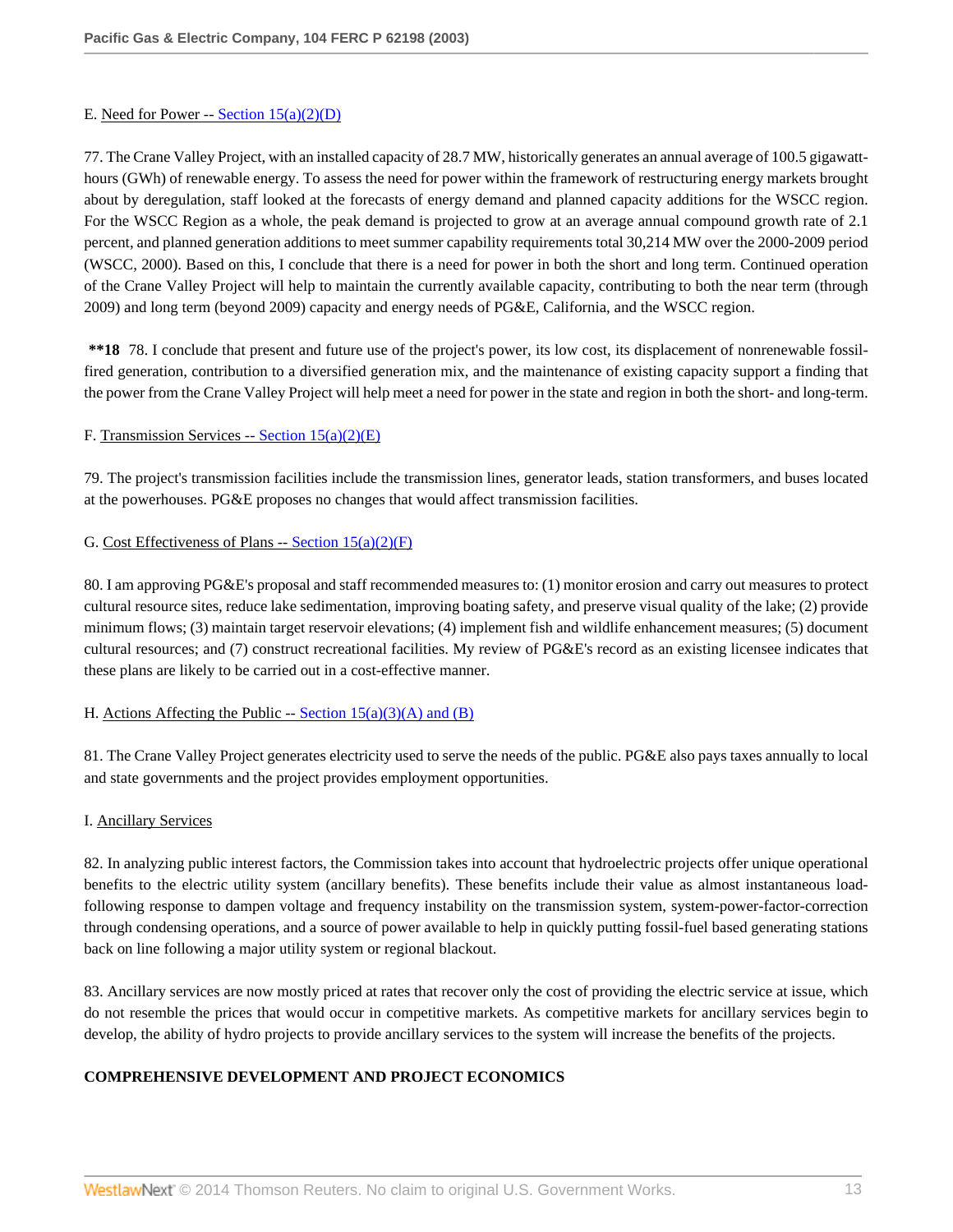84. In determining whether a proposed project will be best adapted to a comprehensive plan for developing a waterway for beneficial public purposes, the Commission considers a number of public interest factors, including the economic benefits of project power.

<span id="page-13-0"></span>\*\*19 85. Under the Commission's approach to evaluating the economics of hydropower projects, as articulated in <u>Mead, <sup>[25](#page-43-1)</sup></u> the Commission employs an analysis that uses current costs to compare the costs of the project and likely alternative power, with no forecasts concerning potential future inflation, escalation, or deflation beyond the **license** issuance date. The basic purpose of the Commission's economic analysis is to provide a general estimate of the potential power benefits and the costs of a project, and reasonable alternatives to project power. In making its decision, the Commission considers the project power benefits both with the applicant's proposed mitigation and enhancement measures and with the Commission's modifications and additions to the applicant's proposal. Ultimately, PG&E must make the business decision whether or not to accept the **license**.

<span id="page-13-1"></span>86. To determine whether the proposed project is currently economically beneficial, staff subtracts the project's cost from the value of the project's power. As proposed by PG&E, the project would initially cost \$6,711,500 annually (\$67.26/MWh), or \$2,720,200 (\$27.26/MWh) more than the likely alternative cost of power, **\*64562** which is \$3,991,300 (\$40.0/MWh). [26](#page-43-2) When **licensed** in accordance with the conditions adopted herein, the project power would initially cost about \$6,779,100 (\$67.94/ MWh), or \$2,787,800 (\$27.9/ MWh) more than the likely alternative cost of power.

87. Based on my review and evaluation of the project as proposed by the licensee, and with the additional protection and mitigation measures I am adopting, I conclude that operating the project in the manner required by the **license** will protect and enhance environmental resources. As mentioned earlier, conditions have been included in this **license** that are designed to ensure protection of cultural resource interests, endangered species, and water quality, as well as fish and wildlife resources. As discussed below, conditions have also been included that address other environmental resource issues.

88. The environmental measures include provisions to enhance the recreational use and management of the project area. Enhancements include additional recreational development, along with improvements and upgrades to existing facilities (Article 414, FS condition no. 11). Additional minimum flows should create recreational fishing opportunities (FS condition no. 4). For Bass Lake, higher minimum reservoir elevations will also benefit the recreating public (FS condition no. 10). In addition, shoreline management plans and water surface plans are required that would provide for improved management of the shoreline and the public's use of the Bass Lake (Article 413). As mentioned, the **license** is conditioned to require information regarding projected lake levels to be provided to stakeholder groups on an annual basis and provide for a review of guidelines regarding the Miller Lux agreement that could result in still further improvements to the Bass Lake levels (Article 416). The conditions also call for the periodic review of recreation demands (Article 415). These updates, undertaken in concert with various stakeholder groups, provide forums to seek adjustment to shoreline and recreation management as well as possible changes to project operation that may be needed to accommodate changing public demands that are likely to occur throughout the next **license** term.

**\*\*20** 89. Finally, measures have been made part of the **license** to ensure protection of sensitive plant species and riparian vegetation (Articles 409 and 410). Lastly, Article 418 provides the authority for the licensee to permit certain types of use and occupancy of project lands and waters and to convey interest in project lands and waters as long as such activities are not inconsistent with protecting the environmental values of the project.

90. I therefore find that the Crane Valley Project, with the required environmental enhancement measures, is best adapted to a comprehensive plan for the use, conservation, and development of the waterway for beneficial public purposes.

# **LICENSE TERM**

91. Pursuant to [Section 15\(e\)](http://www.westlaw.com/Link/Document/FullText?findType=L&pubNum=1000546&cite=16USCAS15&originatingDoc=Ie835b436391d11dbb0d3b726c66cf290&refType=LQ&originationContext=document&vr=3.0&rs=cblt1.0&transitionType=DocumentItem&contextData=(sc.Search)) of the FPA, relicense terms shall not be less than 30 years nor more than 50 years from the date on which the **license** issued. The Commission's general policy is to establish 30-year terms for projects with little or no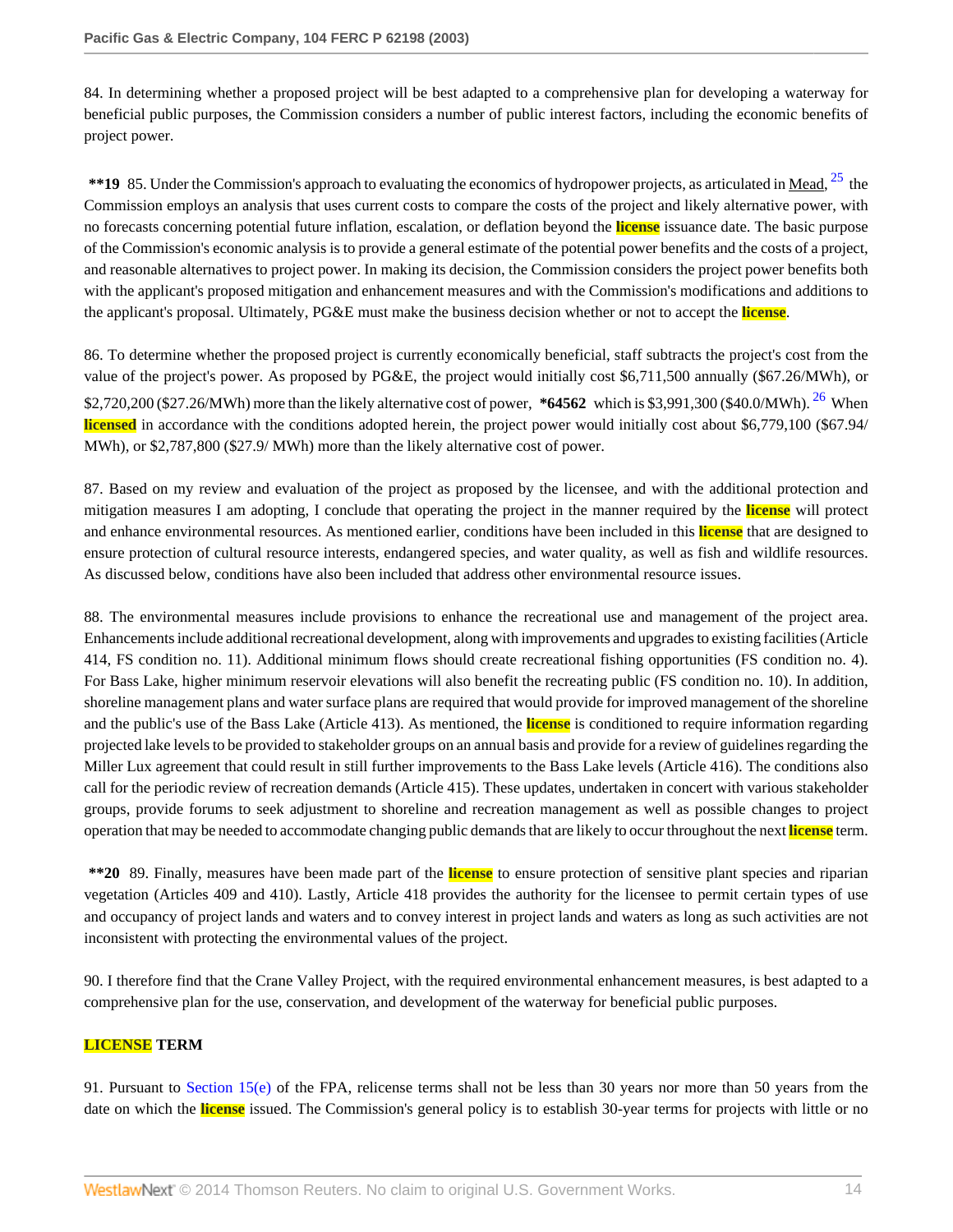redevelopment, new construction, new capacity, or environmental mitigative and enhancement measures; 40-year terms for projects with a moderate amount of such activities; and 50 year terms for projects with extensive measures.

92. Because the new **license** for the Crane Valley Project requires a moderate amount of environmental mitigation and enhancement measures, I will issue a new **license** for a 40-year term.

#### The Director orders:

(A) This **license** is issued to Pacific Gas and Electric Company (licensee) for a period of 40 years, effective the first day of the month in which this order is issued, to operate and maintain the Crane Valley Project No. **1354**. This **license** is subject to the terms and conditions of the Federal Power Act (FPA), which is incorporated by reference as part of this **license**, and subject to the regulations the Commission issues under the provisions of the FPA.

### (B) The project consists of:

(1) All lands, to the extent of the licensee's interests in those lands, enclosed by the project boundary shown by Exhibit G filed June 28, 2001:

# Exhibit G:

| <b>Drawing</b> | FERC No.          | <b>Showing</b>                                                                                                 |
|----------------|-------------------|----------------------------------------------------------------------------------------------------------------|
| $G-1$          | <b>1354</b> -1001 | Crane Valley Project                                                                                           |
| $G-2$          | 1354-1002         | Chilkoot Reservoir and Pick-Up Ditch                                                                           |
| $G-3$          | 1354-1002         | Bass Lake (Crane Valley Reservoir)                                                                             |
| $G-4$          | 1354-1003         | Bass lake, Crane Valley P.H. Conduit, Access Roads and 12-kV<br><b>Transmission Line</b>                       |
| $G-5$          | <b>1354</b> -1004 | Browns Creek Conduit, 12-kV Tap                                                                                |
| $G-6$          | <b>1354</b> -1004 | San Joaquin No. 3 Conduit, Access Roads, and 12-kV<br><b>Transmission Line</b>                                 |
| $G-7$          | <b>1354</b> -1005 | San Joaquin No. 3 Forebay and Powerhouse, Manzanita Lake, San<br>Joaquin No.2 Conduit, 70-kV transmission Line |
| $G-8$          | <b>1354</b> -1006 | San Joaquin No. 2 Powerhouse, Penstock and Forebay Conduits,<br>70-kV Transmission Line                        |
| $G-9$          | <b>1354</b> -1007 | San Joaquin No. 2 Powerhouse, Penstock, and Forebay Conduits,<br>70-kV Transmission Line                       |
| $G-10$         | <b>1354</b> -1008 | San Joaquin No.1 Conduit & Access Roads, 70-kV Transmission<br>Line                                            |
| $G-11$         | <b>1354</b> -1009 | San Joaquin No. 1 Conduit, San Joaquin No.1A P.H, Corrine Lake,<br>Wishon P.H., 70-kV Transmission Line        |

**\*\*21 \*64563** (2) Six developments, which include five powerhouses; two storage reservoirs; four smaller impoundments (three forebays, one afterbay); and an extensive system of diversions, conduits, and access roads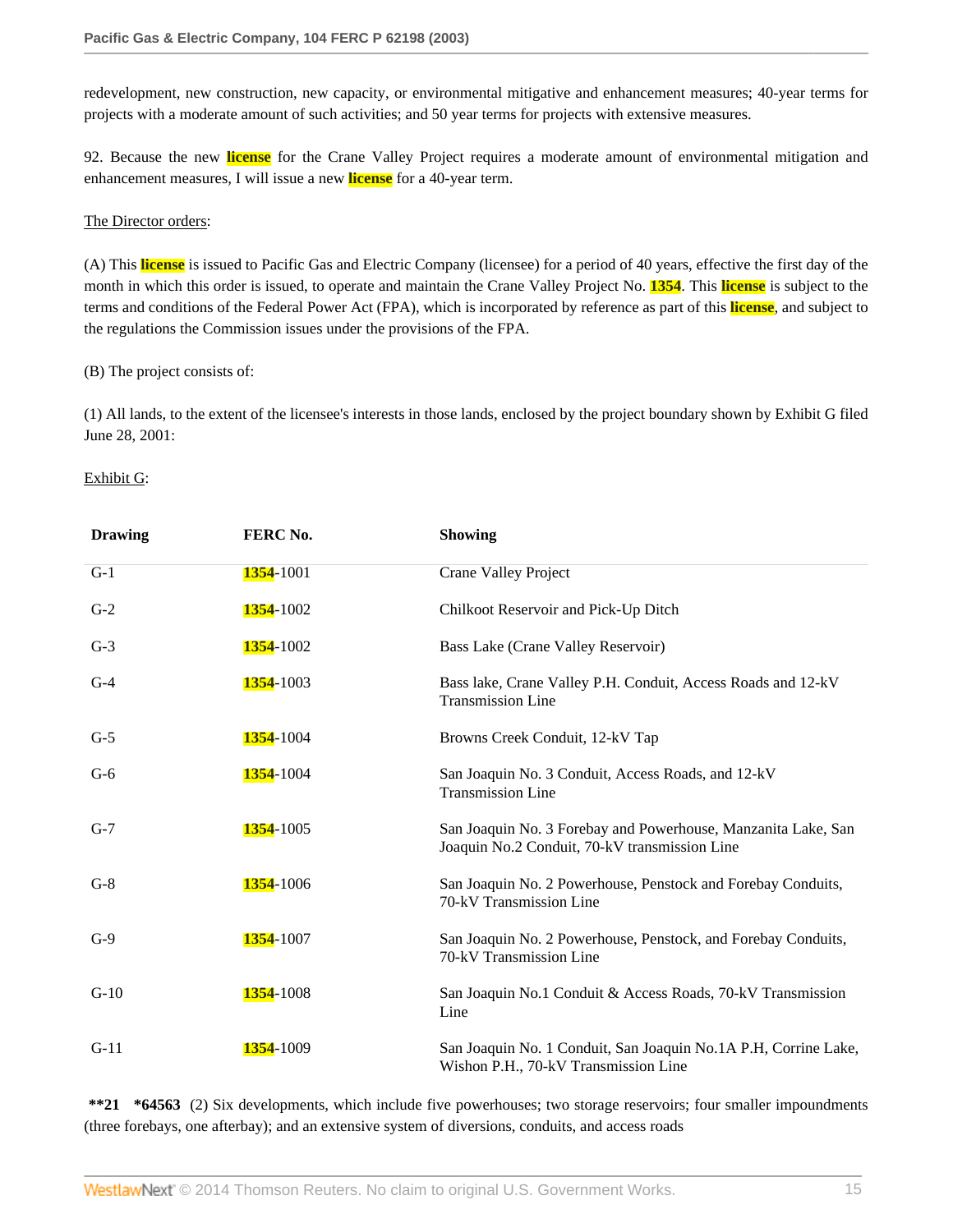Crane Valley development consists of: (1) Chilkoot Lake pick-up ditch, a 0.70-mile-long rock channel, 3 feet to 5 feet wide; (2) Chilkoot dam, a 110-foot-long, 8-foot-high rock-fill structure with a 20-inch-diameter concrete-lined steel outlet pipe; (3) Chilkoot Lake (Chilkoot reservoir), with a surface area of 57 acres at a normal maximum water surface elevation of 7,497.2 feet National Geodetic Vertical Datum (NGVD), 310 acre-feet of gross storage, and 308 acre-feet of usable storage; (4) Crane Valley dam, a 1,880-foot-long, 145-foot-high combination hydraulic fill and rock-fill structure; (5) Crane Valley spillway, 190 feet long and 15 feet deep with flashboards and two radial gates; (6) Crane Valley reservoir (Bass Lake), with a surface area of 1,165 acres at a normal maximum water surface elevation of 3,376.8 feet NGVD, 45,410 acre-feet of gross storage, and 45,410 acre-feet of useable storage; (7) outlet works consisting of a vertical intake tower with four gates, a 200-foot-long unlined tunnel, a 550-foot-long concrete-lined tunnel (4 feet high, 3 feet wide), a 48-inch-diameter steel pipe (approximately 115 feet long), and a 42-inch-diameter steel penstock (approximately 80 feet long); (8) Crane Valley powerhouse, with one turbinegenerator unit having a hydraulic capacity of 160 cubic feet per second (cfs) and a normal operating capacity of 0.9 MW under a design net head of 69 feet; and (9) appurtenant facilities.

Browns Creek development consists of: (1) Browns Creek diversion dam, consisting of two concrete wall arch sections, the first being 86 feet long and 7 feet high with a 25-foot-long spillway, and the second being approximately 19 feet long and 6 feet high; (2) outlet works consisting of two slide gates (each 3.25 feet wide, 3 feet high), a concrete box flume, and a sandtrap structure; and (3) Browns Creek conduit, a 2.58-mile-long combination of ditches (1.93 miles long), flumes (0.59 miles long), and pipe (0.06 miles long), approximately 3.5 feet deep and varying in width from 6 feet to 10 feet.

San Joaquin No. 3 development consists of: (1) San Joaquin No. 3 conduit, a 3.58-mile-long combination of partially lined ditch (2.6 miles long, 4 feet deep, varying in width from 12.5 feet to 13.5 feet), steel flume (0.75 miles long, 4.8 feet deep, 6 feet wide), and tunnel (0.23 miles long, 7 feet high, 5 feet wide); (2) San Joaquin No. 3 forebay dam, a 450-foot-long, 40-foothigh earth embankment with a 42-foot-long bypass spillway; (3) an impoundment (forebay) with a surface area of 3 acres at a normal maximum water surface elevation of 3,218.8 feet NGVD, 20 acre-feet of gross storage, and 19 acre-feet of useable storage; (4) outlet works consisting of a tunnel intake structure with a 41-foot-long, 6-foot-deep spillway, a 290-foot-long tunnel (approximately 5.75 feet high, 5 feet wide), and a 3,028-foot-long mortar-lined steel penstock (varying in diameter from 60 inches to 52 inches); (5) San Joaquin No. powerhouse, with one turbine-generator unit having a hydraulic capacity of 150 cfs and a normal operating capacity of 4.2 MW **\*64564** under a design net head of 378 feet (the Commission rates this powerhouse at 4.00 MW, based on a turbine rating of 8,000 hp (5,966 kW), and a generator rating of 5,000 kVA with a 0.8 power factor (4,000 kW); (6) Manzanita Lake dam (San Joaquin No. 3 afterbay dam), a 210-foot-long, 30-foot-high concrete arch dam with a 30-foot-long spillway and four slide gates (each 3 feet wide, 4 feet high); (7) Manzanita Lake (San Joaquin No. 3 afterbay), with a surface area of 26 acres at a normal maximum water surface elevation of 2,817.7 feet NGVD, 168 acre-feet of gross storage, and approximately 164 acre-feet of useable storage; and (8) appurtenant facilities.

**\*\*22** San Joaquin No. 2 development consists of: (1) San Joaquin No. 2 conduit, a 2.91-mile-long combination of concretelined ditch (1.24 miles long, rectangular 5 feet deep and 6 feet wide, trapezoidal 5.5 feet deep with a bottom width of 2.5 feet and a top width of 13.5 feet), metal flume (0.53 mile long, varying in depth from 6 feet to 9.5 feet), tunnel (1.12 miles long, 7 feet high, 6 feet wide), and reinforced concrete pipe (0.02 miles long, 84 inches in diameter) with a 58-foot-wide concrete spill channel; (2) San Joaquin No. 2 forebay dam, a 186-foot-long, 26-foot-high mortared masonry arch dam with a 60-inchdiameter slide gate; (3) an impoundment (forebay) with a surface area of 1 acre at a normal maximum water surface elevation of 2,783.0 feet NGVD, 11 acre-feet of gross storage, and 11 acre-feet of useable storage; (4) a 3,415-foot-long concrete mortarlined steel penstock (varying in diameter from 60 inches to 48 inches) protected by two stand pipes (one 19 feet high and 10 inches in diameter 5 feet downstream of intake, the other 37.5 feet high and 48 inches in diameter 1,790 feet downstream of intake); (5) San Joaquin No. 2 powerhouse, with one turbine-generator unit having a hydraulic capacity of 150 cfs and a normal operating capacity of 3.2 MW under a design net head of 292 feet (the Commission rates this powerhouse at 2.88 MW, based on a turbine rating of 5,250 hp (3,915 kW) and a generator rating of 3,600 kVA with a 0.8 power factor (2,880 kW); (6) a 75 foot-long, 70-kilovolt (kV) tap connecting San Joaquin No. 2 powerhouse with the (non-project) transmission line between San Joaquin No. 3 powerhouse and Wishon powerhouse; and (7) appurtenant facilities.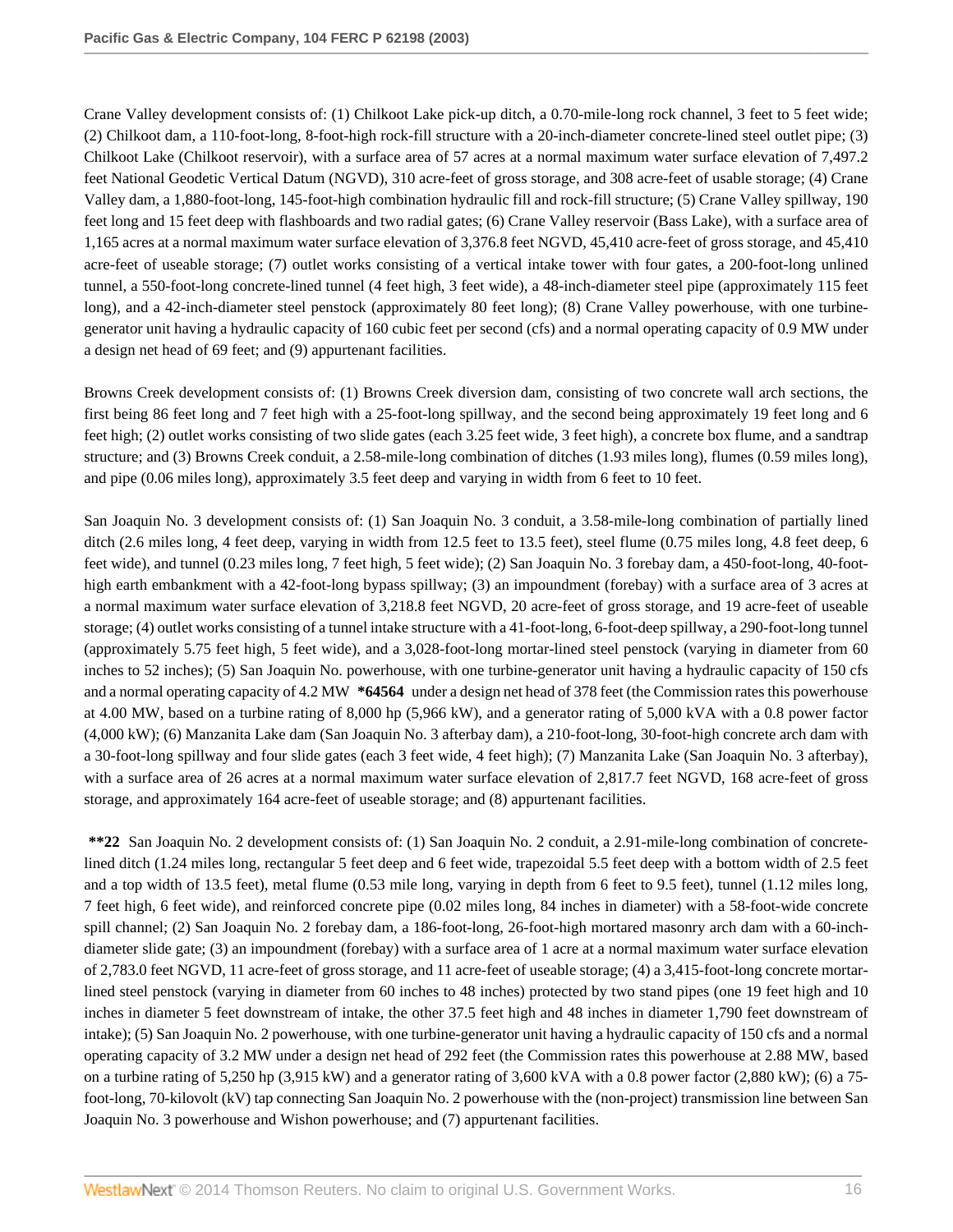San Joaquin No. 1A development consists of: (1) the South Fork diversion dam, a 138-foot-long, 25-foot-high concrete gravity dam with a 75-foot-long overflow spillway and two 6-foot-long auxiliary spillways; (2) the North Fork diversion dam, an 86.5 foot-long, 8-foot-high concrete gravity dam with an overflow spillway along its entire length; (3) San Joaquin No. 1 conduit, a 4.83-mile-long combination of partially lined concrete ditch (2.74 miles long, averaging approximately 5 feet deep with a bottom width of 9 feet and a top width of 13 feet), metal flume (0.14 mile long, approximately 6 feet deep and 6 feet wide), and lined and unlined tunnel (1.95 miles long, varying in height from 6 feet to 9 feet and varying in width from 5 feet to 6 feet); (4) a 975-foot-long, 60-inch-diameter steel penstock; (5) San Joaquin No. 1A powerhouse, with one turbine-generator unit having a hydraulic capacity of 140 cfs and a normal operating capacity of 0.4 MW under a design net head of 40 feet; (6) a 0.80-mile-long, 12-kV transmission line connecting San Joaquin No. 1A powerhouse with Wishon powerhouse; and (7) appurtenant facilities.

Wishon development consists of: (1) Wishon forebay dam, a 1,552-foot-long, 15-foot-high earth embankment with a concrete overflow spillway and an intake structure with two 60-inch-diameter slide gates; (2) Corrine Lake (Wishon forebay), with a surface area of 7 acres at a normal maximum water surface elevation of 2,401.0 feet NGVD, 69 acre-feet of gross storage, and 69 acre-feet of useable storage; (3) two 4,300-foot-long penstocks, each with a riveted steel section (varying in diameter from 40 inches to 44 inches) and a lap-welded steel section (varying in diameter from 34 inches to 36 inches), and each protected by a stand pipe approximately 300 feet downstream from the intake structure; (4) Wishon powerhouse, with four turbine-generator units, each having a hydraulic capacity of 190 cfs and a normal operating capacity of 5.0 MW under a design net head of 1,305 feet, yielding a total hydraulic capacity of 760 cfs and a normal operating capacity of 20.0 MW (the Commission rates each unit at 4.00 MW, based on a turbine rating of 7,000 hp [5,220 kW] and a generator rating of 5,000 kVA with a 0.8 power factor [4,000 kW]. This yields a total powerhouse rating of 16.00 MW); and (5) appurtenant facilities. [A 20-m](http://www.westlaw.com/Link/Document/FullText?findType=Y&pubNum=5304&cite=CGOA20&originationContext=document&vr=3.0&rs=cblt1.0&transitionType=DocumentItem&contextData=(sc.Search))ile-long, 70-kV transmission line connecting Wishon powerhouse with Coppermine substation was found to be non-jurisdictional and will be excluded from the Crane Valley Project boundary pending FS final decision on the special-use permit.

**\*\*23** The project works generally described above are more specifically shown and described by those portions of Exhibits A and F shown below:

Exhibit A: The following sections of exhibit A filed on June 28, 2001:

Pages A-1 to Page A-19

Exhibit F: The following sections of exhibit F filed on June 28, 2001:

| <b>Drawing</b> | FERC No.          | <b>Showing</b>                                                |
|----------------|-------------------|---------------------------------------------------------------|
| $F-1$          | 1354-1010         | Plan, Profile, and Sections--Chilkoot Dam                     |
| $F-2$          | <b>1354</b> -1011 | Plan, Elevation, and Section--Browns Creek Diversion Dams     |
| $F-3$          | <b>1354</b> -1012 | Details--Browns Creek Conduit                                 |
| $F-4$          | <b>1354</b> -1013 | Plan, Elevation, and Section--Crane Valley Dam                |
| $F-5$          | <b>1354</b> -1014 | Plan, Profile, and Sections--Crane Valley Spillway            |
| $F-6$          | <b>1354</b> -1015 | Plan, Profile, and Sections--Crane Valley Tunnel and Penstock |
| $F-7$          | <b>1354</b> -1016 | Plan and Sections--Crane Valley Powerhouse                    |
| $F-8$          | <b>1354</b> -1017 | Wasteway and Head Gate--San Joaquin No. 3 Conduit             |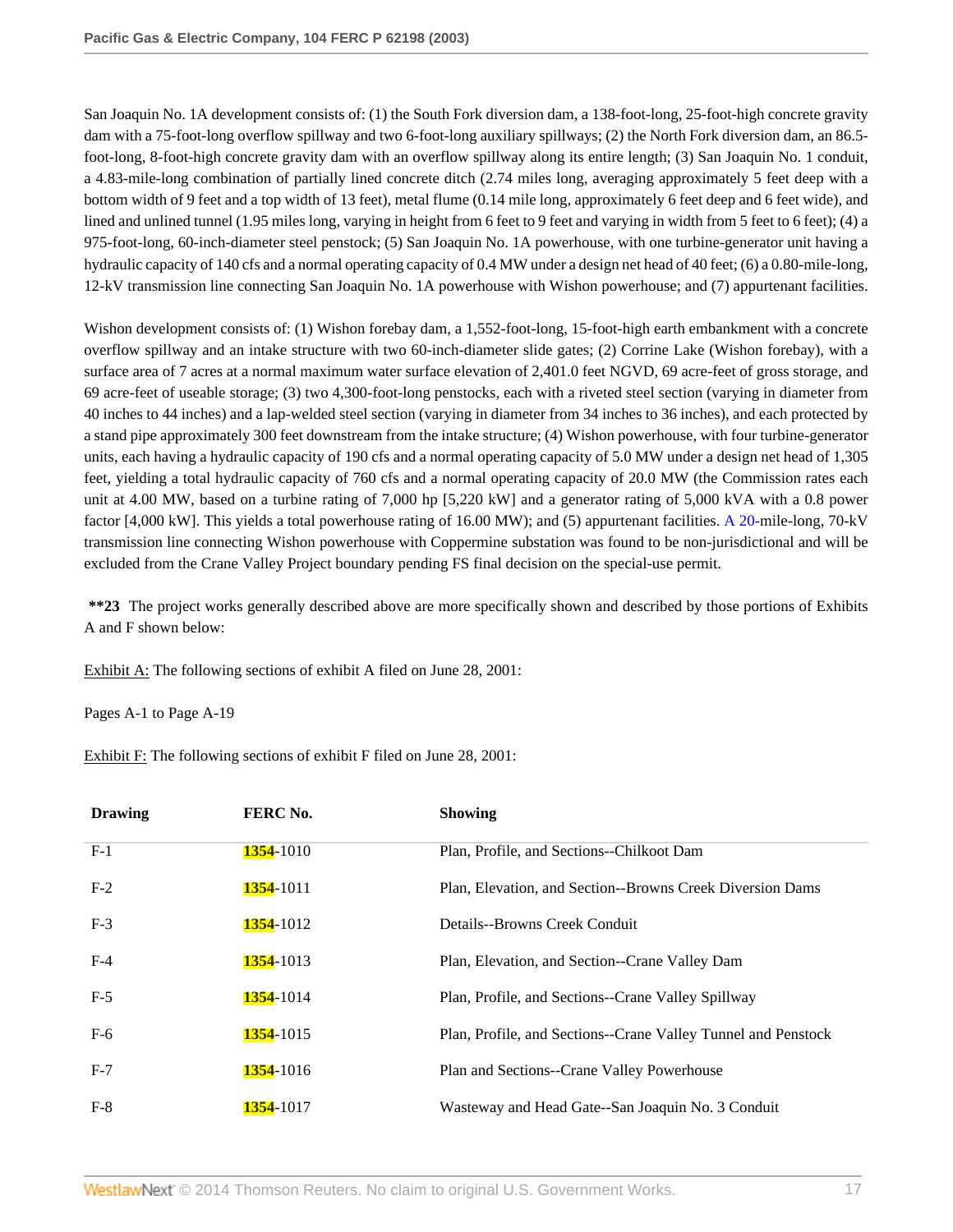| $F-9$  | <b>1354</b> -1018 | Details--San Joaquin No. 3 Conduit                          |
|--------|-------------------|-------------------------------------------------------------|
| $F-10$ | <b>1354</b> -1019 | Plans and Sections--San Joaquin No. 3 Forebay               |
| $F-11$ | <b>1354</b> -1020 | Details--San Joaquin No. 3 Forebay                          |
| $F-12$ | <b>1354</b> -1021 | Profile and Details--San Joaquin No. 3 Penstock             |
| $F-13$ | <b>1354</b> -1022 | Plan and Sections--San Joaquin No. 3 Powerhouse             |
| $F-14$ | 1354-1023         | Plan, Elevation, and Sections--Manzanita Lake Dam           |
| $F-15$ | <b>1354</b> -1024 | Details--San Joaquin No. 2 Conduit                          |
| $F-16$ | <b>1354</b> -1025 | Plan, Elevation, and Details--San Joaquin No. 2 Forebay Dam |
| $F-17$ | <b>1354</b> -1026 | Profile and Details--San Joaquin No. 2 Penstock             |
| $F-18$ | <b>1354</b> -1027 | Plan and Sections--San Joaquin No. 2 Powerhouse             |
| $F-19$ | 1354-1028         | Plan, Elevation, and Sections--South Fork Diversion Dam     |
| $F-20$ | <b>1354</b> -1029 | Plan, Elevation, and Sections--North Fork Diversion Dam     |
| $F-21$ | <b>1354</b> -1030 | Radial Gate and Spill Structures--San Joaquin No. 1 Conduit |
| $F-22$ | <b>1354</b> -1031 | Details--San Joaquin No. 1 Conduit                          |
| $F-23$ | <b>1354</b> -1032 | Details--San Joaquin No. 1 Conduit                          |
| $F-24$ | <b>1354</b> -1033 | Plan and Profiles--San Joaquin No. 1A Penstock              |
| $F-25$ | <b>1354</b> -1034 | Details--San Joaquin No. 1A Penstock                        |
| $F-26$ | <b>1354</b> -1035 | Plans and Sections--San Joaquin No. 1A Powerhouse           |
| $F-27$ | <b>1354</b> -1036 | Plan and Section--Wishon Forebay                            |
| $F-28$ | <b>1354</b> -1037 | Details--Wishon Forebay                                     |
| $F-29$ | <b>1354</b> -1038 | Profile and Penstocks--Wishon Penstocks                     |
| $F-30$ | <b>1354</b> -1039 | Plan and Sections--Wishon Powerhouse                        |

**\*\*24 \*64566** (3) All of the structures, fixtures, equipment, or facilities used to operate or maintain the project and located within the project boundary, all portable property that may be employed in connection with the project and located within or outside the project boundary, and all riparian and other rights that are necessary or appropriate in the operation or maintenance of the project.

(C) Within 60 days of the date the **license** amendment approved by the order issued at [85 FERC ¶ 61,411 \(1998\)](http://www.westlaw.com/Link/Document/FullText?findType=Y&serNum=1998476489&originationContext=document&vr=3.0&rs=cblt1.0&transitionType=DocumentItem&contextData=(sc.Search)) becomes effective, the licensee shall file revised exhibits A, F, and G, showing and describing the facilities as set forth in the applications for amendment of **license** as approved therein.

(D) Within 60 days of the date the **license** amendment approved by the order issued at [85 FERC ¶ 61,411 \(1998\)](http://www.westlaw.com/Link/Document/FullText?findType=Y&serNum=1998476489&originationContext=document&vr=3.0&rs=cblt1.0&transitionType=DocumentItem&contextData=(sc.Search)) becomes effective, the licensee shall file a statement of the amount of federal land occupied by the project, so that the Commission can amend the appropriate **license** articles regarding payment for the use of federal lands.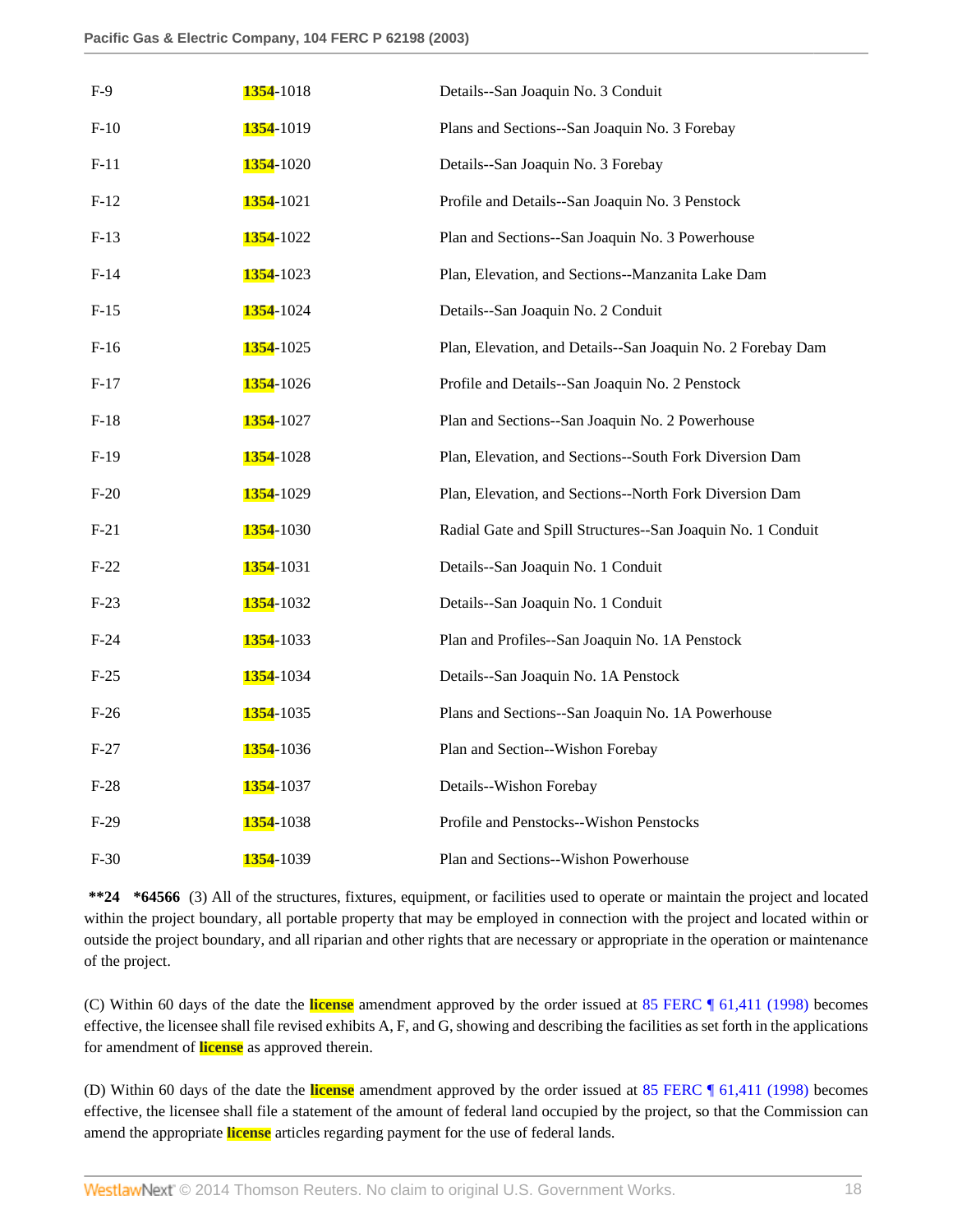(E) The Exhibits A, F, and G described above are approved and made part of the **license**.

(F) This **license** is subject to the conditions submitted by the Forest Service under Section 4(e) of the FPA, as those conditions are set forth in the appendix to this order.

(G) This **license** is subject to the articles set forth in Form L-1 (October 1975), entitled "Terms and Conditions of **License** for Constructed Major Project Affecting Lands of the United States," [54 FPC 1792,1799 \(October, 1975\)](http://www.westlaw.com/Link/Document/FullText?findType=Y&serNum=1975152005&pubNum=921&originationContext=document&vr=3.0&rs=cblt1.0&transitionType=DocumentItem&contextData=(sc.Search)#co_pp_sp_921_1799), and the following additional articles:

Article 201. The licensee shall pay the United States an annual charge, effective as of the first day of the month in which this **license** is issued, for the purpose of:

a. Reimbursing the United States for the Commission's administrative costs, pursuant to Part I of the Federal Power Act, as determined in accordance with the provisions of the Commission's regulations in effect from time to time. The authorized installed capacity for that purpose is 28.7 megawatts (MW).

b. Recompensing the United States for the use, occupancy, and enjoyment of 738.11 acres of its lands, other than for the use of transmission lines.

Article 202. Within 45 days of the date of issuance of this order, the licensee shall file three original sets of aperture cards of the approved exhibit drawings, except for exhibit G. The drawings must be reproduced on silver or gelatin 35 mm microfilm. All microfilm must be mounted on type D (3-/4# x 7-##) aperture cards.

Prior to microfilming, the FERC Drawing Number shall be shown in the margin below the title block of the approved drawing. After mounting, the FERC Drawing Number must be typed on the upper right corner of each aperture card. Additionally, the project number, FERC exhibit (e.g., F-1, G-1), drawing title, and date of this **license** must be typed on the upper left corner of each aperture card.

**\*\*25** Two sets of the aperture cards shall be filed with the Secretary of the Commission, ATTN: OEP/Division of Hydropower Administration and Compliance. The third set of aperture cards shall be filed with the Commission's San Francisco Regional Office.

Article 203. Pursuant to [Section 10\(d\)](http://www.westlaw.com/Link/Document/FullText?findType=L&pubNum=1000546&cite=16USCAS10&originatingDoc=Ie835b436391d11dbb0d3b726c66cf290&refType=LQ&originationContext=document&vr=3.0&rs=cblt1.0&transitionType=DocumentItem&contextData=(sc.Search)) of the Federal Power Act, a specified reasonable rate of return upon the net investment in the project shall be used for determining surplus earnings of the project for the establishment and maintenance of amortization reserves. The licensee shall set aside in a project amortization reserve account at the end of each fiscal year one-half of the project surplus earnings, if any, in excess of the specified rate of return per annum on the net investment.

To the extent that there is a deficiency of project earnings below the specified rate of return per annum for any fiscal year, the licensee shall deduct the amount of that deficiency from the amount of any surplus earnings subsequently accumulated, until absorbed. The licensee shall set **\*64567** aside one-half of the remaining surplus earnings, if any, cumulatively computed, in the project amortization reserve account. The licensee shall maintain the amounts established in the project amortization reserve account until further order of the Commission.

The specified reasonable rate of return used in computing amortization reserves shall be calculated annually based on current capital ratios developed from an average of 13 monthly balances of amounts properly included in the licensee's long-term debt and proprietary capital accounts as listed in the Commission's Uniform System of Accounts. The cost rate for such ratios shall be the weighted average cost of long-term debt and preferred stock for the year, and the cost of common equity shall be the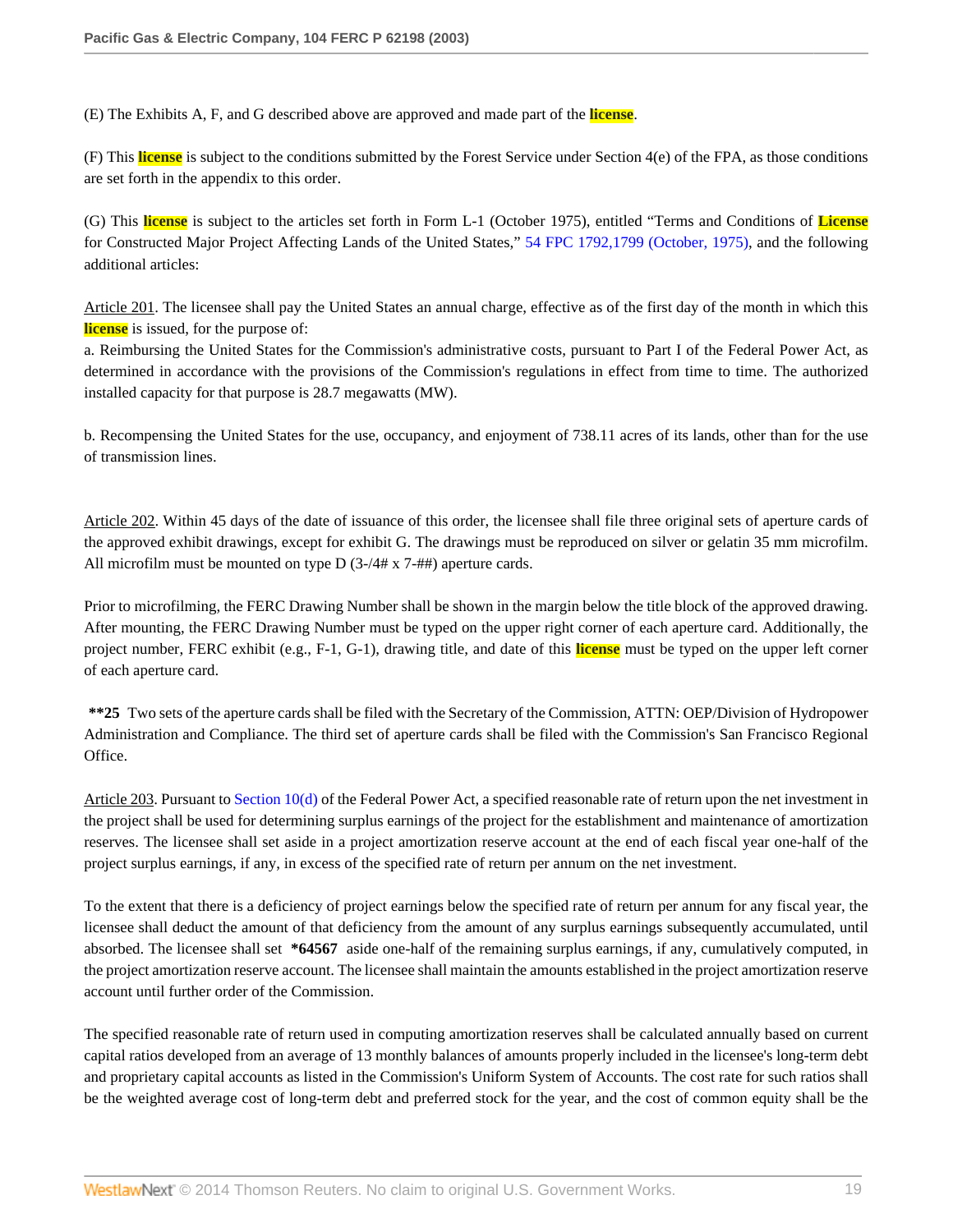interest rate on 10-year government bonds (reported as the Treasury Department's 10-year constant maturity series) computed on the monthly average for the year in question plus 4 percentage points (400 basis points).

Article 204. If the licensee's project was directly benefitted by the construction work of another licensee, a permittee, or the United States on a storage reservoir or other headwater improvement during the term of the original **license** (including extensions of that term by annual **licenses**), and if those headwater benefits were not previously assessed and reimbursed to the owner of the headwater improvement, the licensee shall reimburse the owner of the headwater improvement for those benefits, at such time as they are assessed, in the same manner as for benefits received during the term of this new **license**. The benefits will be assessed in accordance with Part 11, Subpart B, of the Commission's regulations.

Article 301. Within 90 days of completion of construction of the facilities directed by any article of this **license**, the licensee shall file, for Commission approval, revised exhibits A, F, and G to describe and show the project facilities as-built.

**\*\*26** Article 302. Within 90 days of completion of the improvements to FS-managed recreational sites adjacent to Bass Lake as specified in the recreation plan required under article 414 of this **license**, the licensee shall file revised exhibit F and G drawings with the Commission for approval. The exhibits shall show all site improvements and include drawings of a revised project boundary. The boundary shall include the new Forks Day Use Area, the new Willow Cove Picnic Area, the existing FS day-use areas and campgrounds along Bass Lake, and certain PG&E-owned shoreline lands on the southern shore of Bass Lake, consistent with the June 1997 Phase I agreement and with FS condition no. 11. The project boundary detailed in the exhibits shall include adequate lands to accommodate existing and future recreational needs for the duration of the **license**.

### Article 401.

### (a) Requirement to File Plans for Commission Approval

Various conditions of this **license** found in the U.S. Forest Service's (FS's) final Section 4(e) conditions (appendix A) require the licensee to implement measures without filing the measures with the Commission for approval; implement specific measures without prior Commission approval; and file the results of monitoring studies and surveys, without filing the results with the Commission. Each such measure, plan, and report shall also be submitted to the Commission. These plans are listed below.

| <b>Condition no.</b> | <b>Plan Name</b>                                             | Due Date from License Issuance |
|----------------------|--------------------------------------------------------------|--------------------------------|
| $\overline{4}$       | <b>Instream Flow Measurement Plan</b>                        | One Year                       |
| 5                    | <b>Stream Temperature Monitoring Plan</b>                    | One Year                       |
| 6                    | Willow Creek Native Species Management<br>Plan               | One Year                       |
| 7                    | Rex Ranch Flow Study Plan                                    | One Year                       |
| 8                    | Stream Channel Geomorphology and<br>Sediment Management Plan | One Year                       |
| 14                   | <b>Biological Evaluation</b>                                 | As needed                      |
| 15                   | Bald eagle and raptor management plans                       | One Year                       |
| 16                   | Vegetation management plan                                   | One Year                       |
| 18                   | Noxious weeds management plan                                | One Year                       |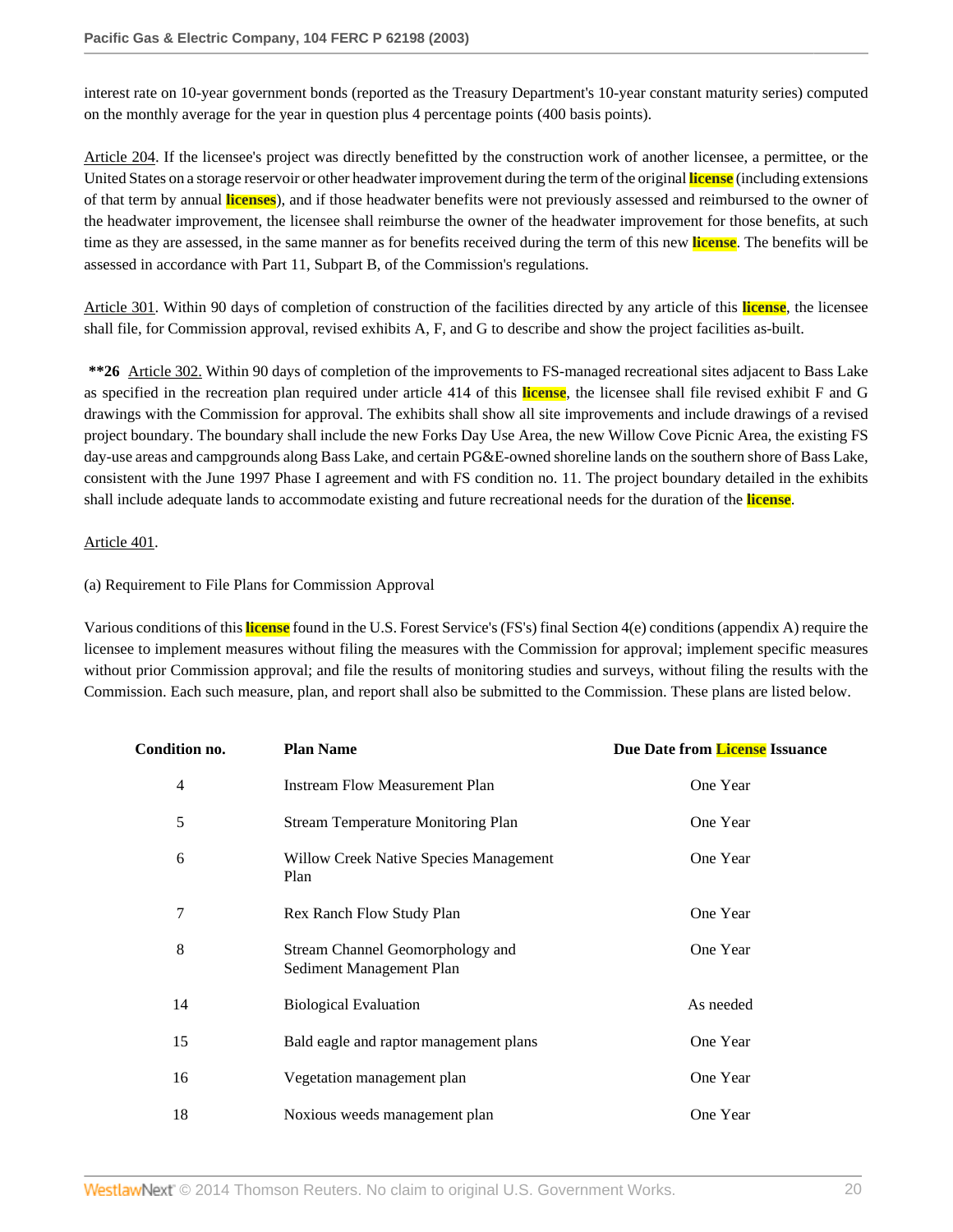| 19 | Riparian area monitoring plan         | One Year |
|----|---------------------------------------|----------|
| 24 | Fire Suppression and Response Plan    | One Year |
| 33 | Visual resource plan                  | One Year |
| 39 | Transportation system management plan | One Year |
| 40 | Hazardous substance plan              | One Year |

**\*\*27** The licensee shall submit to the Commission documentation of its consultation, copies of comments and recommendations made in connection with each plan, and a description of how each plan accommodates the comments and recommendations. If the licensee does not adopt a recommendation, the filing shall include the licensee's reasons, based on project-specific information. The Commission reserves the right to make changes to any plan submitted. Upon Commission

**\*64568** approval, each plan becomes a requirement of the **license**, and the licensee shall implement the plan, or after notice and opportunity for hearing, changes in project operations or facilities that may be deemed necessary based upon data generated by the plans.

(b) Requirement to Notify Commission of Planned and Unplanned Deviations from **License** Requirements

FS condition no. 4 in appendix A specifies interim minimum flows from the Browns Creek diversion dam that would be modified based on the development and implementation of a water balance model. The Commission shall be notified of any modification to minimum flows that could result from implementation of the water balance model. FS condition no. 4 also would allow the licensee to temporarily modify project operations under certain conditions. The Commission shall be notified prior to implementing such modifications, if possible, or in the event of an emergency, as soon as possible, but no later than 10 days after each such incident.

Article 402. *Bass Lake Erosion Control Plan*. The licensee shall implement the Bass Lake Erosion Control Plan (1985), and shall coordinate implementation of the plan with the Historic Properties Management Plan required under article 412.

Article 403. *Sediment Management in Stream Reaches*. The licensee shall file, within 1 year of **license** issuance, with the Commission, for approval, a stream channel geomorphology and sediment management plan to protect water quality and fisheries in the North Fork Willow Creek, South Fork Willow Creek, and Willow Creek. The plan, at a minimum, shall incorporate the plan developed under the U.S. Forest Service (FS) condition no. 8 addressing stream channel geomorphology, sediment transport, and channel maintenance and shall demonstrate compliance with the Sierra National Forest Land and Resource Management Plan.

The plan shall, at a minimum, include:

(1) a description of existing sediment management procedures and options for sediment management in project facilities and for channel maintenance in project-affected reaches that ensure that fines are not deposited in harmful quantities in sensitive habitat areas and that coordinates disposal of sediments with the resource agencies;

(2) a provision to repair the Browns Creek conduit spill channel in a manner that would not exacerbate erosion on the slope below the channel and to monitor the condition of the channel and make remedial repair as needed over the term of the **license**;

**\*\*28** (3) the elimination of flushing of accumulated sediments from Browns Creek conduit sand trap between June and October;

(4) specific measures to manage sediment buildup behind Manzanita Lake to ensure access to the lake from existing roads for the purposes of stocking trout into sufficiently deep water;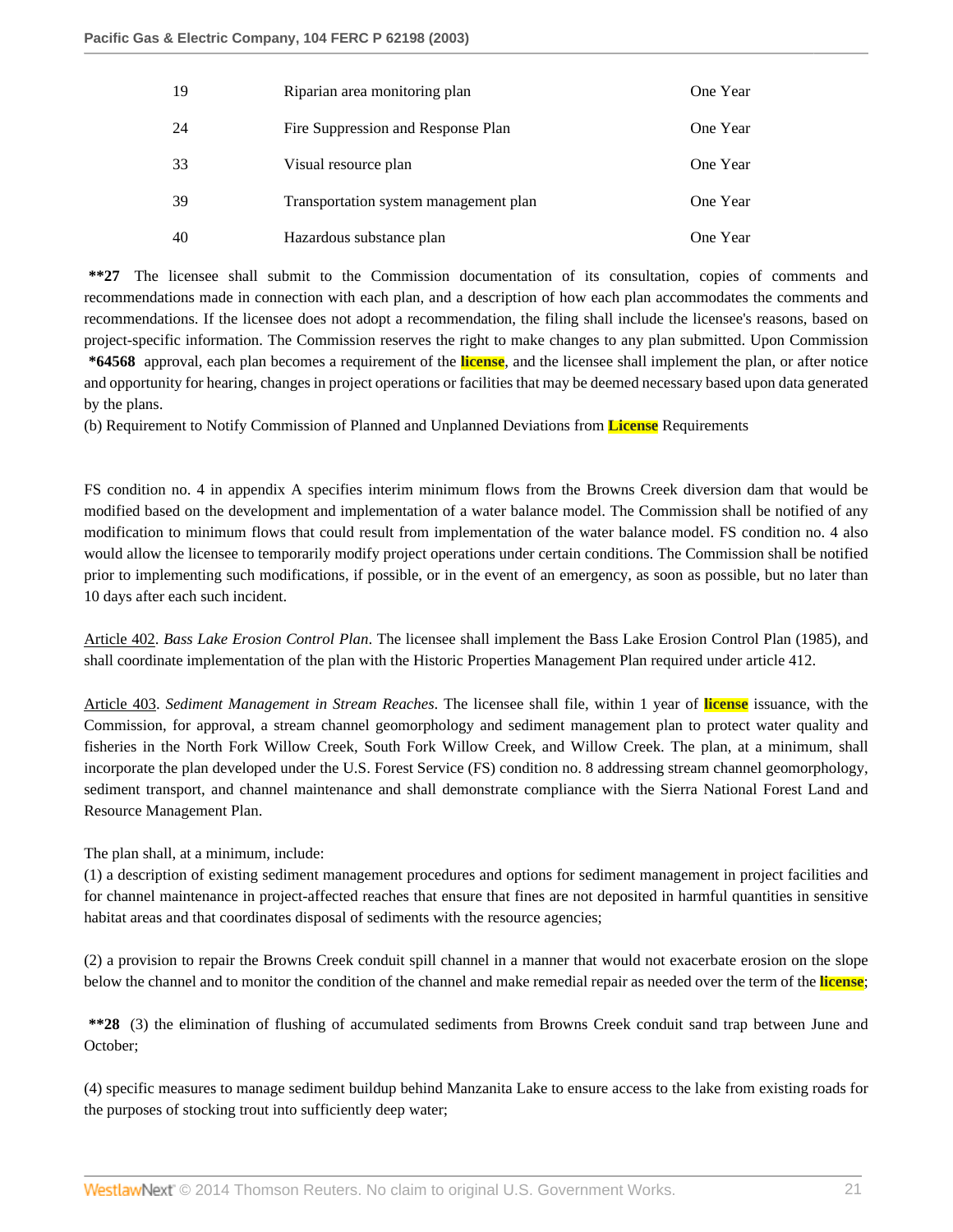(5) identification of the rate at which fines and organics accumulate in the bypassed reaches and the frequency of larger than minimum releases required to remove those accumulations; and

(6) identification of the frequency of flows, annually or less frequent, required in prolonged dry periods to clear fine and organic materials that would be detrimental, if sufficient accumulation occurs.

The plan shall be developed in consultation with the U.S. Fish and Wildlife Service, the California Department of Fish and Game, the FS, and the State Water Resources Control Board. The licensee shall include with the stream channel geomorphology and sediment management plan that it files with the Commission documentation of agency consultation, copies of comments and recommendations made in connection with the plan, and a description of how the plan accommodates the comments and recommendations. The licensee shall allow a minimum of 30 days for the agencies to comment and to make recommendations before filing the plan with the Commission. If the licensee does not adopt a recommendation, the filing shall include the licensee's reasons, based on project-specific information.

The Commission reserves the right to require changes to the proposed plan. The plan shall not be implemented until the licensee is notified that the plan is approved. Upon Commission approval, the licensee shall implement the plan, including any changes required by the Commission.

Article 404. *Releases from Chilkoot Lake*. The licensee shall operate the project such that release flows from Chilkoot Lake shall not exceed 15 cubic feet per second, in order to reduce erosion and protect water quality and riparian habitat downstream of Chilkoot Lake.

Releases from Chilkoot Lake may be temporarily modified if required by operating emergencies beyond the control of the licensee, and for short periods upon mutual agreement between the licensee, the U.S. Fish and Wildlife Service, U.S. Forest Service, and the California Department of Fish and Game. If the flow is so modified, the licensee shall notify the Commission as soon as possible, but no later than 10 days after each such incident, and shall provide the reason for the modified flow.

Article 405. *Water Temperature Monitoring*. The licensee shall, within 1 year of **license** issuance, file for Commission approval, a water temperature monitoring plan for monitoring temperatures in project-affected stream reaches from May 1 to **\*64569** October 31 for a 6-year period after **license** issuance. The plan shall include, at a minimum, the plan developed under U.S. Forest Service condition no. 5, addressing water temperature in the stream reaches downstream of project dams. The licensee shall file annual monitoring results with the Commission no later than the end of the calendar year and shall file with the Commission a 6-year summary report upon the completion of the monitoring.

**\*\*29** The plan shall be developed in consultation with the U.S. Fish and Wildlife Service, the California Department of Fish and Game, and the State Water Resources Control Board. Water temperature monitoring shall be limited to years 2 through 7 of the new **license**. The licensee shall include with the water temperature monitoring plan that it files with the Commission documentation of agency consultation, copies of comments and recommendations made in connection with the plan, and a description of how the plan accommodates the comments and recommendations. The licensee shall allow a minimum of 30 days for the agencies to comment and to make recommendations before filing the plan with the Commission. If the licensee does not adopt a recommendation, the filing shall include the licensee's reasons, based on project-specific information.

The Commission reserves the right to require changes to the proposed plan. The plan shall not be implemented until the licensee is notified that the plan is approved. Upon Commission approval, the licensee shall implement the plan, including any changes required by the Commission. Based on the results of the water temperature monitoring, the Commission reserves the right to require changes to project structures or operation deemed necessary, after notice and opportunity for hearing.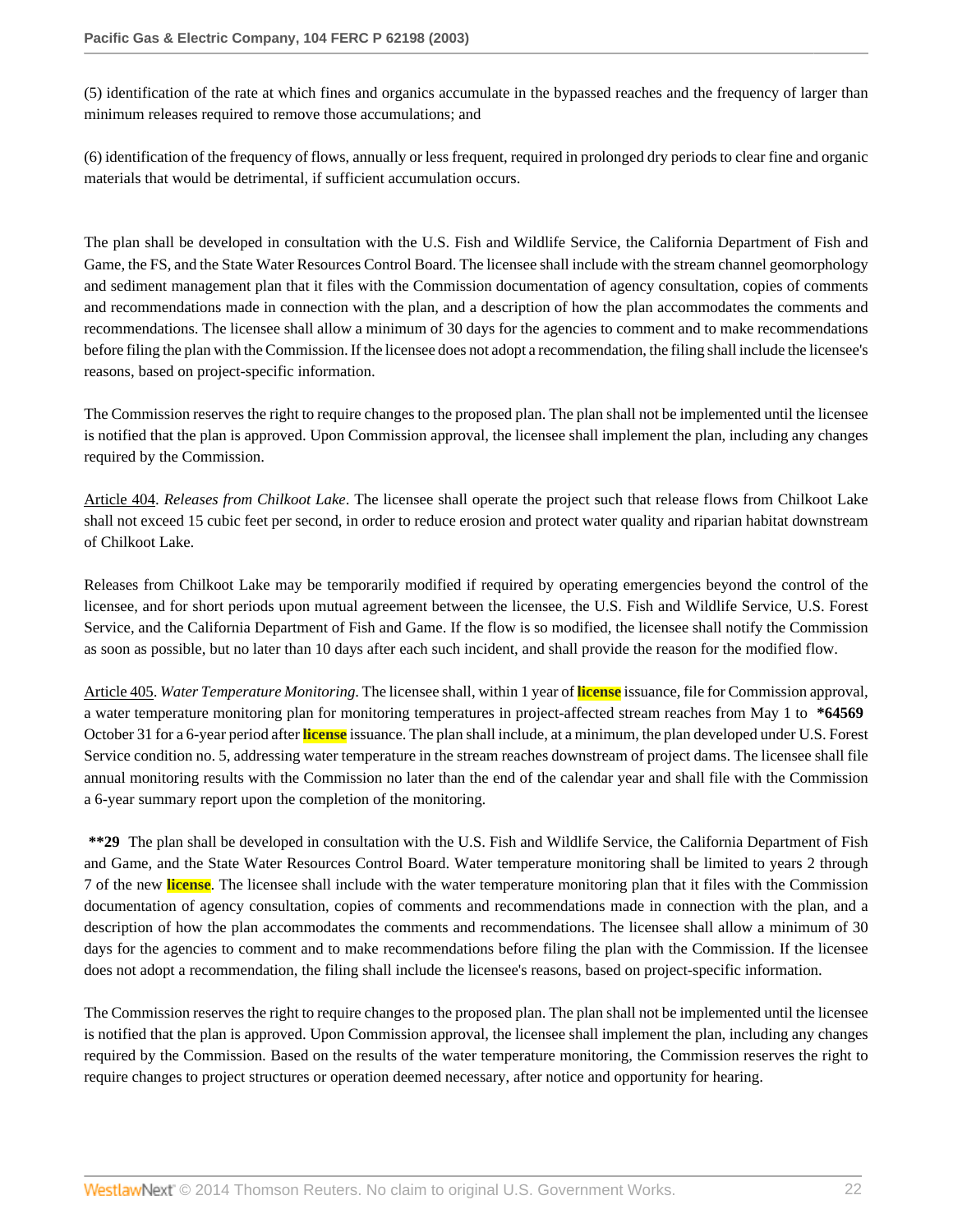Article 406. *Canal/Flume Maintenance and Operations Plan*. The licensee shall, within 1 year of **license** issuance, file for Commission approval, a canal/flume maintenance and operations plan to minimize or eliminate the potential effects of canal/ flume maintenance activities on water quality in the North Fork Willow Creek, South Fork Willow Creek, and Willow Creek. The plan shall be consistent with the provisions of the sediment management plan required under article 403.

The licensee shall develop the plan in consultation with the U.S. Fish and Wildlife Service and the U.S. Forest Service. The licensee shall include with the canal/flume maintenance and operations plan that it files with the Commission documentation of agency consultation, copies of comments and recommendations made in connection with the plan, and a description of how the plan accommodates the comments and recommendations. The licensee shall allow a minimum of 30 days for the agencies to comment and to make recommendations before filing the plan with the Commission. If the licensee does not adopt a recommendation, the filing shall include the licensee's reasons, based on project-specific information.

The Commission reserves the right to require changes to the proposed plan as well changes to project structures or operation deemed necessary after notice and opportunity for hearing. The plan shall not be implemented until the licensee is notified that the plan is approved. Upon Commission approval, the licensee shall implement the plan, including any changes required by the Commission.

Article 407. *Fish Bypass Facility.* Within 6 months of **license** issuance, the licencee shall file, for Commission approval, design drawings of passive fish bypass facilities for the Browns Creek diversion canal, or changes to the Browns Creek Diversion intake, or both, to reduce entrainment of brown and rainbow trout. The licensee shall develop the design drawings and an implementation schedule in consultation with the U.S. Forest Service (FS), the U.S. Fish and Wildlife Service (FWS), and the California Department of Fish and Game (CDFG). The filing shall include agency comments proposed changes and schedule. Upon Commission approval, including any changes that the Commission may require, the licensee shall construct the facility in accordance with the approved drawings and schedule.

**\*\*30** In the alternative, should the licensee disagree with the need for fish bypass facilities at the Browns Creek Diversion, the licensee shall, within 6 months of **license** issuance, file for Commission approval a study plan, developed in consultation with the FS, FWS, and CDFG, for a study to evaluate the magnitude of entrainment at the Browns Creek Diversion. Based upon study results, the licensee shall develop recommendations for fish protection at the Brown's Creek Diversion. If the licensee concludes that fish protection is not needed, or not needed at this time, the licensee shall provide with its report, the comments of the FS, FWS, and CDFG on this conclusion. If the study indicates the need for fish protection facilities, then the licensee shall, within six months of the conclusion of the study, file design drawings and a schedule for implementation of fish passage facilities, as described above. The Commission reserves the right to require fish bypass facilities deemed necessary after notice and opportunity for hearing.

Article 408. *Reservation of Authority-Fishways*. Authority is reserved by the Commission to require the licensee to construct, operate, and maintain fishways for brown and rainbow trout and any other fish to be managed, enhanced, protected, or restored to the San Joaquin River Basin during the term of the **license** and including measures to determine, ensure, or improve the effectiveness of such fishway, as may be prescribed by the Secretary of the Interior pursuant to Section 18 of the Federal Power Act, as amended.

Article 409. *Vegetation Management*. The licensee shall file, within 1 year of **license** issuance, a **\*64570** comprehensive vegetation management plan to manage vegetation in the project vicinity, to control noxious weeds, protect the valley elderberry longhorn beetle, and to monitor project effects on riparian vegetation. At a minimum, the plan shall incorporate the plans developed under U.S. Forest Service (FS) conditions no. 16, 18, and 19 dealing with vegetation management, noxious weed control, and riparian vegetation and shall be consistent with the Sierra National Forest Land and Resources Management Plan. The licensee shall coordinate the development of the riparian vegetation component of this plan with the native aquatic species monitoring plan required in FS condition no. 19 and the sediment management plan required in article 403. The plan shall also be consistent with the Historic Properties Management Plan required in article 412.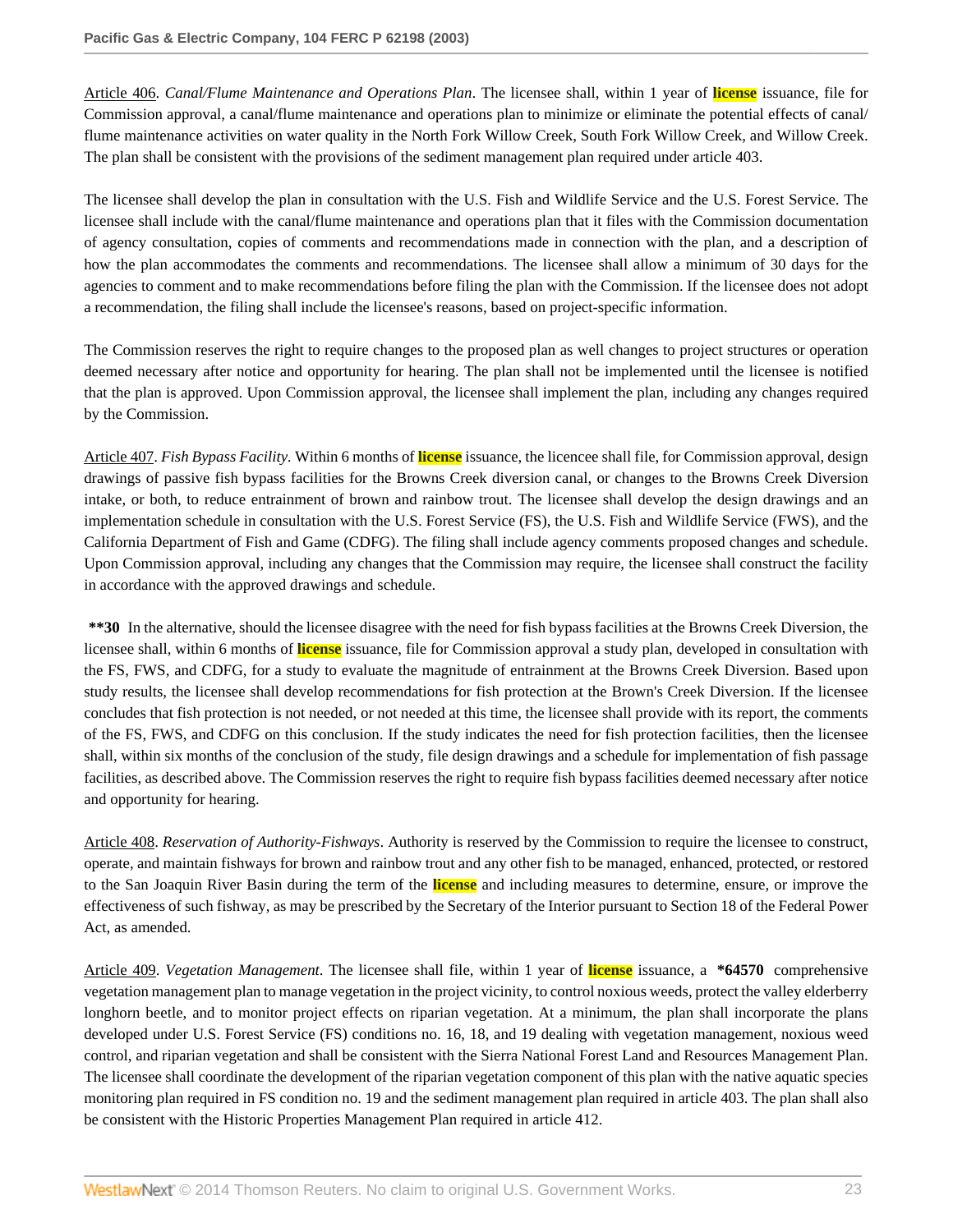The plan shall, at a minimum, include:

(1) a description of vegetation management and maintenance goals, objectives, and constraints; resource protection needs; treatment options, recommendations; and enhancement opportunities;

(2) use of the Integrated Pest Management approach currently employed by the licensee to incorporate best management practices and specific recommendations for protection of soil, water, vegetation, wildlife, and cultural resources to be applied throughout the project areas.

**\*\*31** (3) a description of measures to manage noxious weeds, including but not limited to, surveys, proactive measures (e.g., washing down construction equipment, certifying fill materials), monitoring, treatment, and education;

(4) a methodology to monitor the age class, structural diversity, composition, and cover of riparian vegetation;

(5) provision of a monitoring report including an assessment of whether the above factors are within the range of natural variability for the vegetative community and are properly functioning;

(6) a procedure for notifying the local Native American groups prior to using herbicides;

(7) a description of measures to ensure tribal access to project land for tribal use of traditional botanical gathering areas;

(8) a schedule for implementation of the plan and for filing the monitoring results for riparian vegetation and noxious weed control with the Commission; and

(9) a description of measures to protect the valley elderberry longhorn beetle, consistent with the current U.S. Fish and Wildlife Service "Conservation Guidelines for the Valley Elderberry Longhorn Beetle."

In addition to the FS, the licensee shall develop the vegetation management plan in consultation with the U.S. Fish and Wildlife Service, the California Department of Fish and Game, the State Water Resource Control Board, local Native American Tribes, and to the extent practicable, local homeowners and resort operators, and the Sierra-San Joaquin Noxious Weed Alliance.

The licensee shall include with the vegetation management plan that it files with the Commission documentation of agency consultation, copies of comments and recommendations made in connection with the plan, and a description of how the plan accommodates the comments and recommendations. The licensee shall allow a minimum of 30 days for the agencies to comment and to make recommendations before filing the plan with the Commission. If the licensee does not adopt a recommendation, the filing shall include the licensee's reasons, based on project-specific information.

The Commission reserves the right to require changes to the proposed vegetation management plan. The licensee shall not implement any ground-disturbing activities until the licensee is notified that the plan is approved. Upon Commission approval, the licensee shall implement the plan, including any changes required by the Commission. Based on the results of the monitoring, the Commission reserves the right to require changes to project structures or operation deemed necessary after notice and opportunity for hearing.

Article 410. *Rare Plant Surveys*. The licensee shall complete supplemental rare plant surveys in the vicinity of Willow Cove during the field season prior to the reconstruction of the day-use recreation area at Willow Cove. The licensee shall consult with the U.S. Forest Service (FS) regarding development of appropriate protection measures, such as flagging or protective fencing. Survey results and protection measures, including documentation of agency consultation, shall be filed with the Commission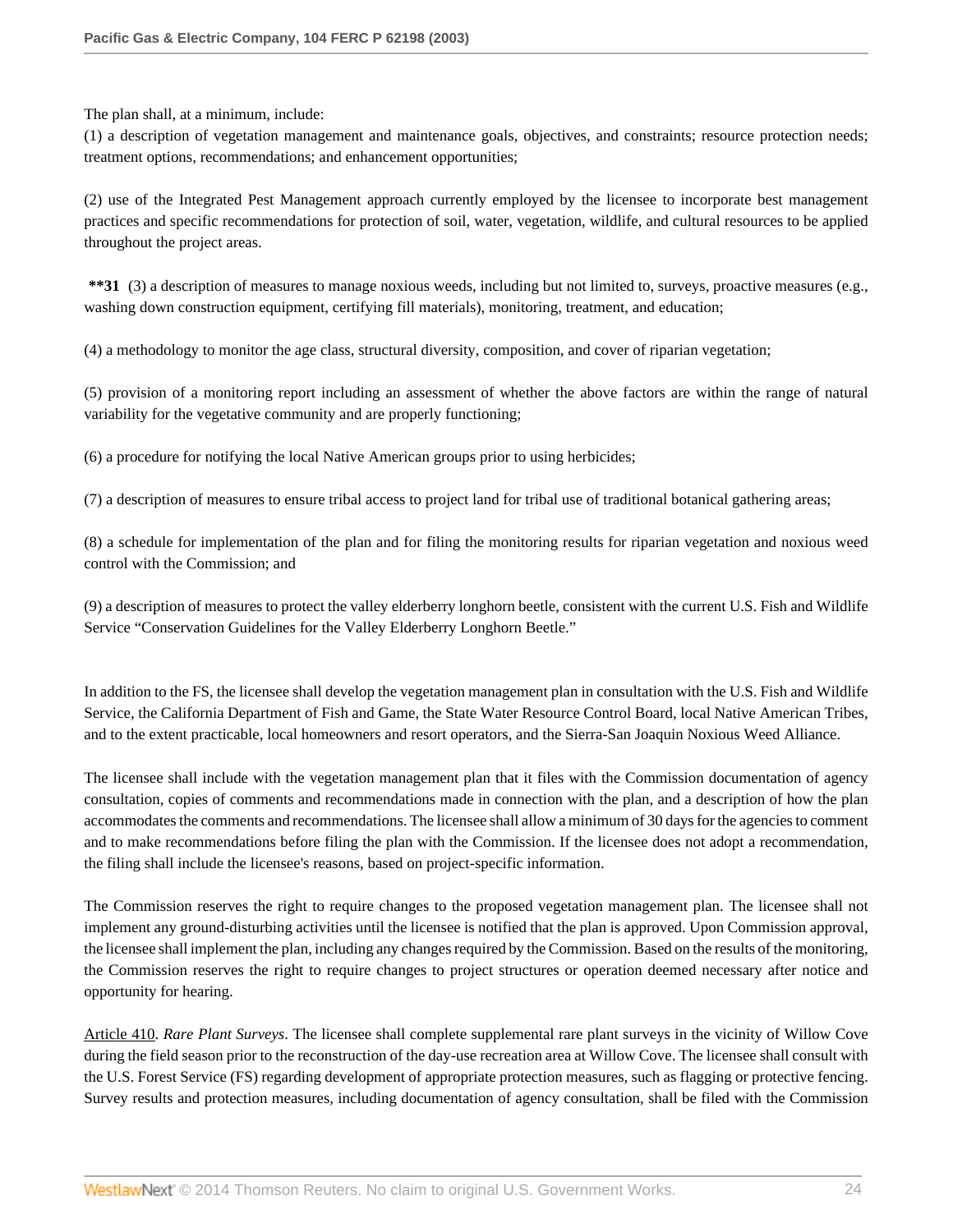for approval. Upon Commission approval, the licensee shall implement protection measures, including any changes required by the Commission.

**\*\*32** Article 411*. Reservation of Authority-Endangered Species.* The Commission reserves its authority to require the licensee to take whatever action the Commission deems necessary as a result of a biological opinion from the FWS on the effects of the Crane Valley Project on bald eagles and the Valley elderberry longhorn beetles and their critical habitat, including, as appropriate, any reasonable and prudent alternatives, reasonable and prudent measures to minimize incidental take, and conservation recommendations.

Article 412. *Historic Properties*. The licensee shall implement the "Programmatic Agreement Among the Federal Energy Regulatory Commission, the U.S. Forest Service, the Advisory Council on Historic Preservation, and the California State Historic Preservation Officer for Managing Historic **\*64571** Properties That May Be Affected by a **License** Issuing to Pacific Gas and Electric Company for the Continued Operation of the Crane Valley Hydroelectric Power Project in Madera County, California (FERC No. **1354**)," executed on December 13, 2002, including but not limited to the final Historic Properties Management Plan (HPMP) for the project. The licensee shall file, for Commission approval, the final HPMP within 1 year of **license** issuance. The licensee shall develop the final HPMP in consultation with the programmatic agreement (PA) signatories and the concurring parties to the PA, including the Mono Nation, the Native Earth Foundation, the North Fork Rancheria of Mono Indians of California, and the Sierra Mono Museum. In the event that the PA is terminated, the licensee shall implement the provisions of its approved HPMP. The Commission reserves the authority to require changes to the HPMP at any time during the term of the **license**. If the PA is terminated prior to Commission approval of the HPMP, the licensee shall obtain approval of the HPMP before engaging in any ground-disturbing activities or taking any other action that may affect any historic properties within the project's area of potential effects.

Article 413. *Updates to Bass Lake Management Plan*. The licensee shall file with the Commission, at 10-year intervals, beginning September 30, 2009, updates to its Bass Lake Shoreline and Water Surface Management Plan (1999), including a report of how the plan's short-term and long-term goals and objectives are being achieved to reduce conflicts among recreational uses, reduce erosion and other environmental effects, and to improve the quality of recreation use on Bass Lake.

The updates shall also include a report of meetings with the stakeholders, including U.S. Forest Service, U.S. Fish and Wildlife Service, U.S. Bureau of Reclamation, California Department of Fish and Game, Madera County, Madera Irrigation District, and, to the extent practicable, the Pines Resort, the Bass Lake Homeowners Association, the North Fork Chamber of Commerce, the Bass Lake Committee for a Higher Lake Level, and other Bass Lake interest groups; a description of the effectiveness of specific measures used to protect the scenic, environmental, and recreational benefits of Bass Lake; records of recreational use monitoring that have occurred during the 10-year period; and a description of any proposed changes to the plan.

**\*\*33** The licensee shall include with the updates to the plan that it files with the Commission documentation of agency consultation with the above-listed agencies, copies of comments and recommendations made in connection with the plan, and a description of how the plan accommodates any comments and recommendations. The licensee shall allow a minimum of 30 days for the agencies to comment and to make recommendations before filing the plan with the Commission. If the licensee does not adopt a recommendation, the filing shall include the licensee's reasons, based on project-specific information. The Commission reserves the right to require changes to the plan based on the reports, after notice and opportunity for hearing.

Article 414. *Recreational Facilities*. The licensee shall, within 1 year of new **license** issuance, file for Commission approval, a recreation plan for the enhancement of the public use of project's recreational resources. At a minimum, the plan shall incorporate the provisions, guidelines, and implementation schedule for recreation facility improvements included in U.S. Forest Service (FS) condition no. 11. The recreation plan also shall be consistent with the July 1997 Phase 1 Agreement of the Crane Valley Project Committee, the licensee's Shoreline and Water Surface Management Plan (1999), and the Historic Properties Management Plan (article 412).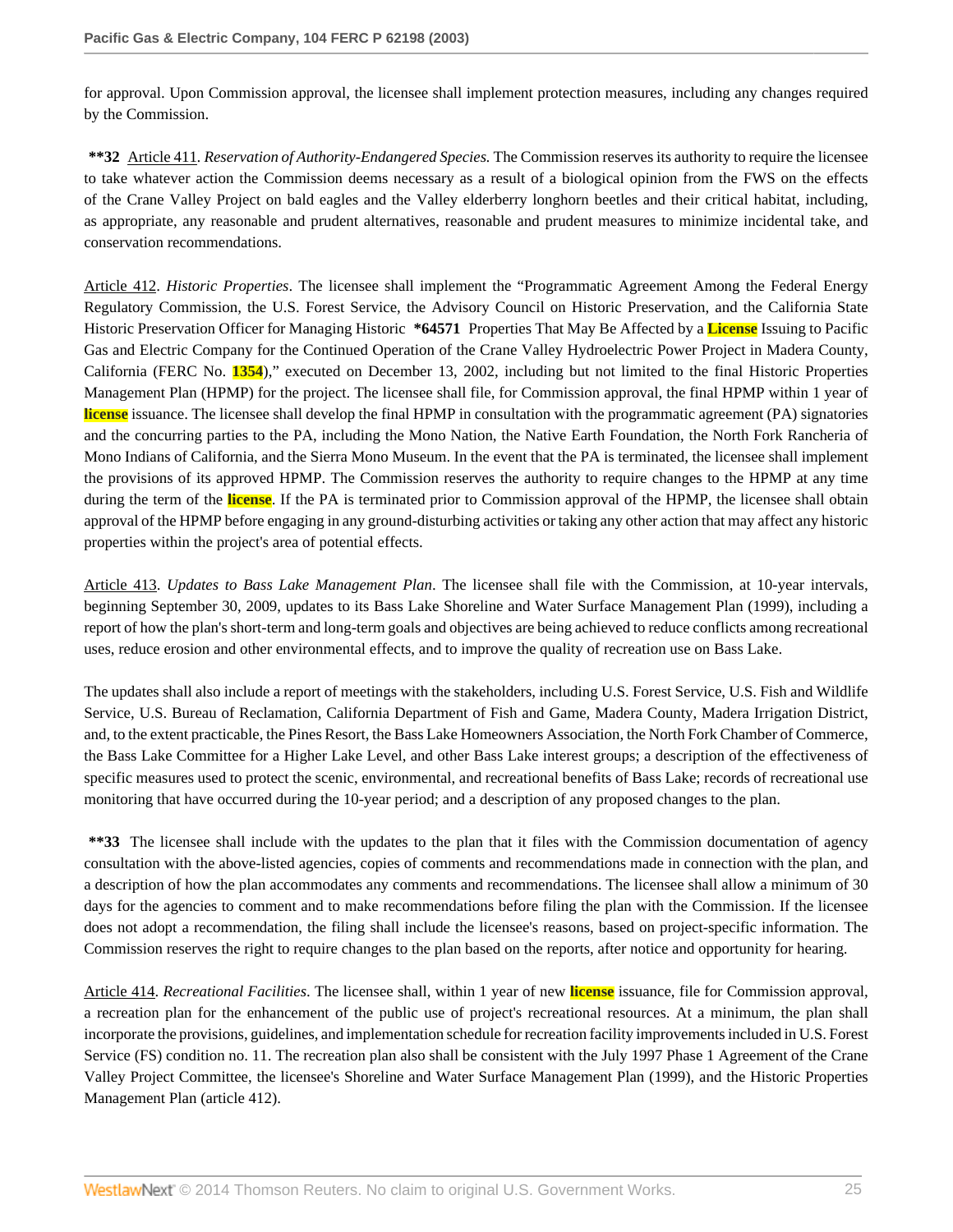In addition, the plan shall include:

(1) site drawings and development plans for each of the recreational enhancements included it the Final Recreation Agreement with FS as described in FS condition 11;

(2) site drawings and development plans for other recreational enhancements including: (a) improvements to increase line-ofsight at the intersection of Dam Road and County Road 222; (b) a bike path around Bass Lake; (c) barrier-free fishing piers; and (d) public toilet facilities at Sheriff's Tower;

(3) an implementation schedule for the recreational enhancements identified in items (1) and (2);

(4) a provision and schedule to amend project boundaries to include the recreational enhancements identified in items (1) and (2) within the project boundary;

(5) final estimate of construction and O&M costs and funding sources for the proposed enhancements identified in items (1) and (2);

(6) provisions for maintenance at all existing and proposed project-related recreational facilities;

(7) method for conducting recreational use monitoring studies required under Article 415; and

(8) provisions to update the recreation plan as needed based upon recreational monitoring results.

The licensee shall develop the recreation plan in consultation with the U.S. Forest Service, U.S. Fish and Wildlife Service, U.S. Bureau of Reclamation, California Department of Fish and Game, Madera County, Madera Irrigation District, and, to the extent practicable, the Pines Resort, the Bass Lake Homeowners Association, the North **\*64572** Fork Chamber of Commerce, the Bass Lake Committee for a Higher Lake Level, local Native American tribes, and other Bass Lake interest groups. The licensee shall include with the recreation plan that it files with the Commission documentation of agency consultation, copies of comments and recommendations made in connection with the plan, and a description of how the plan accommodates the comments and recommendations. The licensee shall allow a minimum of 30 days for the agencies to comment and to make recommendations before filing the plan with the Commission. If the licensee does not adopt a recommendation, the filing shall include the licensee's reasons, based on project-specific information.

**\*\*34** The Commission reserves the right to require changes to the proposed plan. The licensee shall not implement any ground-disturbing activities until the licensee is notified that the plan is approved. Upon Commission approval, the licensee shall implement the plan, including any changes required by the Commission.

Article 415. *Recreational Use Monitoring*. The licensee shall develop, and include as part of the recreation plan required under article 414, a method for recreational use monitoring. The method shall be adequate to provide estimates of total recreational use, recreational use by activity, and assessments of recreational issues. The licensee shall conduct recreational use monitoring studies in accordance with the approved method and file the monitoring results with the Commission on April 1 every sixth year in conjunction with its submission of the project's FERC Form No. 80 report, for monitoring data compiled during the previous calendar year. At a minimum, the recreational use monitoring reports shall incorporate the content and frequency included in FS condition no. 12. Based on the results of the monitoring studies, the Commission reserves the right to require changes to the recreation plan after notice and opportunity for hearing.

Article 416. *Bass Lake Level Management Plan*. The licensee shall, within 1 year of new **license** issuance, file for Commission approval, a plan to manage lake levels at Bass Lake consistent with U.S. Forest Service (FS) condition no. 10 . At a minimum, the plan shall include: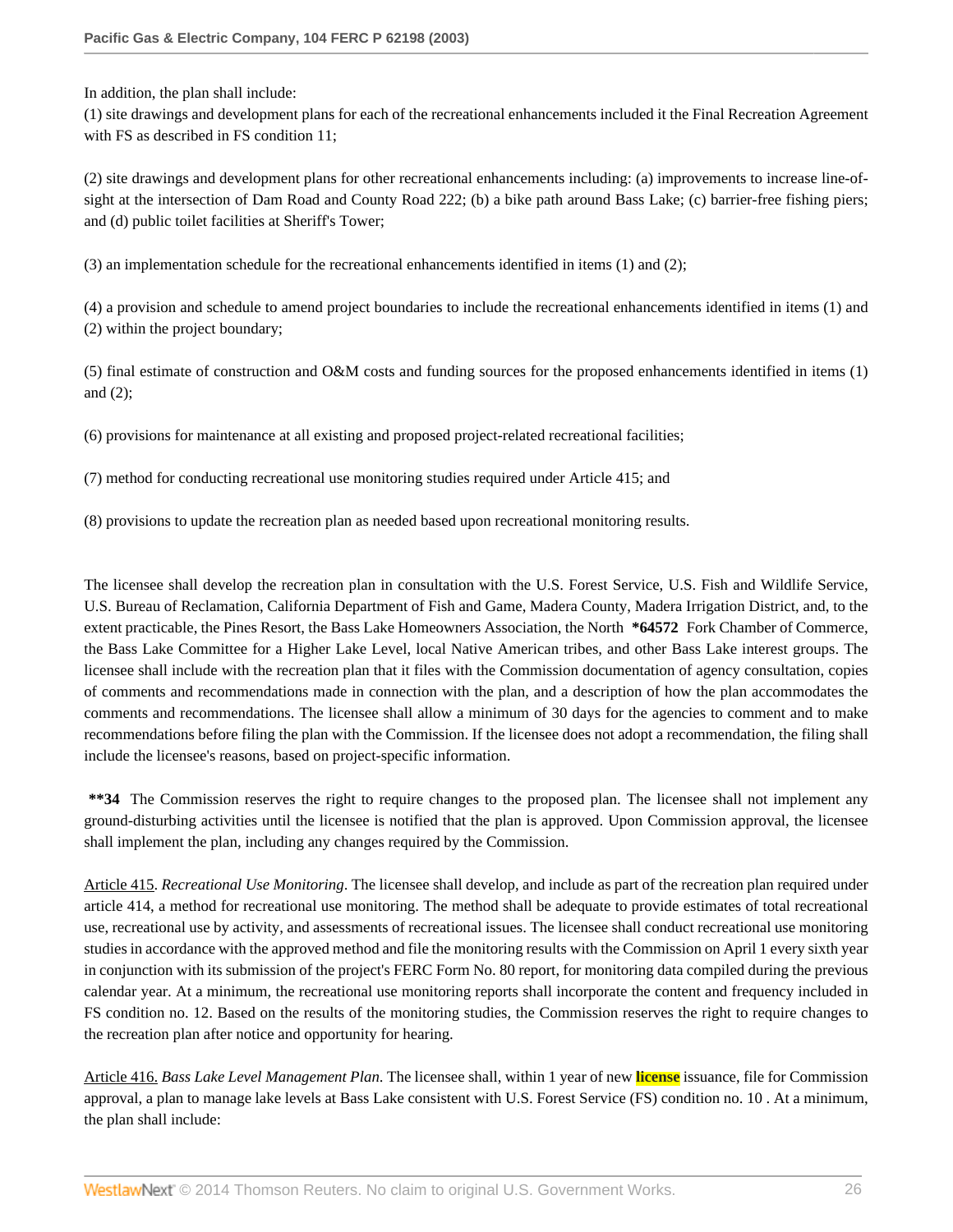(1) Documentation of its consultation with the U.S. Forest Service, U.S. Fish and Wildlife Service, U.S. Bureau of Reclamation, California Department of Fish and Game, Madera County, Madera Irrigation District, and, to the extent practicable, the Pines Resort, the Bass Lake Homeowners Association, the North Fork Chamber of Commerce, the Bass Lake Committee for a Higher Lake Level, and other Bass Lake interest groups, regarding the development of final variance guidelines to provide a means to maintain higher lake levels in most years.

(2) A copy of the final variance guidelines developed under item no. 1.

(3) Provisions for the licensee to continue to consult with the BR regarding the possibility of future variances, from the Miller-Lux agreement and whenever possible, to schedule annual project maintenance outages so as to keep Bass Lake as full as possible during summer and early fall.

(4) Provisions to, during dry and critically dry years, when ful pond level cannot be achieved, inform landowners and resort operators around Bass Lake of the predicted lake levels for the upcoming summer season by May 1<sup>st</sup>.

(5) Provisions to conduct a review of the Bass Lake Level Management Plan, in consultation with the U.S. Forest Service, U.S. Fish and Wildlife Service, U.S. Bureau of Reclamation, California Department of Fish and Game, Madera County, Madera Irrigation District, and, to the extent practicable, the Pines Resort, the Bass Lake Homeowners Association, the North Fork Chamber of Commerce, the Bass Lake Committee for a Higher Lake Level, and other Bass Lake interest groups, every five years from the date of the Commission's approval of the plan, to determine if any changes to the plan are needed to address lake level management at the project. These provisions shall include, but are not limited to, criteria, objectives, and methodologies for the plan's review; a plan and schedule for the submission to the Commission of the review results, including any recommended revisions to the plan, and documentation of consultation with the above-listed entities on the results.

**\*\*35** Documentation of the licensee's consultation with the above-listed entities, shall include copies of comments and recommendations made in connection with the periodic reviews, and a description of how the review results accommodates any comments and recommendations. The licensee shall allow a minimum of 30 days for the agencies to comment and to make recommendations of the review results before filing the plan with the Commission. If the licensee does not adopt a recommendation, the filing shall include the licensee's reasons, based on project-specific information. Based on information in the review results, the Commission reserves the right to require changes to the plan or adjustments to lake levels, after notice and opportunity for hearing.

The licensee shall develop the Bass Lake Level Management Plan in consultation with the U.S. Forest Service, U.S. Fish and Wildlife Service, U.S. Bureau of Reclamation, California Department of Fish and Game, Madera County, Madera Irrigation District, and, to the extent practicable, the Pines Resort, the Bass Lake Homeowners Association, the North Fork Chamber of Commerce, the Bass Lake Committee for a Higher Lake Level, and other Bass Lake interest groups. The licensee shall include with the lake level management plan that it files with the Commission documentation of agency consultation, copies of comments and recommendations **\*64573** made in connection with the plan, and a description of how the plan accommodates the comments and recommendations. The licensee shall allow a minimum of 30 days for the agencies to comment and to make recommendations before filing the plan with the Commission. If the licensee does not adopt a recommendation, the filing shall include the licensee's reasons.

The Commission reserves the right to require changes to the proposed plan. Upon Commission approval, the licensee shall implement the plan, including any changes.

Article 417. *Bald Eagle and Raptor Management*. The bald eagle and raptor management plan required by U.S. Forest Service condition no. 15 shall be prepared after consultation with local Native American Tribes, and to the extent that they may be affected, individual property owners.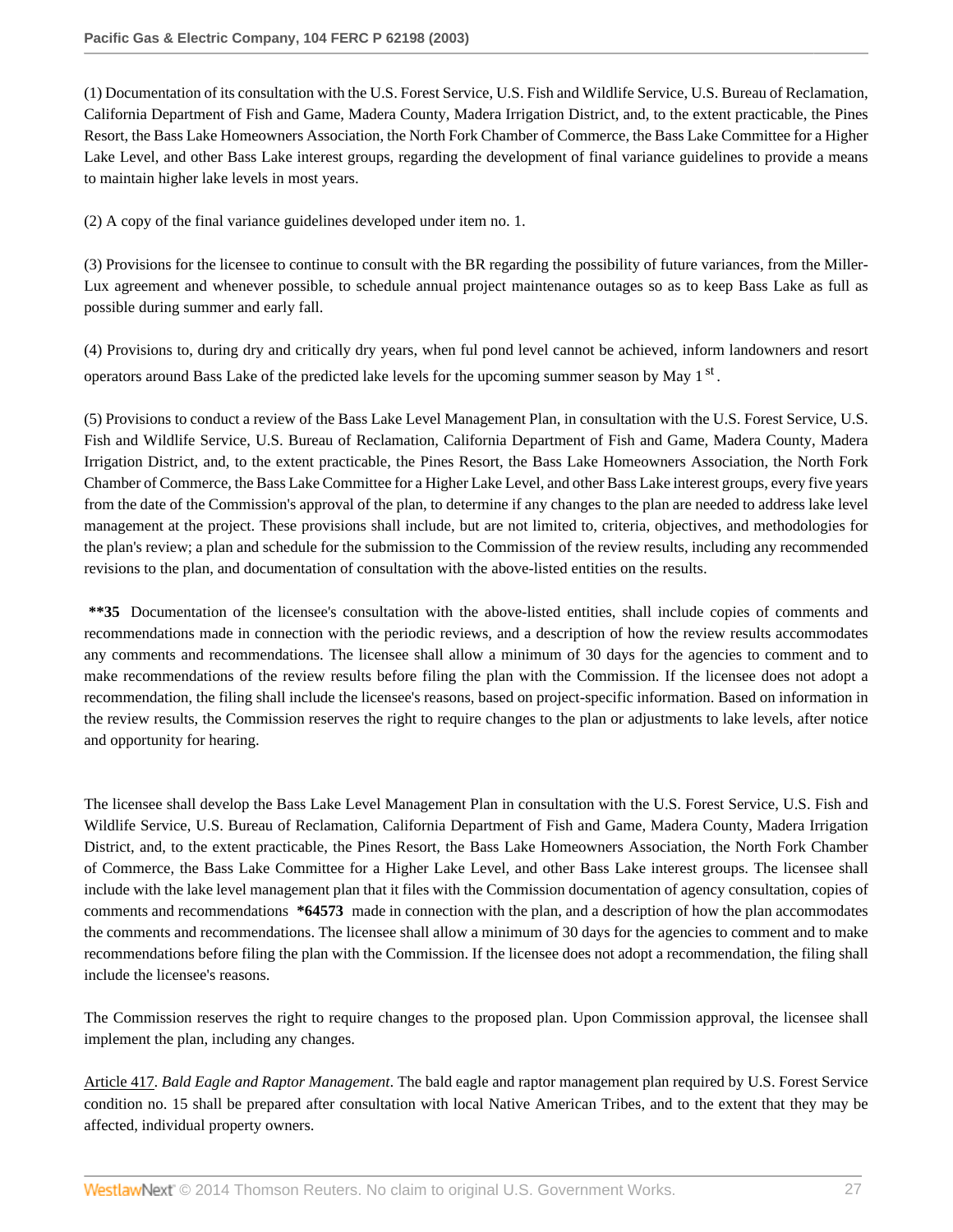Article 418. Standard land use and occupancy*.* (a) In accordance with the provisions of this article, the licensee shall have the authority to grant permission for certain types of use and occupancy of project lands and waters and to convey certain interests in project lands and waters for certain types of use and occupancy, without prior Commission approval. The licensee may exercise the authority only if the proposed use and occupancy is consistent with the purposes of protecting and enhancing the scenic, recreational, and other environmental values of the project. For those purposes, the licensee shall also have continuing responsibility to supervise and control the use and occupancies for which it grants permission, and to monitor the use of, and ensure compliance with the covenants of the instrument of conveyance for, any interests that it has conveyed under this article. If a permitted use and occupancy violates any condition of this article or any other condition imposed by the licensee for protection and enhancement of the project's scenic, recreational, or other environmental values, or if a covenant of a conveyance made under the authority of this article is violated, the licensee shall take any lawful action necessary to correct the violation. For a permitted use or occupancy, that action includes, if necessary, canceling the permission to use and occupy the project lands and waters and requiring the removal of any non-complying structures and facilities.

**\*\*36** (b) The types of use and occupancy of project lands and waters for which the licensee may grant permission without prior Commission approval are: (1) landscape plantings; (2) non-commercial piers, landings, boat docks, or similar structures and facilities that can accommodate no more than 10 water craft at a time and where said facility is intended to serve singlefamily type dwellings; (3) embankments, bulkheads, retaining walls, or similar structures for erosion control to protect the existing shoreline; and (4) food plots and other wildlife enhancement. To the extent feasible and desirable to protect and enhance the project's scenic, recreational, and other environmental values, the licensee shall require multiple use and occupancy of facilities for access to project lands or waters. The licensee shall also ensure, to the satisfaction of the Commission's authorized representative, that the use and occupancies for which it grants permission are maintained in good repair and comply with applicable state and local health and safety requirements. Before granting permission for construction of bulkheads or retaining walls, the licensee shall: (1) inspect the site of the proposed construction, (2) consider whether the planting of vegetation or the use of riprap would be adequate to control erosion at the site, and (3) determine that the proposed construction is needed and would not change the basic contour of the reservoir shoreline. To implement this paragraph (b), the licensee may, among other things, establish a program for issuing permits for the specified types of use and occupancy of project lands and waters, which may be subject to the payment of a reasonable fee to cover the licensee's costs of administering the permit program. The Commission reserves the right to require the licensee to file a description of its standards, guidelines, and procedures for implementing this paragraph (b) and to require modification of those standards, guidelines, or procedures.

(c) The licensee may convey easements or rights-of-way across, or leases of, project lands for: (1) replacement, expansion, realignment, or maintenance of bridges or roads where all necessary state and federal approvals have been obtained; (2) storm drains and water mains; (3) sewers that do not discharge into project waters; (4) minor access roads; (5) telephone, gas, and electric utility distribution lines; (6) non-project overhead electric transmission lines that do not require erection of support structures within the project boundary; (7) submarine, overhead, or underground major telephone distribution cables or major electric distribution lines (69-kV or less); and (8) water intake or pumping facilities that do not extract more than one million gallons per day from a project reservoir. No later than January 31 of each year, the licensee shall file three copies of a report briefly describing for each conveyance made under this paragraph (c) during the prior calendar year, the type of interest conveyed, the location of the lands subject to the conveyance, and the nature of the use for which the interest was conveyed.

**\*\*37** (d) The licensee may convey fee title to, easements or rights-of-way across, or leases of project lands for: (1) construction of new bridges or roads for which all necessary state and federal approvals have been obtained; (2) sewer or effluent lines that discharge into project waters, for which all necessary federal and state water quality certification or permits have been obtained; (3) other pipelines that cross project lands or waters but do not discharge into project waters; (4) non-project overhead electric transmission lines that require erection of support structures within the project boundary, for which all necessary federal and state approvals have been obtained; (5) private or public marinas that can accommodate no more **\*64574** than 10 water craft at a time and are located at least one-half mile (measured over project waters) from any other private or public marina; (6) recreational development consistent with an approved exhibit R or approved report on recreational resources of an exhibit E;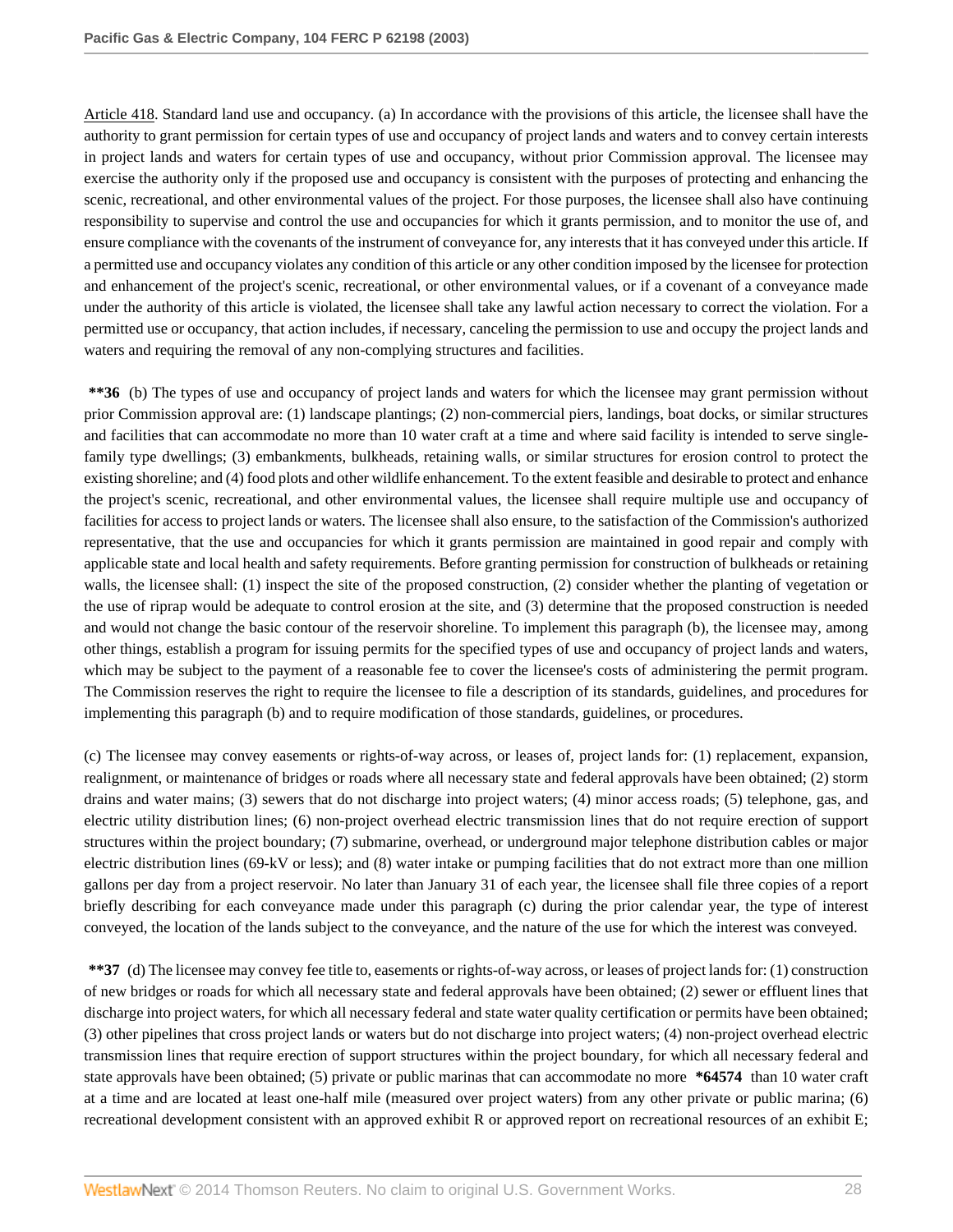and (7) other uses, if: (I) the amount of land conveyed for a particular use is five acres or less; (ii) all of the land conveyed is located at least 75 feet, measured horizontally, from project waters at normal surface elevation; and (iii) no more than 50 total acres of project lands for each project development are conveyed under this clause (d) (7) in any calendar year. At least 60 days before conveying any interest in project lands under this paragraph (d), the licensee must submit a letter to the Director, Office of Energy Projects, stating its intent to convey the interest and briefly describing the type of interest and location of the lands to be conveyed (a marked exhibit G map may be used), the nature of the proposed use, the identity of any federal or state agency official consulted, and any federal or state approvals required for the proposed use. Unless the Director, within 45 days from the filing date, requires the licensee to file an application for prior approval, the licensee may convey the intended interest at the end of that period.

(e) The following additional conditions apply to any intended conveyance under paragraph (c) or (d) of this article:

(1) Before conveying the interest, the licensee shall consult with federal and state fish and wildlife or recreation agencies, as appropriate, and the State Historic Preservation Officer.

(2) Before conveying the interest, the licensee shall determine that the proposed use of the lands to be conveyed is not inconsistent with any approved exhibit Are or approved report on recreational resources of an exhibit E; or, if the project does not have an approved exhibit R or approved report on recreational resources, that the lands to be conveyed do not have recreational value.

(3) The instrument of conveyance must include the following covenants running with the land: (I) the use of the lands conveyed shall not endanger health, create a nuisance, or otherwise be incompatible with overall project recreational use; (ii) the grantee shall take all reasonable precautions to insure that the construction, operation, and maintenance of structures or facilities on the conveyed lands will occur in a manner that will protect the scenic, recreational, and environmental values of the project; and (iii) the grantee shall not unduly restrict public access to project waters.

**\*\*38** (4) The Commission reserves the right to require the licensee to take reasonable remedial action to correct any violation of the terms and conditions of this article, for the protection and enhancement of the project's scenic, recreational, and other environmental values.

(f) The conveyance of an interest in project lands under this article does not in itself change the project boundaries. The project boundaries may be changed to exclude land conveyed under this article only upon approval of revised exhibit G or K drawings (project boundary maps) reflecting exclusion of that land. Lands conveyed under this article will be excluded from the project only upon a determination that the lands are not necessary for project purposes, such as operation and maintenance, flowage, recreation, public access, protection of environmental resources, and shoreline control, including shoreline aesthetic values. Absent extraordinary circumstances, proposals to exclude lands conveyed under this article from the project shall be consolidated for consideration when revised exhibit G or K drawings would be filed for approval for other purposes.

(g) The authority granted to the licensee under this article shall not apply to any part of the public lands and reservations of the United States included within the project boundary.

(H) The Licensee shall serve copies of any Commission filing required by this order on any entity specified in the Order to be consulted on matters relating to that filing. Proof of service on these entities must accompany the filing with the Commission.

(I) This order is final unless a request for rehearing is filed within 30 days from the date of its issuance, as provided in Section 313(a) of the FPA. The filing of a request for rehearing does not operate as a stay of the effective date of this **license** or of any other date specified in this order, except as specifically ordered by the Commission. The Licensee's failure to file a request for rehearing shall constitute acceptance of this order.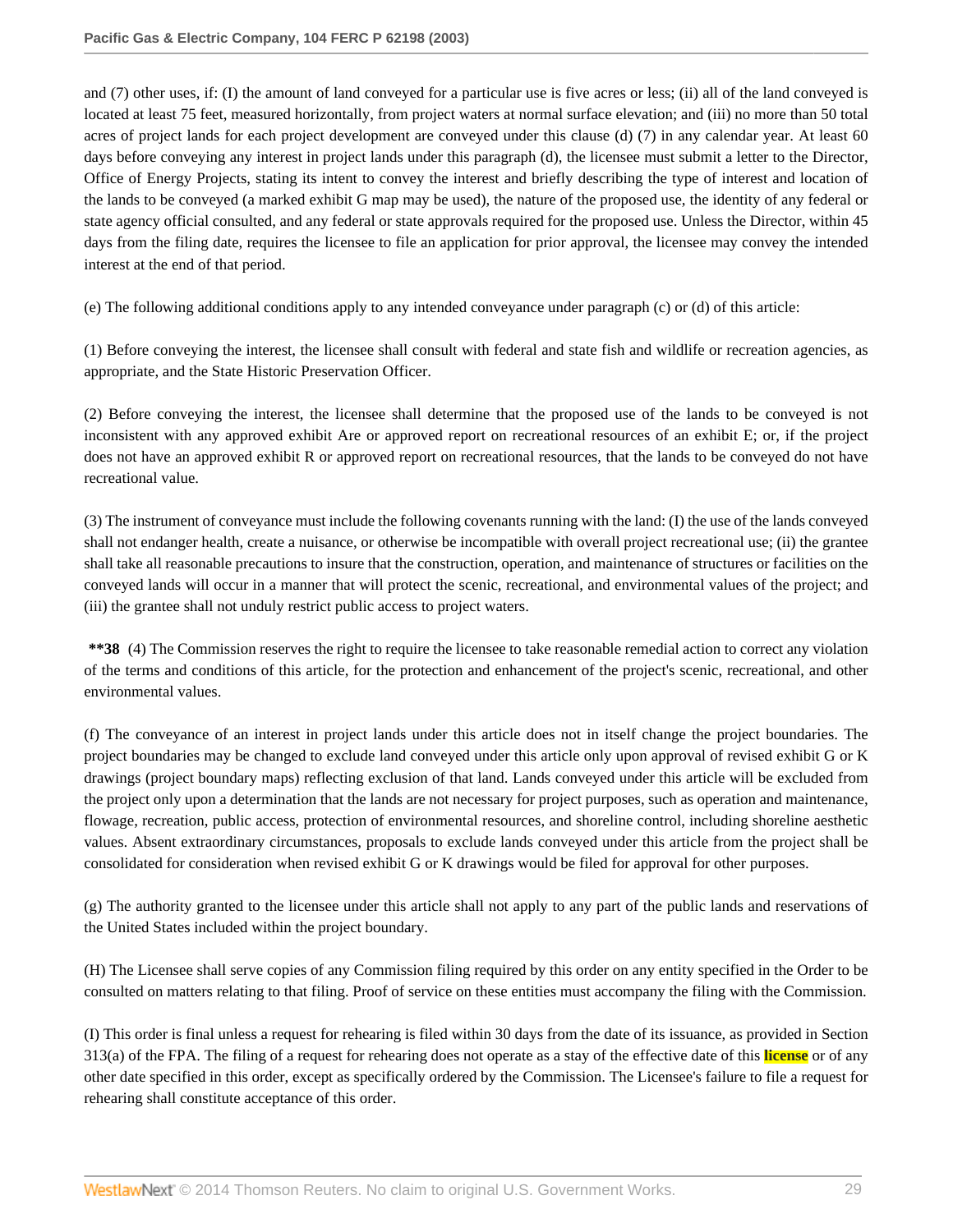J. Mark Robinson **Director** Office of Energy Projects

### APPENDIX A

# FINAL **LICENSE** CONDITIONS NECESSARY FOR PROTECTIONAND UTILIZATION OF THE SIERRA NATIONAL FOREST IN CONNECTION WITH THE APPLICATION FOR **LICENSE** PROJECT NO. **1354**, CRANE VALLEY

#### PACIFIC GAS AND ELECTRIC COMPANY

I. GENERAL

**\*\*39** The Forest Service provides the following final 4(e) conditions for the Crane Valley Hydropower Project, FERC No. **1354**.

**License** articles contained in the Commission's Standard Form L-1 (revised October 1975) issued by Order No. 540, dated October 31, 1975, cover general requirements that the Secretary of Agriculture, acting by and through the Forest Service, considers necessary for adequate protection and utilization of the land and resources of the Sierra National Forest. For the purposes of section 4(e) of the Federal Power Act ([16 U.S.C. 797\(e\)\),](http://www.westlaw.com/Link/Document/FullText?findType=L&pubNum=1000546&cite=16USCAS797&originatingDoc=Ie835b436391d11dbb0d3b726c66cf290&refType=LQ&originationContext=document&vr=3.0&rs=cblt1.0&transitionType=DocumentItem&contextData=(sc.Search)) the purposes for which National Forest was created or acquired shall be the protection and utilization of those resources enumerated in the Organic Administration Act of 1897 (30 Stat. 11), the Multiple-Use Sustained Yield Act of 1960 (74 Stat. 215), the National Forest Management Act of 1976 (90 Stat. 2949), and any other law specifically establishing a **\*64575** unit of the National Forest System or prescribing the management thereof (such as the Wilderness Act or Wild and Scenic Rivers Act), as such laws may be amended from time to time, and as implemented by regulations and approved Forest Plans prepared in accordance with the National Forest Management Act. Specifically, these conditions are based on the Land and Resource Management Plan (as amended) for the Sierra National Forest as approved by the Regional Forester of the Pacific Southwest Region. Therefore, pursuant to section 4(e) of the Federal Power Act, the following conditions shall also be included in any **license** issued.

# **STANDARD FOREST SERVICE PROVISIONS**

#### **Condition No. 1 - DELETED**

# **Condition No. 2 - Approval of Changes After Initial Construction**

Notwithstanding any Commission approval or **license** provisions to make changes to the project, the Licensee shall get written approval from the Forest Service prior to making any changes in the location of any constructed project features or facilities, or in the uses of project lands and waters, or any departure from the requirements of any approved exhibits filed with the Commission. Following receipt of such approval from the Forest Service, and at least 60 days prior to initiating any such changes or departure, the Licensee shall file a report with the Commission describing the changes, the reasons for the changes, and showing the approval of the Forest Service for such changes. The Licensee shall file an exact copy of this report with the Forest Service at the same time it is filed with the Commission. This article does not relieve the Licensee from the amendment or other requirements of Article 2 or Article 3 of this **License**.

#### **Condition No. 3 - Consultation**

Each year during the 60 days preceding the anniversary date of the **license**, the Licensee shall consult with the Forest Service with regard to measures needed to ensure protection and utilization of the National Forest resources affected by the project.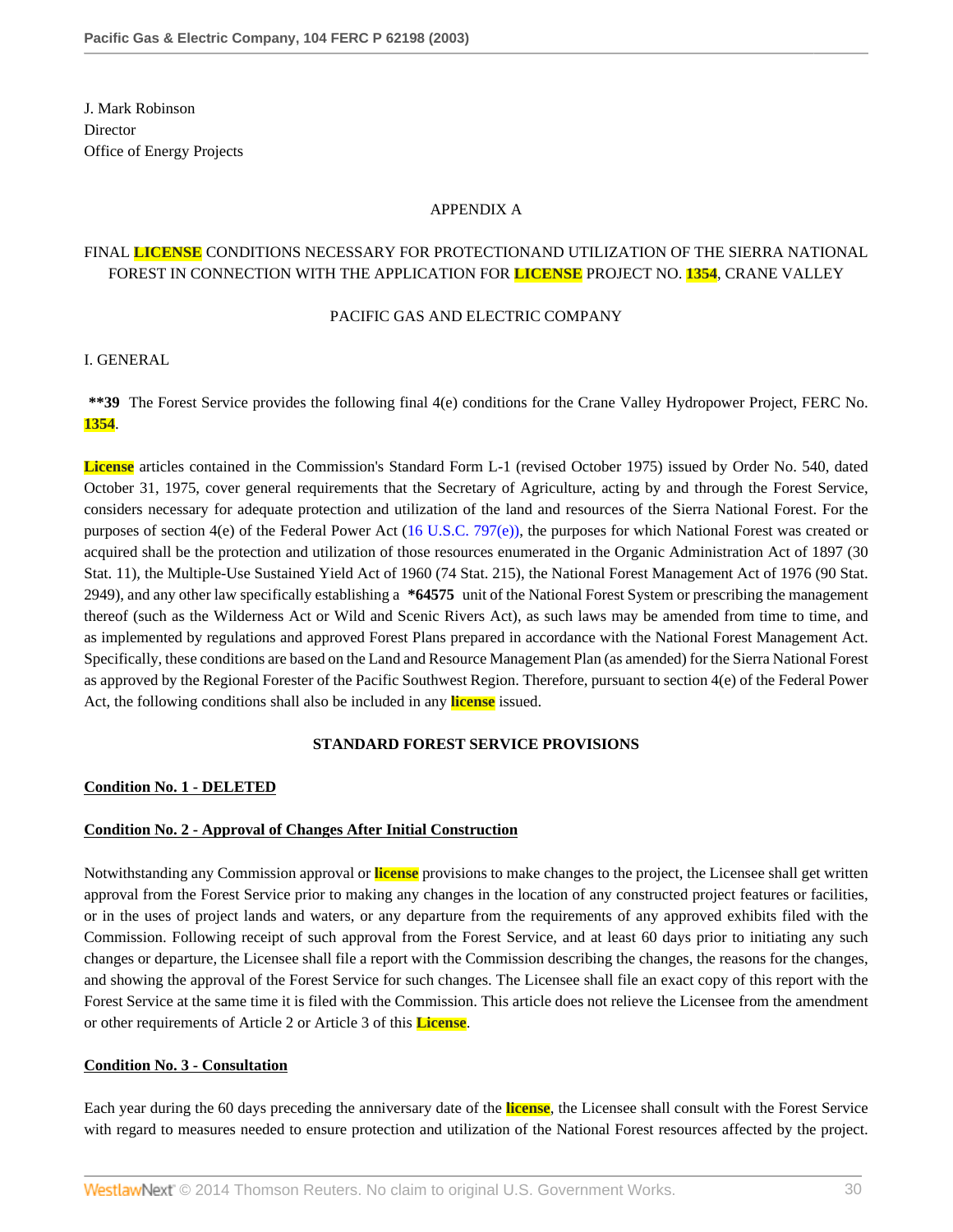Within 60 days following such consultation, the Licensee shall file with the Commission evidence of the consultation with any recommendations made by the Forest Service. The Forest Service reserves the right, after notice and opportunity for comment and administrative review, to require changes in the project and its operation through revision of the 4(e) conditions that require measures necessary to accomplish protection and utilization of National Forest resources.

# **III. ADDITIONAL FOREST SERVICE PROVISIONS**

# *A. FISHERIES*

### **Condition No. 4 - Minimum Stream flow Requirement**

**\*\*40** Within one year of issuance of the **license** the Licensee in coordination with the Forest Service and other interested parties shall develop a daily time step "water balance" model using existing data to determine Bass Lake reservoir levels for the five water year types identified by the California Department of Water Resources San Joaquin Four Rivers forecast. The model will be used to refine the timing and amount of reduced instream flows for Dry and Critically Dry water years to meet reservoir elevations prescribed in Condition No. 10 -Lake Levels.

The licensee will periodically meet with Forest Service, US Fish and Wildlife Service, California Department of Fish and Game, California State Water Quality Control Board, and tribal representatives and other interested parties to integrate water balance models results with relevant plans specified other **license** conditions.

The Licensee shall maintain the following instantaneous minimum flows or the natural flow; whichever is less:

### Immediately below the diversion in South Fork Willow Creek

| January   | 4.5      | cubic feet per second (cfs) |
|-----------|----------|-----------------------------|
| February  | 8.0      | $-do-$                      |
| March     | $10.0\,$ | $-do-$                      |
| April     | 10.0     | $-do-$                      |
| May       | 8.0      | $-do-$                      |
| June      | 4.5      | $-do-$                      |
| July      | 4.5      | $-do-$                      |
| August    | 4.5      | $-do-$                      |
| September | 4.5      | $-do-$                      |
| October   | 4.5      | $-do-$                      |
| November  | 4.5      | $-do-$                      |
| December  | 4.5      | $-do-$                      |

Until review and acceptance of the model, in dry or critically dry water years, the licensee may notify the commission of a variance to reduce the minimum instream flows for the South Fork Willow Creek to an instantaneous minimum flow of 3 cfs year-round or the natural flow; whichever is less, to achieve the lake level requirements specified in Condition 10.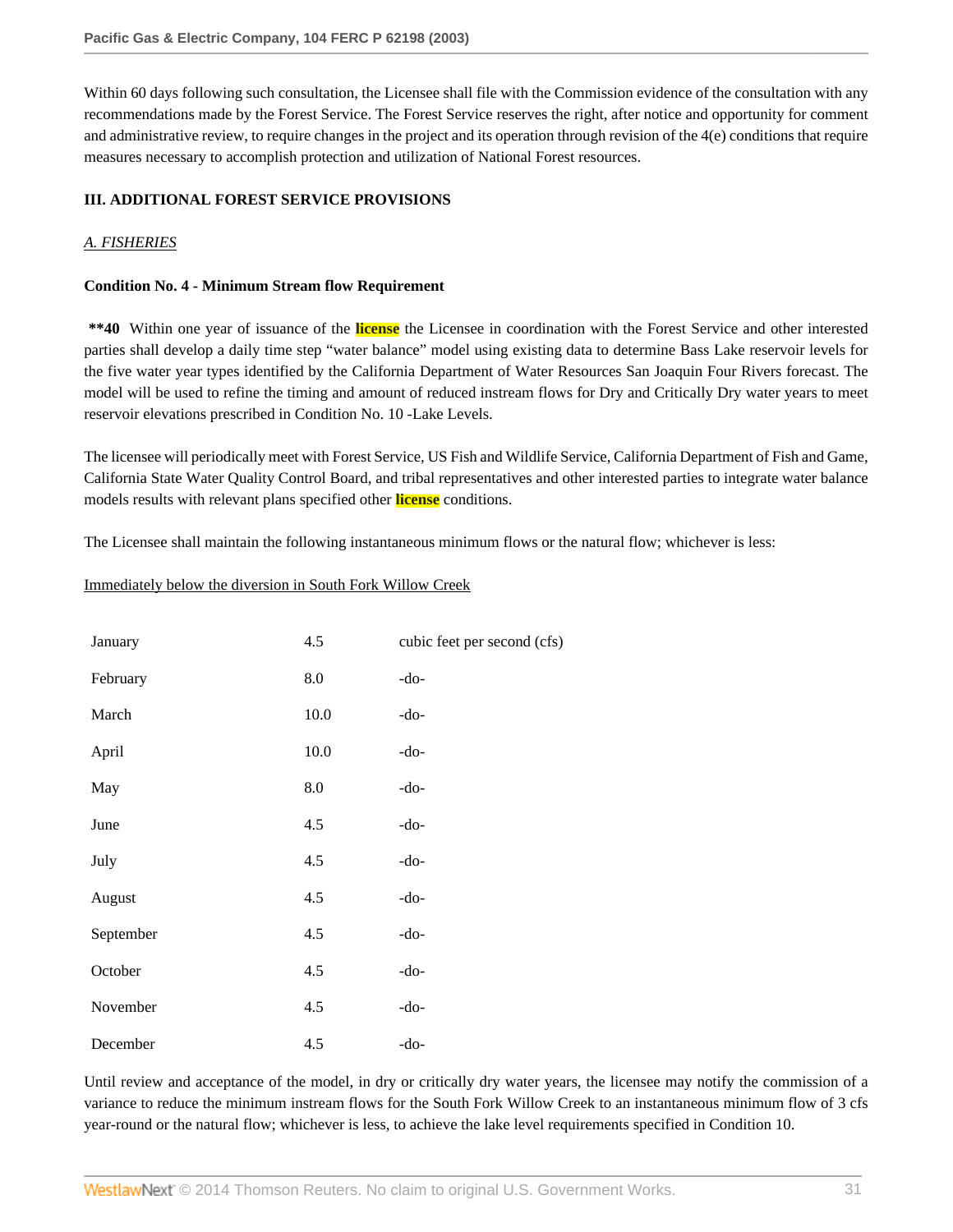After the completion of the a daily time step "water balance" model, the Forest Service, in consultation with the licensee, US Fish and Wildlife Service, California Department of Fish and Game, California State Water Quality Control Board, reserves the right to refine the timing and amount of reduced instream flows for South Fork Willow Creek in dry and critically dry years to meet reservoir **\*64576** elevations prescribed in Condition No.10 -Lake Levels.

North Fork Willow Creek below Crane Valley Dam - all water year types Year-round flow of 2 cfs

North Fork Willow Creek below Manzanita Lake Dam - all water year types Year-round flow of 2 cfs.

Willow Creek (vicinity of Rex Ranch) - all water year types Year-round flow of 0.5 cfs.

**\*\*41** The Licensee may temporarily modify minimum flows if required by project operation or law enforcement emergencies beyond the control of the Licensee. The Licensee may also modify minimum flows for short periods upon written consent of the Forest Service and the California Department of Fish and Game. Water year types are based on the May 1 California Department of Water Resources Bulletin 120 for the San Joaquin River.

Further the licensee shall measure and document all instream flow releases in publicly available and readily accessible formats. For the purposes of measuring and documenting compliance with the instream flows in the South Fork Willow Creek below the Brown's Creek Diversion, North Fork Willow Creek below Crane Valley Dam, North Fork Willow Creek below Manzanita Lake, Willow Creek in the vicinity of Rex Ranch, and reservoir levels in Bass Lake, the Licensee shall prepare and file with the Commission an Instream Flow Measurement Plan (Plan) that is approved by the Forest Service. The Plan shall include a description of existing or proposed instream flow measurement gages or devices. The Plan must describe existing or proposed provisions for making mean daily flow data and reservoir levels available to the public from the United States Geologic Survey (USGS) website or other publicly available site for the four stream reaches and reservoir described above. Hourly and 15 minute data must also be provided to the Forest Service, if requested, for these sites. The Plan should include evidence of gage calibration and historical and recent cross-section data, if applicable. The Licensee shall submit the Plan to the Forest Service as soon as practicable and no later than one year after **license** issuance. Implementation of the Plan elements shall not commence until the Plan has been formally approved in writing from the Forest Service and filed with the Commission.

#### **Condition No. 5 - Stream Temperature Monitoring**

Licensee shall file with the Director, Office of Hydropower **Licensing** within one year following the acceptance of the FERC **license**, a plan developed by the Licensee in consultation with California Department of Fish and Game, U.S. Fish and Wildlife Service, State Water Resources Control Board, and approved by the Forest Service, for monitoring water temperatures within projected affected stream reaches. The objective of the monitoring is to evaluate water temperatures on an hourly basis between May 1 - October 31 over a five-year period within project-affected stream reaches. Monitoring is necessary to verify the projections of water temperature modeling conducted as part of the relicensing of the project and to determine whether the instream flows are providing habitat conditions consistent with management goals. Licensee will provide an annual report discussing the results of the monitoring and a 5-year summary upon the completion of the monitoring.

Any comments resulting from the consultation with Resource Agencies shall be filed with the plan. The Commission may require changes to the plan to ensure adequate protection of the environmental, scenic, and cultural values of the project area. Upon Commission approval, the Licensee shall implement the plan.

# Condition No. 6 - Willow Creek Native Species Monitoring Plan

**\*\*42** Licensee shall file with the Director, Office of Hydropower **Licensing** within one year following the acceptance of the FERC **license**, a plan developed by the Licensee in consultation with California Department of Fish and Game, U.S. Fish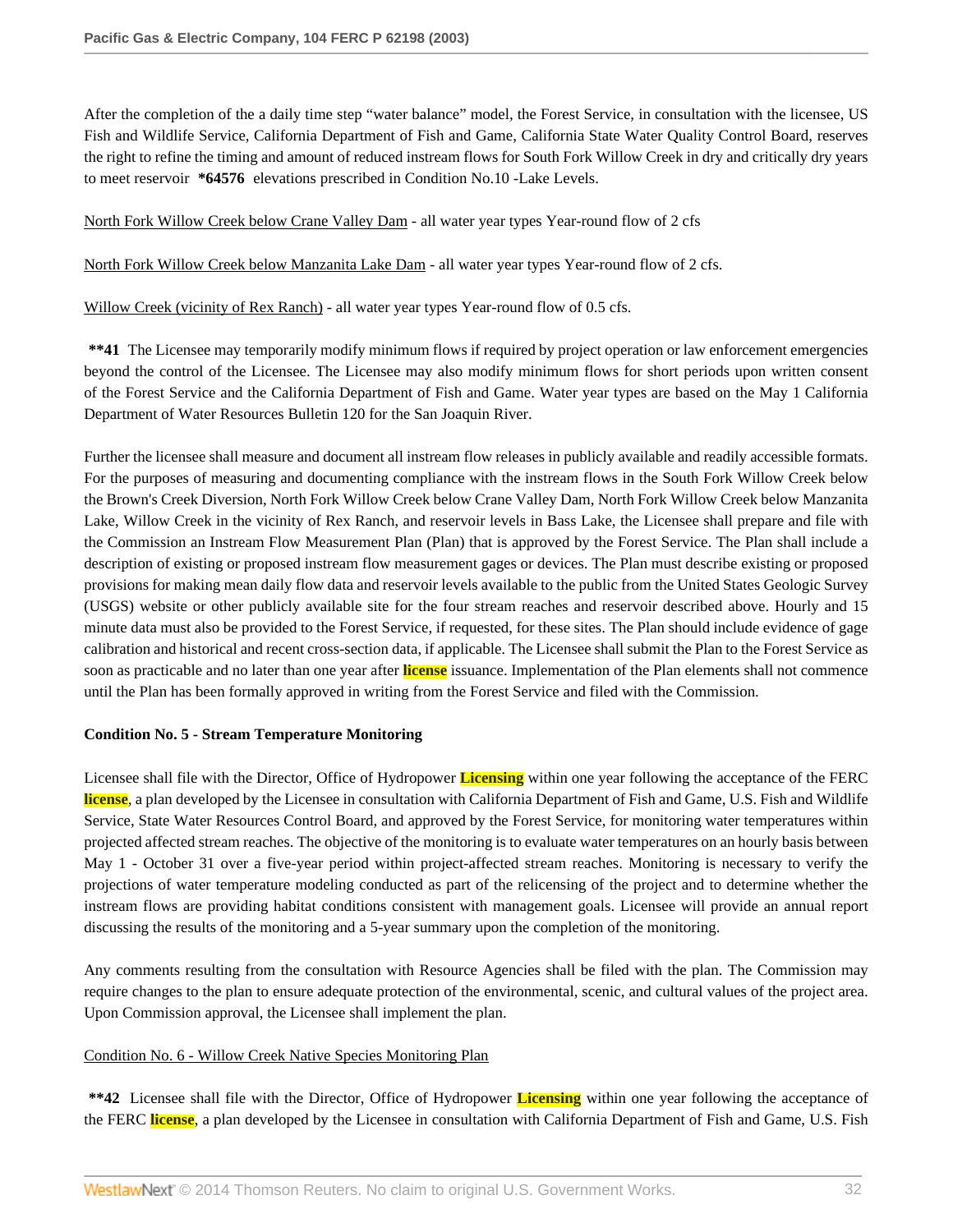and Wildlife Service, State Water Resources Control Board, and approved by the Forest Service, for the monitoring the native species association in several project affected segments within the Willow Creek drainage. Monitoring shall be in coordination with the Native Aquatic Species Management Plan being developed for the Lower San Joaquin Critical Aquatic Refuge. The Native Aquatic Species Management Plan will be a framework for the protection and preservation for native transition-zone fish and herpetofauna within the Critical Aquatic Refuge.

The purpose of the Crane Valley monitoring plan is to evaluate the condition of native aquatic/riparian species association, over the period of the **license**, within several project-affected segments within the Willow Creek drainage. Monitoring will be conducted every five years.

Fish monitoring will be conducted in mid-May and again in October to determine the importance of this stream segment as spawning refugia by the native fish association. Sites to be sampled for native fishes are sites 1 and 2, identified by the Licensee's Hardhead Study (2002) for species composition, abundance, and size distribution.

Sites to be sampled for herpetofauna are the lowest ½ mile segment of Willow Creek, the segment of South Fork Willow Creek where the western pond turtle were most abundant during sampling in 2001 (survey sites 5-7), and the portion of North Fork Willow Creek where the applicant identified presence of foothill yellow-legged frog. Herpetofauna will be recorded by species, life stage, and abundance.

A report on the results of the 5-year monitoring of native aquatic/riparian species will be provided **\*64577** to the Forest Service discussing trends in the native association and identifying threats to the native species, if declines are noted.

Any comments resulting from consultations with Resource Agencies shall be filed with the plan. The Commission may require changes to the plan to ensure adequate protection of the environmental, scenic, and cultural values of the project area. Upon Commission approval, the Licensee shall implement the plan.

# **Condition No. 7 - Rex Ranch Flow Study Plan**

Licensee shall file with the Director, Office of Hydropower **Licensing** within one year following the acceptance of the FERC **license**, a plan developed by the Licensee in consultation with California Department of Fish and Game, U.S. Fish and Wildlife Service, State Water Resources Control Board, and approved by the Forest Service, for evaluating the instream flow necessary below the diversion dams on the North and South Forks of Willow Creek in order to provide 0.5 cfs at stream gauge W-26 (Rex Ranch). Licensee shall not commence activities the Forest Service determines to be affected by the plan until after 60 days following the filing date, unless the Director, Office of Hydropower **Licensing**, prescribes a different commencement schedule.

# *B. HYDROLOGY*

# **Condition No. 8 - Stream Channel Geomorphology; Sediment Transport and Channel Maintenance Flow Management Plan**

**\*\*43** The Licensee shall file with the Director, Office of Hydropower **Licensing**, a stream channel geomorphology and sediment management plan developed by the Licensee in consultation with California Department of Fish and Game, U.S. Fish and Wildlife Service, State Water Resources Control Board, and approved by the Forest Service, within one year following the date of issuance of this **license**. The plan should be based upon both literature and field review. The overall intent of the Stream Channel Geomorphology; Sediment Transport and Channel Maintenance Flow Management Plan shall be to describe how project operations and maintenance comply with the Sierra National Forest Land and Resources Management Plan (amended 2001), including all applicable aquatic management strategy goals (desired conditions), riparian conservation objectives, and standards and guidelines. As a minimum the plan should include: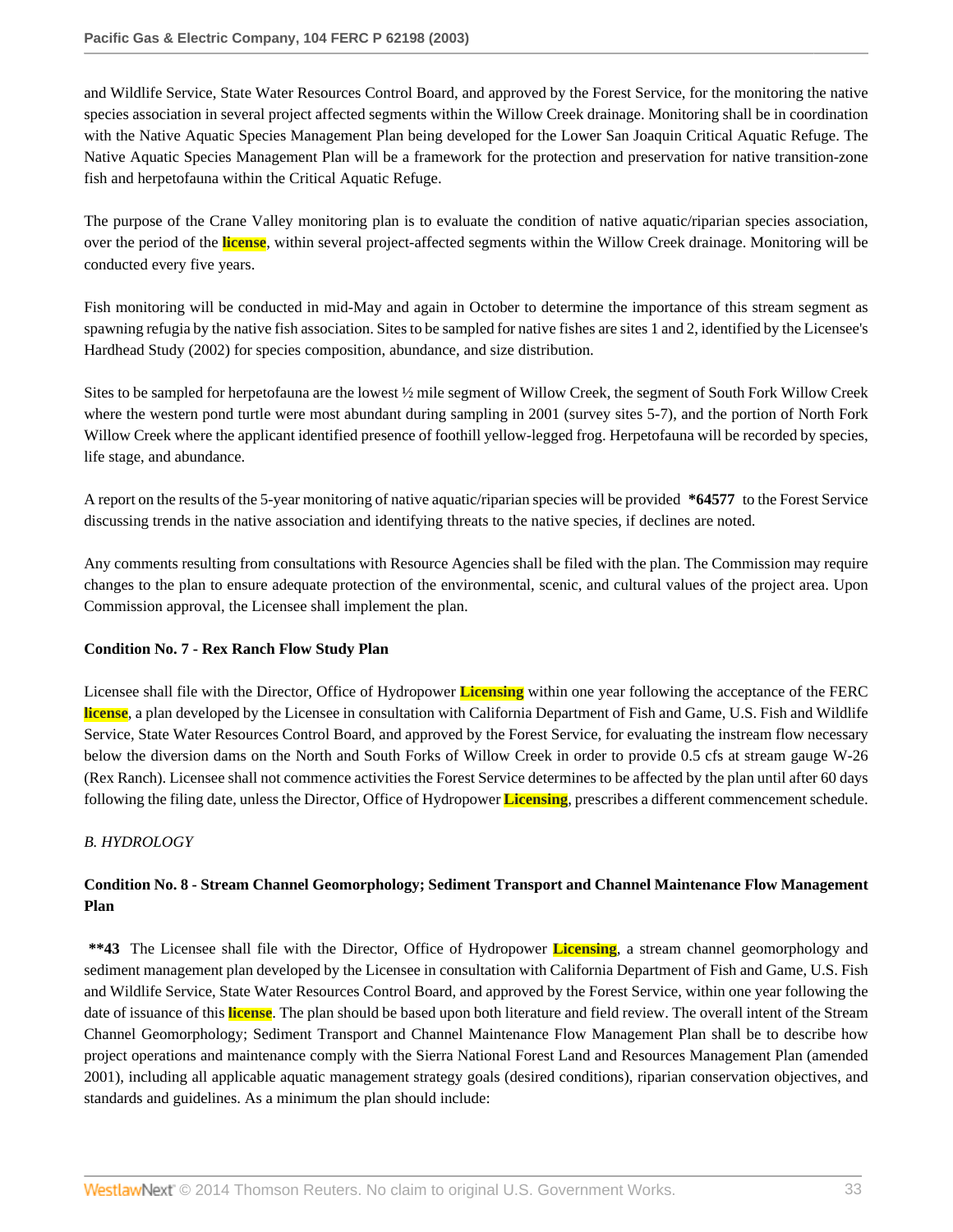1) An assessment of project affected streams to determine if relevant geomorphic characteristics (including but not limited to bank angle, stream bank stability, bankfull width to depth and entrenchment ratios, substrate embeddedness, channel-floodplain connectivity, residual pool depth and/or pool sedimentation, and channel substrate) are within the range of natural variability compared to reference conditions.

2) An assessment of project modifications to the natural (i.e., unimpaired) hydrograph and analysis of hydrologic flow conditions necessary for the maintenance or enhancement of aquatic, fluvial-geomorphic, and riparian conditions. The plan should identify the timing, duration, and quantity for flushing flows and quantity of material to be sluiced from project impoundments. The plan should delineate the requirements necessary to move fine sediment and sand through project-affected reaches.

3) Monitoring of sediment movement through North Fork Willow Creek below Manzanita Lake. In order to determine whether sluicing properly transports sediment downstream of Manzanita Lake, monitoring will be conducted every five years through the period of the **license**. Monitoring will consist of sampling 10 pools downstream of the dam using V\* methodology (Lisle and Hilton 1991) to determine levels of sediment occupying pool habitat over time. Consult with the Forest Service when determining sampling sites. Following collection of V\* data, a report will be supplied to the Forest Service comparing residual pool volumes with previous monitoring results.

Any comments resulting from consultations with Resource Agencies shall be filed with the plan. The Commission may require changes to the plan to ensure adequate protection of the environmental, scenic, and cultural values of the project area. Upon Commission approval, the Licensee shall implement the plan.

# **Condition No. 9 - Plan Implementation, Bass Lake Erosion Control Plan**

The Licensee shall implement the Bass Lake Erosion Control Plan (June 1985), which is approved and made part of the **license**. The plan, consisting of pages one through 127, drawings and appendices, provides measures for construction of erosion preventive devices at Bass Lake.

# *C. RECREATION*

# **Condition No. 10 - Lake Levels**

\*\*44 If the July 1<sup>st</sup> elevation of Bass Lake is at or above 3,368 feet, the licensee shall keep the reservoir at or above 3,368 feet until August 1<sup>st</sup>, and then drop the reservoir no more than 1 foot by August 15<sup>th</sup>. If the July 1<sup>st</sup> Bass lake elevation is below 3,368 feet, the licensee shall operate the Crane Valley Project so that the reservoir elevation does not go below the July  $1<sup>st</sup>$  elevation until August  $1<sup>st</sup>$ , and then drops no more than one foot below the July  $1<sup>st</sup>$  elevation by August  $15<sup>th</sup>$ .

The Licensee may deviate from these levels on Bass Lake for a period of 14 days by notifying the Sierra National Forest Supervisor and Regional Director for the Federal Energy Regulatory Commission. At the end of the 14 days the Licensee must meet the required lake levels.

# **\*64578 Condition No. 11 - Recreation Development**

The Licensee shall fund half of the cost of rehabilitating each of the public recreation facilities that are covered by the Recreation Settlement Agreement and identified in Table 1. If matching funds from the Forest Service, from increased user fees, or from other non-Licensee sources are not available, the licensee shall fund the full cost of rehabilitating and improving each of the public recreation facilities, but on a delayed implementation schedule.

Rehabilitation will be completed according to universal access design concepts and will include: repair of all health and safety defects, maintenance or restoration of infrastructure such as roads and barriers to current engineering standards appropriate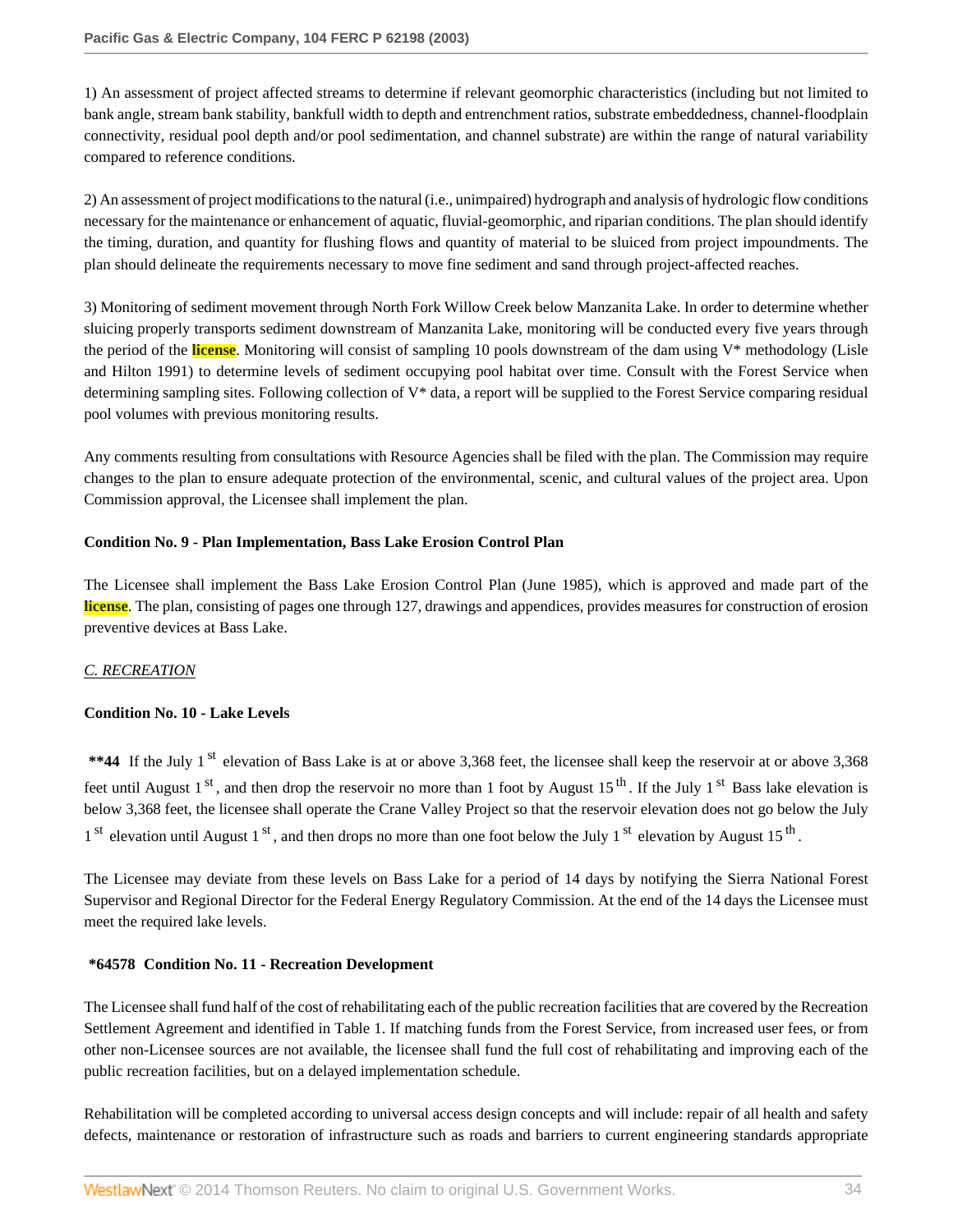to Development Scale IV or V (as appropriate); repair or replacement, as necessary, of utility systems such as sewer and water lines; repair or replacement, as necessary of toilets, water hydrants, bulleting boards, and other fixtures necessary and customary for Development Scale IV and V recreation sites. Development Scale IV improvements shall include the installation of showers where appropriate. Development Scale V improvements shall include all facilities appropriate in Development Scale IV with inclusion of sewer, water and electrical hoops at each individual trailer pad where feasible. These improvements shall be designed and constructed to be accessible to people of all abilities pursuant to the Americans with Disabilities Act of 1990.

The Implementation Schedule will commence in the year after the issuance of the **License**. Each recreation facility shall be rehabilitated no later than indicated in Table 1. Facilities may be rehabilitated earlier if the Forest Service approves the use of Forest Service funds or other non-Company funding is obtained for rehabilitation of a given recreation facility.

All improvements shall meet Forest Service standards appropriate to the use, motif, and character of Bass Lake. The Forest Service shall approve rehabilitation plans prepared by the Company as least three months prior to the start of the construction.

The terms of the Recreation Settlement Agreement shall guide the details of managing the recreation facilities and implementing this condition in the Crane Valley Project.

|  |  | **45 Table 1 - Implementation Schedule for Rehabilitating Recreation Facilities at Bass Lake |  |  |  |  |  |
|--|--|----------------------------------------------------------------------------------------------|--|--|--|--|--|
|--|--|----------------------------------------------------------------------------------------------|--|--|--|--|--|

<span id="page-34-0"></span>

| <b>Facility Name</b>                                   | With CIP Funding | With Other Funding Sources | With Licensee Funding Only |
|--------------------------------------------------------|------------------|----------------------------|----------------------------|
| Lakeside Day Use                                       | 2001             | $\qquad a1$                | $\frac{a1}{2}$             |
| Forks Campground and RV<br>Dump Site                   | 2002             | $\qquad$ al                | $-$ al                     |
| Spring Cove Campground                                 | 2004             | a                          | $\qquad a1$                |
| Denver Church Day Use                                  | 2004             | 2009                       | 2014                       |
| Falls Beach Day Use                                    | 2005             | 2010                       | 2015                       |
| Recreation Point Day Use and<br>Campground             | 2005             | 2010                       | 2015                       |
| Crane Valley Group<br>Campground                       | 2006             | 2011                       | 2016                       |
| Pine Point, Rocky Point, and<br>Pine Slope Day Use     | 2007             | 2012                       | 2017                       |
| Wishon Point Campground                                | 2008             | 2013                       | 2018                       |
| <b>Bass Lake Recreation Office</b><br>and Amphitheater | 2009             | 2014                       | 2019                       |
| Lupine-Cedar Campground                                | 2010             | 2015                       | 2020                       |
| Willow Cove Day Use                                    | 2011             | 2016                       | 2021                       |
| Wishon Day Use and Boat<br>Ramp                        | 2012             | 2017                       | 2022                       |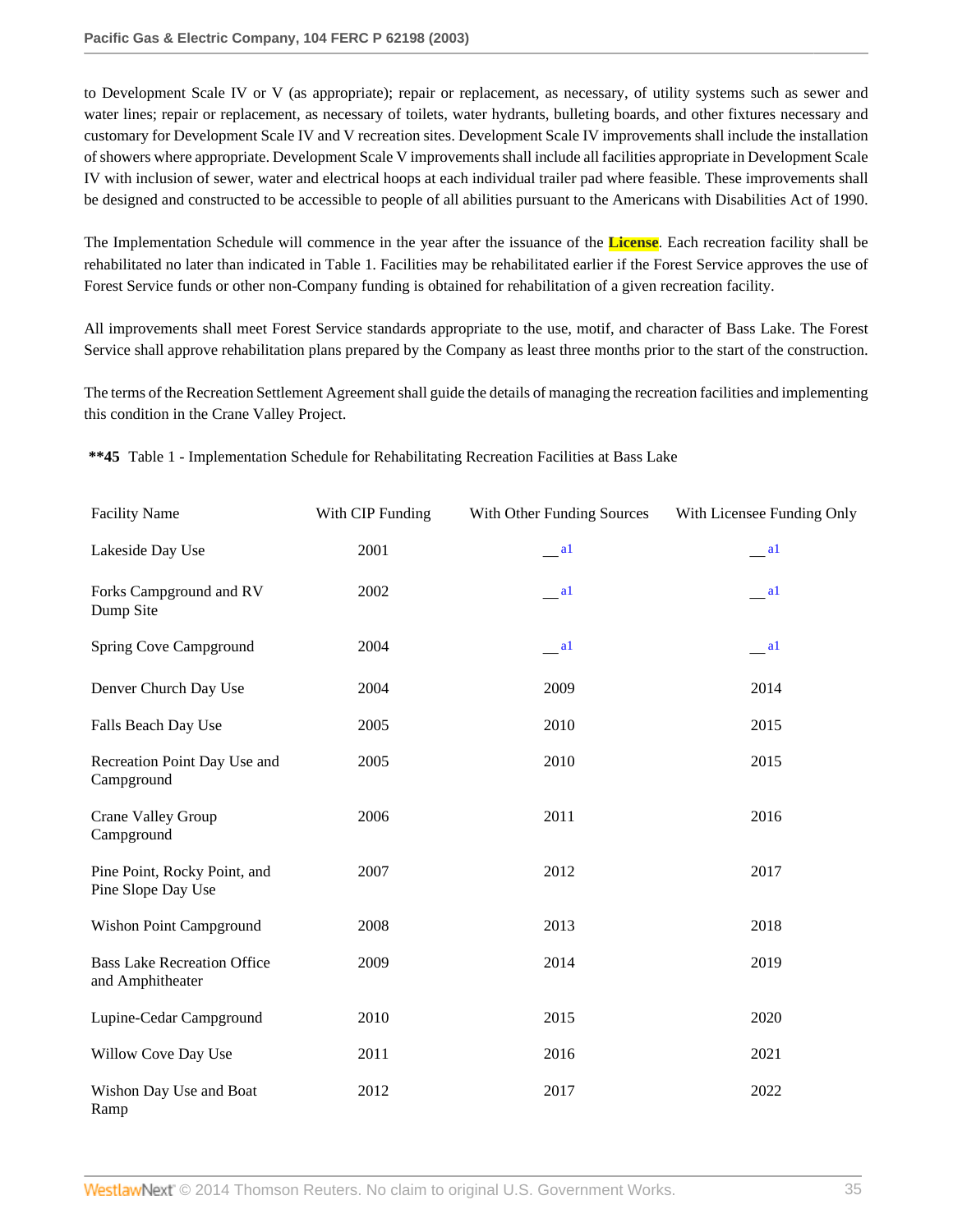**\*64579** Each of the public recreation facilities identified in Table 1 shall remain the responsibility of the Forest Service and shall not be part of the FERC project **license** until it is cooperatively rehabilitated by the Parties or until the milestone date specified in Table 1 is reached, which ever comes first.

#### **Condition No. 12 - Recreation Survey**

**\*\*46** Licensee shall conduct a Recreational Survey and prepare a Report on Recreational Resources once every six years from **license** issuance. The Recreational Survey shall include but not be limited to changes in kinds of use and use patterns, user survey as to preferences in recreation activities, kinds and sizes of recreation vehicles, preference for day use versus overnight use and recreation user trends within the project area. A copy of the survey and survey results will be provided to the Forest Service. The Report on Recreational resources shall comply with the FERC's regulations at [18 CFR section 4.51\(f\) \(1996\),](http://www.westlaw.com/Link/Document/FullText?findType=L&pubNum=1000547&cite=18CFRS4.51&originatingDoc=Ie835b436391d11dbb0d3b726c66cf290&refType=LQ&originationContext=document&vr=3.0&rs=cblt1.0&transitionType=DocumentItem&contextData=(sc.Search)) and shall be provided to the Forest Service for review and comment prior to being filed with the Commission. The Forest Service reserves the right, after notice and opportunity for comment and administrative review, to require changes in the project and its operation through revision of the 4(e) conditions that require measures necessary to accomplish protection and utilization of National Forest resources identified as a result of these surveys.

# *D. WILDLIFE*

### **Condition No. 13 - Deer Crossing Bridges**

Within one year of the issuance of the **License**, the Licensee will reconstruct all existing and former deer crossings to the following standard: Each deer crossing bridge shall meet latest wildlife crossing standards, and be controlled to prevent vehicle use. Each bridge and approach shall be of sufficient strength and character to give deer, and any other wild animals, a sense of **\*64580** safe and secure footing while crossing the bridge. All bridges shall be maintained and left in place for the term of the **license**.

Within the first year after issuance of the **license**, Option 1 (\$30,000) of the Crane Valley Phase 1 Agreement (1997) Mule Deer Resource Improvement Recommendation shall be implemented to install deer crossing bridges in locations approved by the Forest Service and in consultation with the California Department of Fish and Game.

If, in the tenth year after issuance of the **license**, surveys of game patterns indicate use of at least half of the new bridges by deer, sufficient to leave a discernible game trail, install at least the same number of bridges as Option 1 above, at locations approved by the Forest Service and in consultation with the California Department of Fish and Game.

If, in the twentieth year after issuance of the **license**, surveys of game patterns indicate use of at least half of the new bridges by deer, sufficient to leave a discernible game trail, install at least the same number of bridges as Option 1 above, at locations approved by the Forest Service and in consultation with the California Department of Fish and Game.

# **Condition No. 14-Protection of Threatened, Endangered, Proposed for Listing and Sensitive Species**

Before taking actions to construct new project features (including but not limited to proposed recreation developments) that may affect a species proposed for listing, or listed under the federal Endangered Species Act, or that may affect that species' critical habitat, or a Forest Service sensitive species or its habitat, the Licensee shall prepare a Biological Evaluation evaluating the potential impact of the action on the species or its habitat and submit it to the Forest Service for approval. In consultation with the Commission, the Forest Service may require mitigation measures for the protection of the affected species.

#### **Condition No. 15 - Bald Eagle and Raptor Management Plans**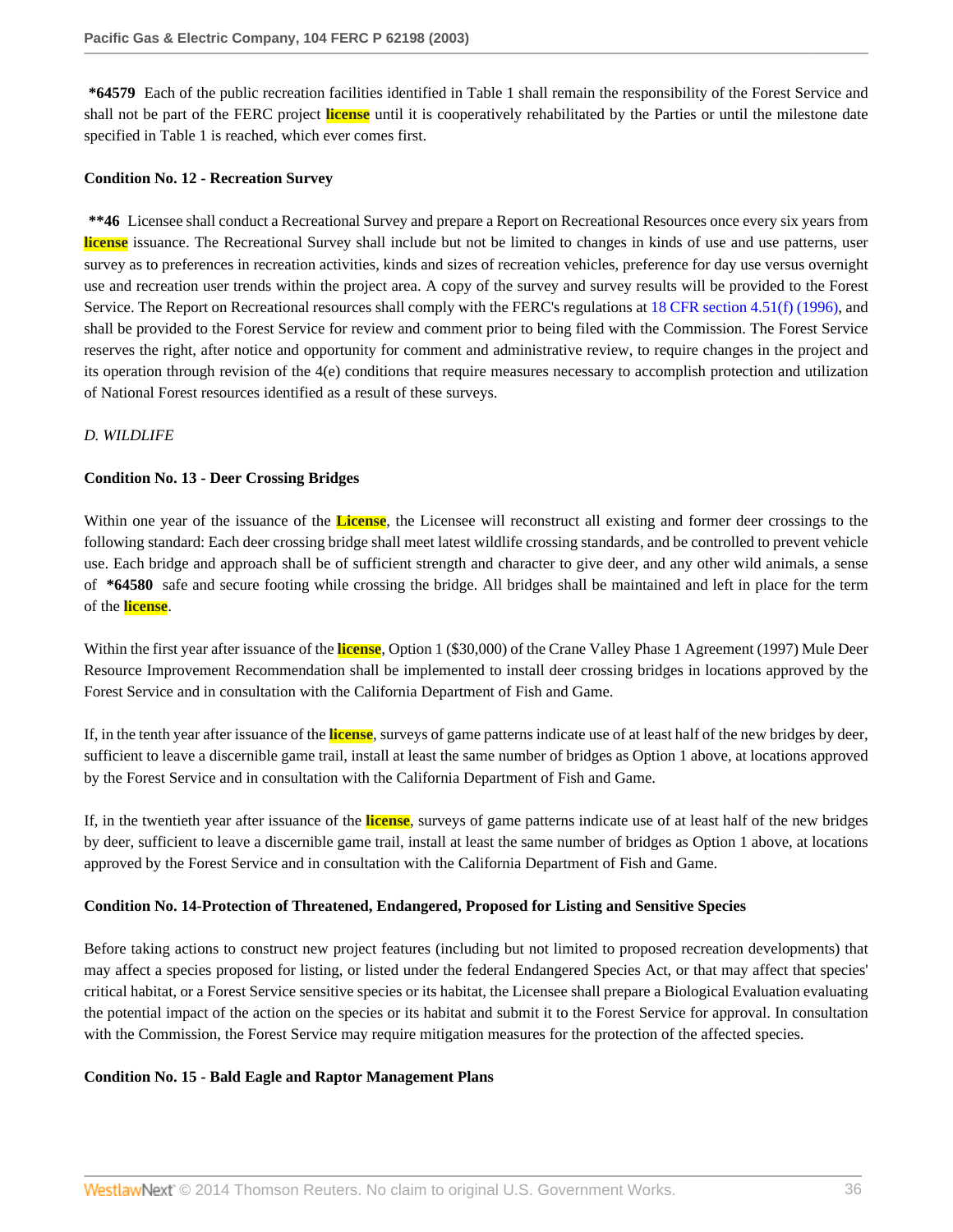**\*\*47** Licensee shall file with the Director, Office of Hydropower **Licensing** within one year following the acceptance of the FERC **license**, a plan developed by the Licensee in consultation with California Department of Fish and Game, U.S. Fish and Wildlife Service, and the USDA Forest Service for the management of bald eagles, raptors, and associated habitat within the Project area.

The purpose of plan is to determine whether project operations and other associated activities affect bald eagles and/or raptors at and around Bass Lake. The primary purpose by the multi-agency cooperation and coordination of the bald eagle management plan is to conserve, sustain, and increase habitat quantity and quality for one or more bald eagle nesting territory reproductive pairs and over wintering bald eagle migrants. Measures of success is determined through periodic monitoring of nesting pair(s) with nesting success on par with the State of California overall average number of young produced per territory. Another purpose is to identify opportunities to maintain or enhance the habitat conditions for nesting and foraging which includes protection of essential sites from human disturbance such as from recreation events, boating, fireworks, road and parking uses, and maintenance and construction activities in the area. Habitat improvements should be considered such as sivilicultural treatments and possible designating permanent or seasonal use (public) restrictive areas.

Specific objectives of the management plan are:

1. Habitat protection measures and enhancement opportunities will be identified. In addition, potential threats to the habitat and to prey bases and their habitat will be identified. Actions to protect against identified threats will be described.

2. Habitat and species monitoring will be conducted periodically and documented to determine if standards and guidelines from the plan are implemented and affected; and if project operations, recreation activities, and other management actions are having a trend in beneficial or detrimental effects. If declining trends in habitat conditions or populations are detected within the project area the agencies should consider revisions of the management plan to deal more effectively with the trends and/ or reestablish goals and objectives for bald eagles and/or area.

3. A GIS database and maps will be developed depicting existing vegetation, structures, roads, power lines, and schedules and areas for potential implementation of projects. Habitat protection measures and enhancement opportunities will be identified. In addition, potential threats to the habitat and to native species communities will be described. Actions to protect against identified threats will be described.

# **Condition No. 16 - Transmission Line Corridor Habitat Management and Maintenance Plan**

The Licensee shall file with the Director, Office of Hydropower **Licensing** within one year following the acceptance of the FERC **license** a Vegetation Management Plan, approved by the Forest Service, for the protection and maintenance of forest resources associated with vegetation management near project facilities. The plan must be consistent with the Standard and Guidelines for affected management areas in the Sierra National Forest Land and Resource Management Plan. The plan at a minimum must address access routes, season of operations, cultural resources, consultation with local Native Americans regarding gathering, slash treatment, vegetation treatment (falling, limbing topping), wildlife and botanical concerns, noxious weeds, visually sensitive areas, and Forest Service notification procedures.

# **\*64581** *E. CULTURAL AND HISTORIC RESOURCES*

#### **Condition No. 17 - Historic Properties Management Plan**

**\*\*48** The Licensee shall implement the Historic Properties Management Plan and Implementation Schedule, which is tiered to a Programmatic Agreement as defined by 36 CFR 800, implementing regulations of the National Historic Preservation Act. The California State Historical Preservation Officer and the Advisory Council on Historic Preservation approved the Programmatic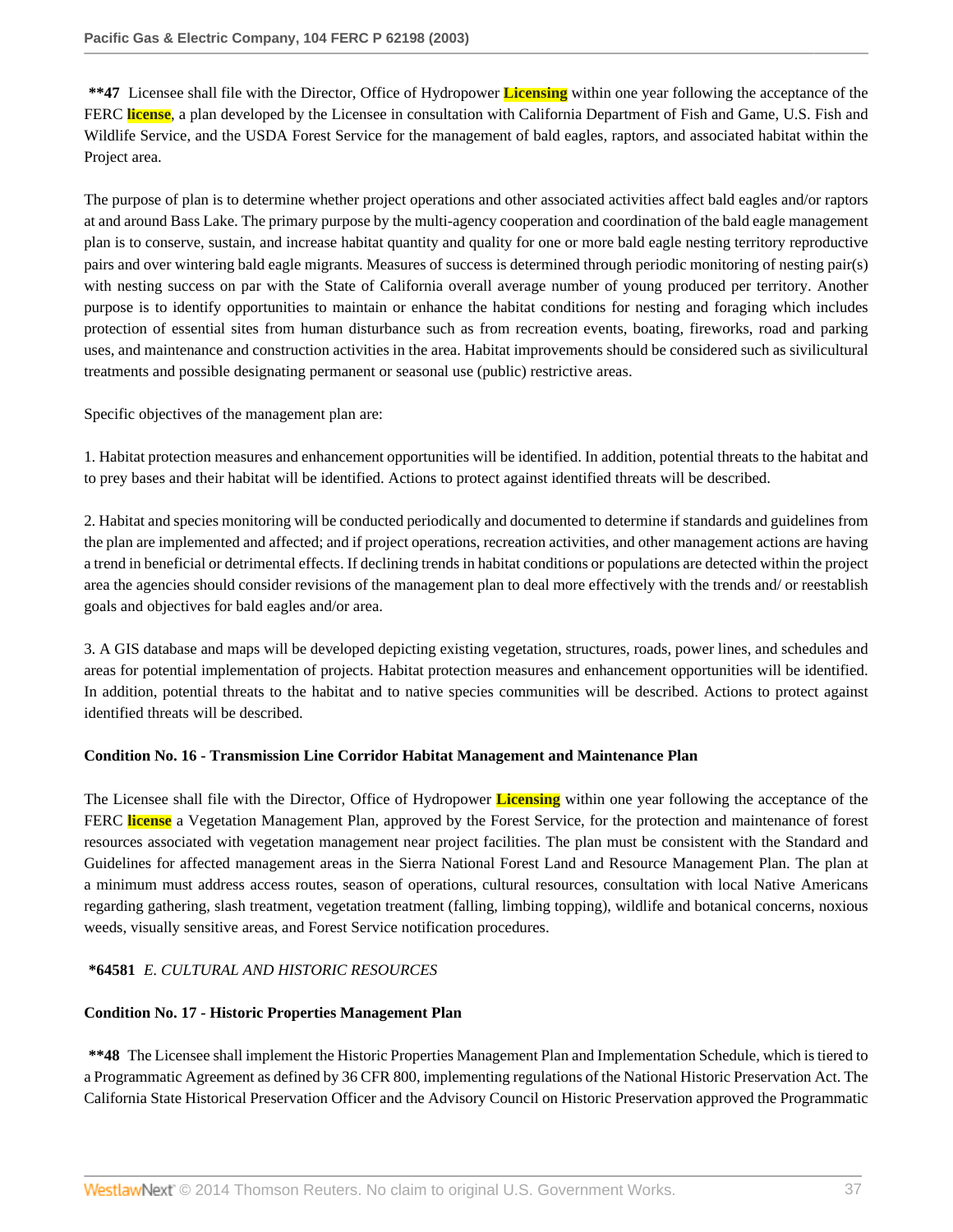Agreement. The goal of the Programmatic Agreement is to manage heritage resources and places of Native American concern that are adversely affected by operation and maintenance of the project.

# *F. VEGETATION*

Condition No. 18 - Noxious Weeds Management Plan

The Licensee shall file with the Director, Office of Hydropower **Licensing** within one year following the acceptance of the FERC **license** a Noxious Weed Management Plan, approved by the Forest Service for the purpose of controlling and containing the spread of noxious weeds. The plan must be consistent with the Standard and Guidelines for affected management areas in the Sierra National Forest Land and Resource Management Plan. The plan will meet the objectives described in this condition. The plan shall include a monitoring plan that details corrective measures that will be taken if noxious or exotic weeds are found. The plan shall include a requirement for an annual written report documenting the results of the monitoring.

The plan at a minimum must include:

a) Inventory, mapping and monitoring

b) Prevention strategies for invader plant species (such as cleaning equipment, use of weed free materials)

- c) Treatment of new and established infestations
- d) Education program for project employees

The licensee shall thoroughly clean all equipment before entering project areas. The licensee shall employ whatever cleaning methods are necessary to ensure that seeds of noxious weeds are not introduced in these areas. The licensee shall notify Forest Service at least 10 working days prior to moving each piece of equipment on to National Forest Land, unless otherwise agreed. Notification will include identifying the location of the equipment's most recent operations. If the prior location of the equipment cannot be identified, Forest Service may assume that it was infested with noxious weed seeds. Upon request of Forest Service, arrangements will be made for Forest Service to inspect each piece of equipment prior to it being placed in service.

The licensee shall use certified weed-free straw for all construction or restoration needs. If certified weed-free straw is not available, rice straw may be substituted. The licensee shall use an approved mix of species native to the Sierra National Forest for restoration or erosion control purposes.

# **Condition No. 19 - Riparian Area Monitoring Plan**

Within one year following the date of acceptance of this **license** and before starting any activities the Forest Service determines to be of a land-disturbing nature on National Forest System land, the Licensee shall file with the Director, Office of Hydropower **Licensing**, a plan approved by the Forest Service for monitoring the effects of project operations and maintenance on riparian vegetation within the Crane Valley system. Included in this assessment is a determination if the age class, structural diversity, composition, and cover of riparian vegetation are within the range of natural variability for the vegetative community and are properly functioning. If outside the range of natural variability, a Forest Service approved riparian vegetation restoration plan would be implemented. One available tool is the Proper Functioning Condition methodology (USDI BLM, 1998).

# *G. OTHER CONDITIONS*

#### **Condition No. 20 - Development Plans**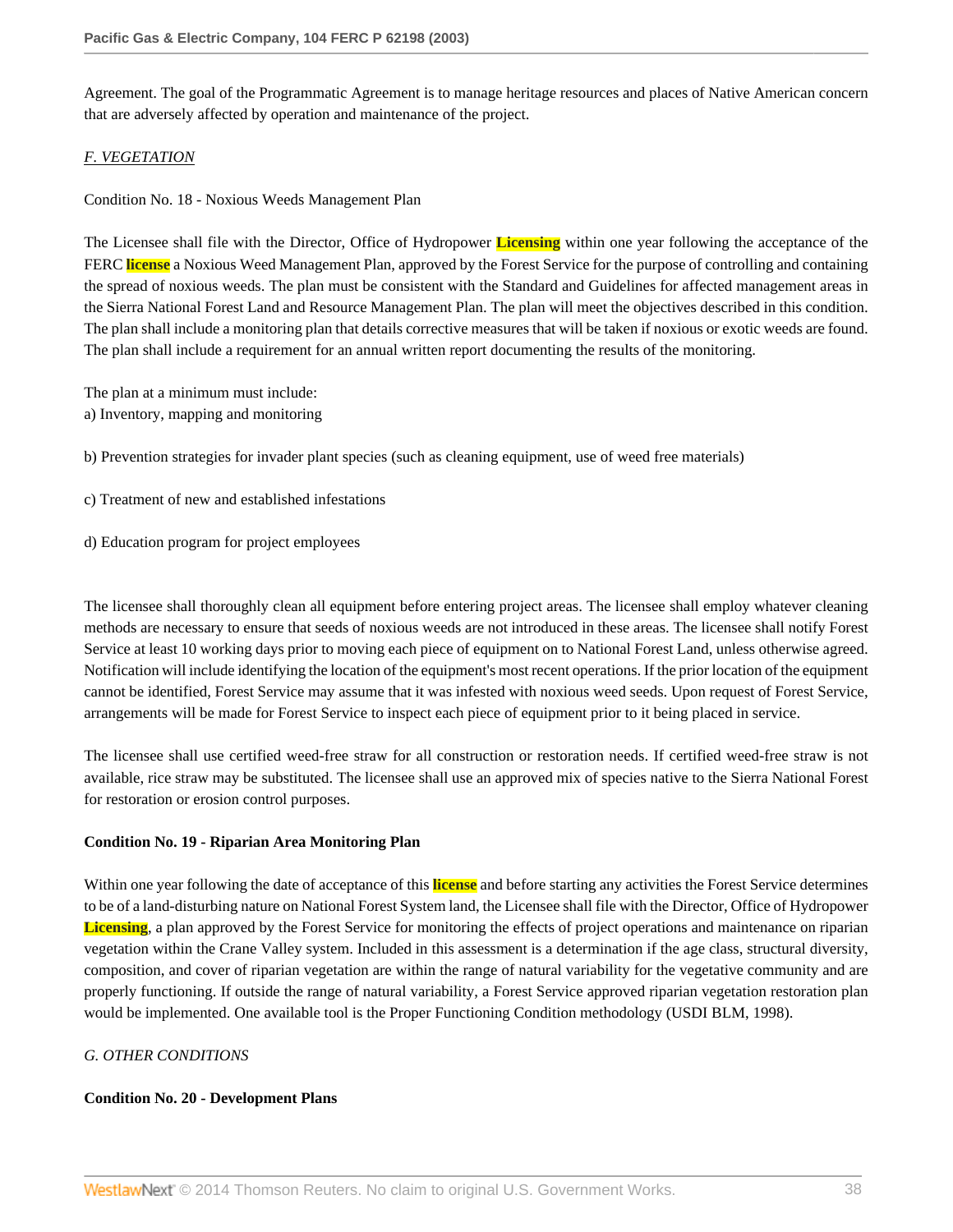**\*\*49** Development plans; layout plans; construction, reconstruction, or alteration of improvements plans; or revision of layout or construction plans for this area must be approved in advance and in writing by the Forest Supervisor.

#### **Condition No. 21 - Maintenance of Improvements**

The Licensee shall maintain the improvements and premises to standards of repair, orderliness, neatness, sanitation, and safety. For example, trash, debris, unusable machinery, etc., will be disposed of separately; other materials will be stacked, stored neatly, or within buildings. Disposal will be at an approved existing location, except as otherwise agreed to by the Forest Service.

### **Condition No. 22 - Existing Claims**

The project **license** is subject to all valid claims and existing rights.

### **Condition No. 23 - Regulation Compliance**

The Licensee shall comply with the regulations of the Department of Agriculture and all Federal, State, county, and municipal laws, ordinances, or regulations that are applicable to the area or operations covered by this **license**.

### **Condition No. 24 - Fire Suppression**

The Licensee shall file with the Director, Office of Hydropower **Licensing** within one year following the acceptance of the FERC **license** a Fire Prevention and Response Plan, approved by the Forest Service which shall set forth in detail the **\*64582** plan for prevention, reporting, control, and extinguishing of fires in the vicinity of the Licensee's project. Such plans shall be reviewed and revised at intervals of not more than three years.

# **Condition No. 25 - Protection of United States Property**

The Licensee shall exercise diligence in protecting from damage the land and property of the United States covered by and used in connection with this **license**, and shall pay the United States for any damage resulting from negligence or from the violation of the terms of this **license** or of any law or regulation applicable to the National Forests by the Licensee, or by any agents or employees of the Licensee acting within the scope of their agency or employment.

# **Condition No. 26 - Conflict of Interest**

No member of Congress or Resident Commissioner shall be admitted to any share or part of this agreement or to any benefit that may arise herefrom unless it is made with a corporation for its general benefit.

# **Condition No. 27 - Surrender of License or Transfer of Ownership**

The Licensee shall guarantee or assure, in a manner satisfactory to the Forest Service, that the costs of **license** surrender and restoration of Project-affected National Forest System lands will be provided for by the Licensee. If deemed necessary by the Forest Service, the Licensee shall conduct an analysis, using experts approved by the Forest Service, to estimate the potential costs associated with surrender and restoration of National Forest System lands to Forest Service specifications. In addition, if deemed necessary by the Forest Service, the Licensee shall pay for an independent audit to assist the Forest Service in determining whether the Licensee has the financial ability to fund the surrender and restoration work specified in the analysis.

**\*\*50** As a condition of any transfer of the **license** or sale of the project, the Licensee shall guarantee or assure, in a manner satisfactory to the Forest Service, that the costs of **license** surrender and restoration of Project-affected National Forest System lands will be provided for by the Licensee or transferee. If deemed necessary by the Forest Service to assist it in evaluating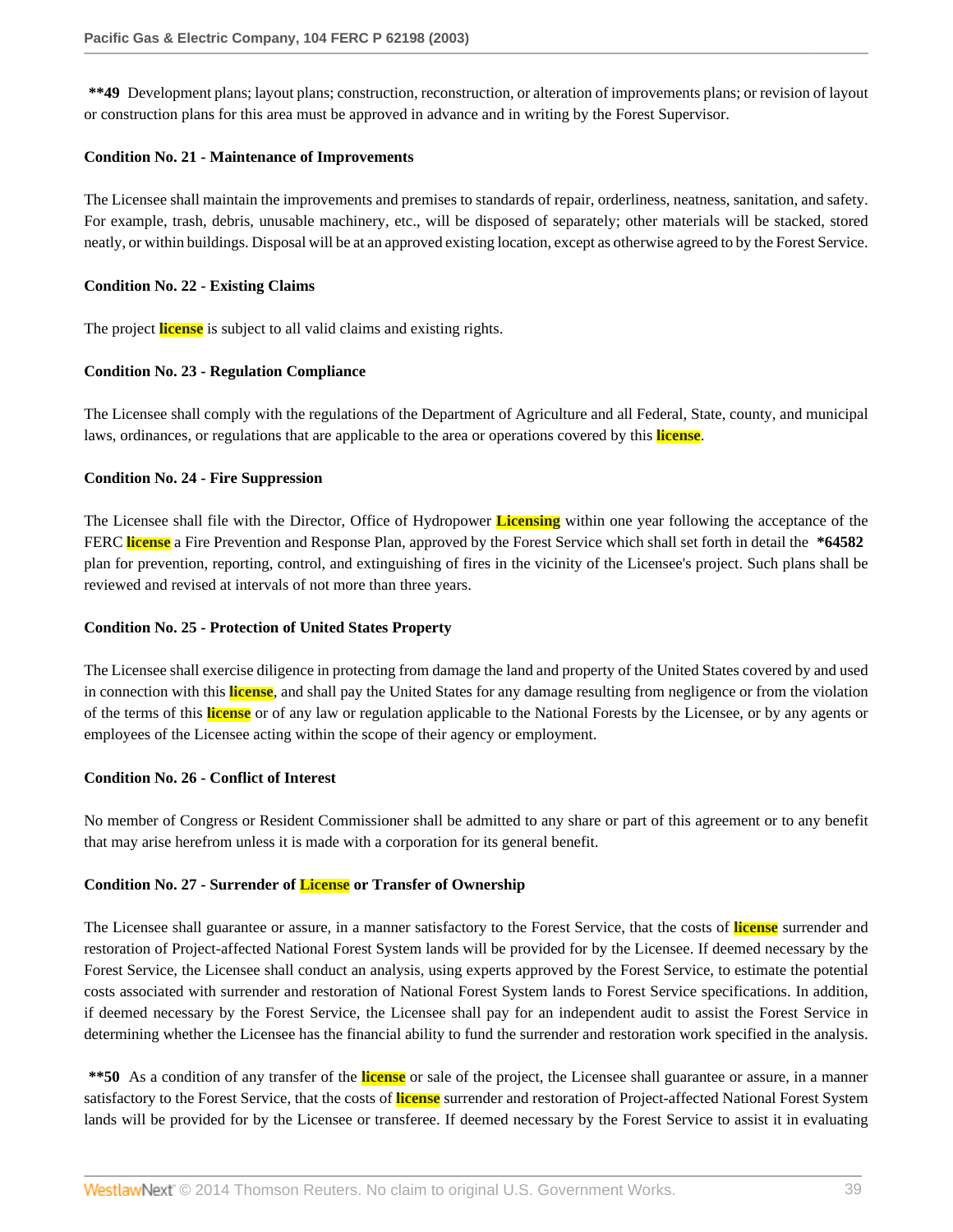the Licensee's proposal, the Licensee shall conduct an analysis, using experts approved by the Forest Service, to estimate the potential costs associated with **license** surrender and restoration of the project area to Forest Service specifications. In addition, the Forest Service may require the Licensee to pay for an independent audit of the transferee to assist the Forest Service in determining whether the transferee has the financial ability to fund the surrender and restoration work specified in the analysis.

#### **Condition No. 28 - Change of Address**

In case of change of address, the Licensee shall immediately notify the Forest Supervisor.

#### **Condition No. 29 - Self Insurance**

The Licensee is self-insured. The Licensee agrees to defend the United States against any action for property damage, bodily injury, or death arising out of the Licensees activities under the FERC Licensee for Project No. **1354**.

### **Condition No. 30 - Non-exclusive Use**

The Forest Service reserves the right to use or permit others to use any part of the **licensed** area for any purpose, provided such use does not interfere with the rights and privileges authorized under the Federal Power Act. The Licensee shall allow officers of the United States free and unrestricted access to the project lands and project works in the performance of their official duties.

### **Condition No. 31 - Project Safety**

The Licensee shall carry out all operation in a skillful manner, having due regard for the safety of employees and the public, and shall safeguard unsafe areas. The Licensee shall regularly inspect its facilities and provide further effective safety measures as needed for safety protection.

# **Condition No. 32 - Water Pollution**

The Licensee shall not alter project waters or discharge waste or byproducts if it contains any substances in concentrations that would result in violation of water quality standards set forth by the State; would impair present or future beneficial uses of water; would cause pollution, nuisance, or contamination; or would unreasonably degrade the quality of any waters in violation of any federal or state law. During any new construction and during operation and maintenance of the project, the Licensee shall prevent water pollution by using Best Management Practices identified by the Forest Service.

#### **Condition No. 33 - Visual Resource Plan**

Licensee shall file with the Director, Office of Hydropower **Licensing** within one year following the acceptance of the FERC **license** a Visual Resource Plan, approved by the Forest Service, for protection and rehabilitation of National Forest System visual resources affected by the project. At a minimum the Visual Resource Plan should address clearings, spoil piles, and project facilities like diversion structures, penstocks, pipes, ditches, powerhouses, other buildings, transmission lines, corridors, and access roads. The Visual Resource Plan should address facility configurations, alignments, building materials, colors, landscaping, and screening. The Visual Resource Plan will provide a proposed mitigation and implementation schedule to bring the project into compliance with visual resource standards and guidelines in the Sierra National Forest Land and Resource Management Plan as Amended.

#### **\*64583 Condition No. 34 - Damage--High Hazard**

**\*\*51** The Licensee is hereby made liable for all injury, loss, or damage, including but not limited to fire suppression costs, directly or indirectly resulting from or caused by the Licensee's use and occupancy of the area covered by the **license**, regardless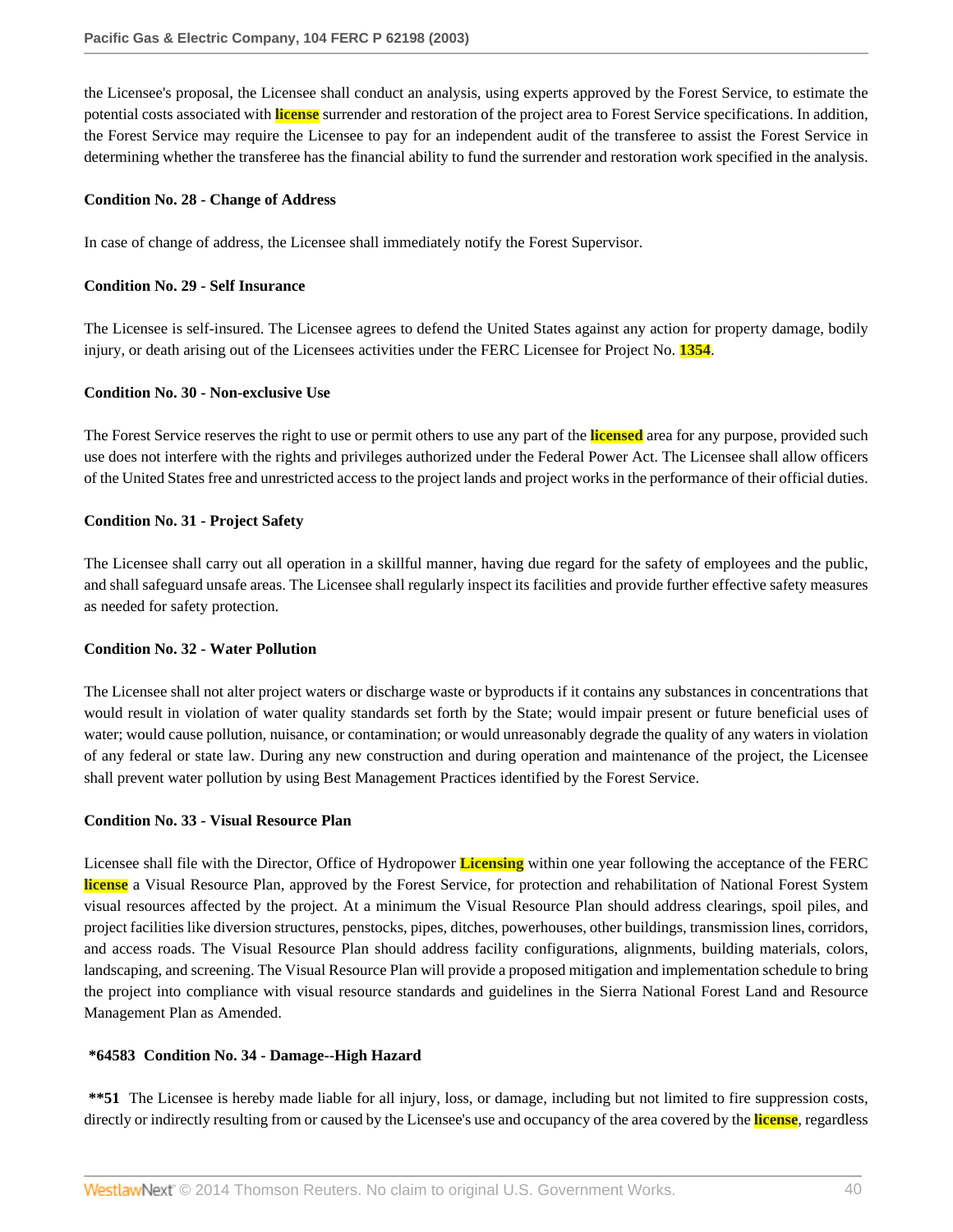of whether the Licensee is negligent or otherwise at fault, provided that the maximum liability without fault shall not exceed \$1,000,000 for any one occurrence, and provided further that the Licensee shall not be liable when such injury, loss, or damage results wholly, or in part, from a negligent act of the United States, or from an act of a third party not involving the facilities of the Licensee.

Determination of liability for injury, loss, or damage, including fire suppression costs, in excess of the specified maximum, shall be according to the laws governing ordinary negligence.

#### **Condition No. 35 - Risks and Hazards**

Avalanches, rising waters, high winds, falling limbs or trees, and other hazards are natural phenomena in the forest that present risks to the Licensee's property and facilities that the Licensee operates associated with the **license** that the Licensee hereby assumes. The Licensee is responsible for inspecting its site, right-of-way, and the immediate adjoining area for dangerous trees, hanging limbs, and other evidence of hazardous conditions and, after securing permission from the Forest Service, is responsible for removing such hazards.

### **Condition No. 36 - Signs**

The Licensee shall erect no signs or advertising devices on the are covered by this **license** without prior approval of the Forest Service as to location, design, size, color, and message. The Licensee shall maintain or renew erected signs as necessary to neat and presentable standards.

### **Condition No. 37 - Improvement Relocation**

This **license** is issued with the express understanding that should future location of Government improvements or road rightsof-way require the relocation or adjustment of the Licensee's linear-type improvements (such as transmission lines, penstocks, pipelines, ditches, or roads), the Licensee shall accomplish such relocation at the Licensee's expense within 180 days following written request to relocate. The 180-day time limit may be extended (in writing) at the discretion of the authorizing officer.

# **Condition No. 38 - Pesticide-Use Restrictions**

Pesticides may not be used to control undesirable woody and herbaceous vegetation, aquatic plants, insects, rodents, trash fish, etc., without the prior written approval of the Forest Service. The Licensee shall submit a request for approval of planned uses of pesticides. The report must cover annual planned use and be updated as required by the Forest Service. The Licensee shall provide information essential for review in the form specified. Exceptions to this schedule may be allowed only when unexpected outbreaks of pests require control measures that were not anticipated at the time the report was submitted. In such an instance, an emergency request and approval may be made.

**\*\*52** The Licensee shall use on National Forest System lands only those materials registered by the U.S. Environmental Protection Agency for the specific purpose planned. The Licensee must strictly follow label instructions in the preparation and application of pesticides and disposal of excess materials and containers.

#### **Condition No. 39 - Transportation System Management Plan**

The Licensee shall file with the Director, Office of Hydropower **Licensing**, within one year following the issuance of the new project **license**, a Transportation System Management Plan, approved by the Forest Service, for protection and maintenance of roads and trails associated with this **license**. At a minimum, the plan should include a map showing all roads and trails associated with this project, identify the uses (i.e., recreation, facility access) of roads and trails, condition surveys, construction/ reconstruction needs, maintenance needs, road closure, safety, jurisdiction (i.e., county, state), identify road and trails requiring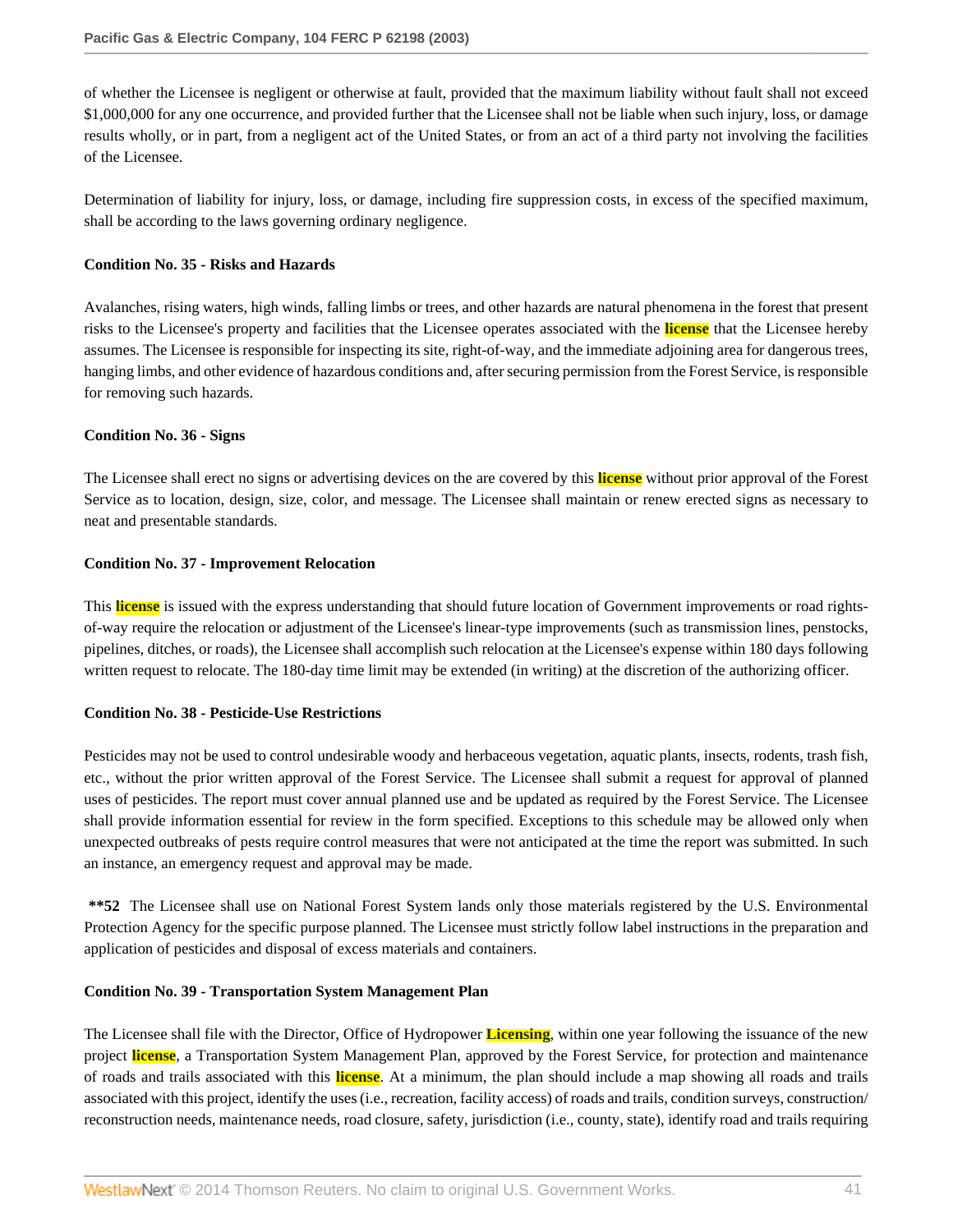additional permitted use processes, and identify associated road and trail access needs with respect to the project boundary and maintenance responsibilities.

The United States shall have unrestricted use of any road constructed within the project area for all purposes deemed necessary or desirable in connection with the protection, administration, management, and utilization of federal lands or resources and shall have the right to extend rights and privileges for use of the right-of-way and road thereon to states and local subdivisions thereof, as well as to other users, including members of the public, except contractors, agents, and employees of the Licensee; provided, that the agency having jurisdiction shall control such use so as not unreasonably to interfere with use of the road by the Licensee or cause the Licensee to bear a share of the cost of maintenance greater than the Licensee's use bears to all use of the road.

The Licensee shall confine all project vehicles, including, but not limited to administrative and transportation vehicles and construction and inspection equipment, to roads or specifically designed access routes. The Forest Service reserves the right to close any and all such routes where damage is occurring to the soil or vegetation, or if requested by Licensee, to require reconstruction/construction by the Licensee to the extent needed to accommodate the Licensee's use. The Forest Service agrees to provide notice to the Licensee and FERC prior to road closures, except in an emergency, in which case notice will be provided as soon as practicable.

### **\*64584 Condition No. 40 - Hazardous Substance Plan**

Within one year following the date of acceptance of this **license** and at least 60 days before starting any activities the Forest Service determines to be of a land-disturbing nature on National Forest System land, the Licensee shall file with the Director, Office of Hydropower **Licensing**, a plan approved by the Forest Service for oil and hazardous substances storage and spill prevention and cleanup.

**\*\*53** At a minimum, the plan must require the Licensee to: (1) maintain in the project area, a cache of spill cleanup equipment suitable to contain any spill from the project; (2) create a notification list in the event of a spill; (3) identify spill prevention measures; (4) periodically inform the Forest Service of the location of the spill cleanup equipment on National Forest System land and of the location, type, and quantity of oil and hazardous substances stored in the project area; and (5) inform the Forest Service immediately of the nature, time, date, location, and action taken for any spill.

The Licensee shall not commence activities the Forest Service determines to be affected by the plan until after 60 days following the filing date, unless the Director, Office of Hydropower **Licensing**, prescribes a different commencement schedule.

# **Condition No. 41 - Land Line Surveys**

Where the effects of the project require activities and/or mitigation on National Forest System lands adjacent to unsurveyed private property, the licensee will have the appropriate boundary surveyed by a surveyor **licensed** by the State of California. The survey must be in accordance with the Bureau of Land Management's 1973 Manual of Surveying Instructions and must comply with existing State and County regulations.

# **Condition No. 42 - Implementation and Modification of Forest Service Conditions After Appeal**

These **license** articles are effective at the completion of any Forest Service administrative appeal filed under 36 CFR Part 215. If the Forest Service modifies its 4(e) conditions as a result of the administrative appeals process, the Forest Service reserves the right to file revised final 4(e) conditions with the Commission.

# **Condition No. 43 - Modification of Forest Service Conditions After Biological Opinion**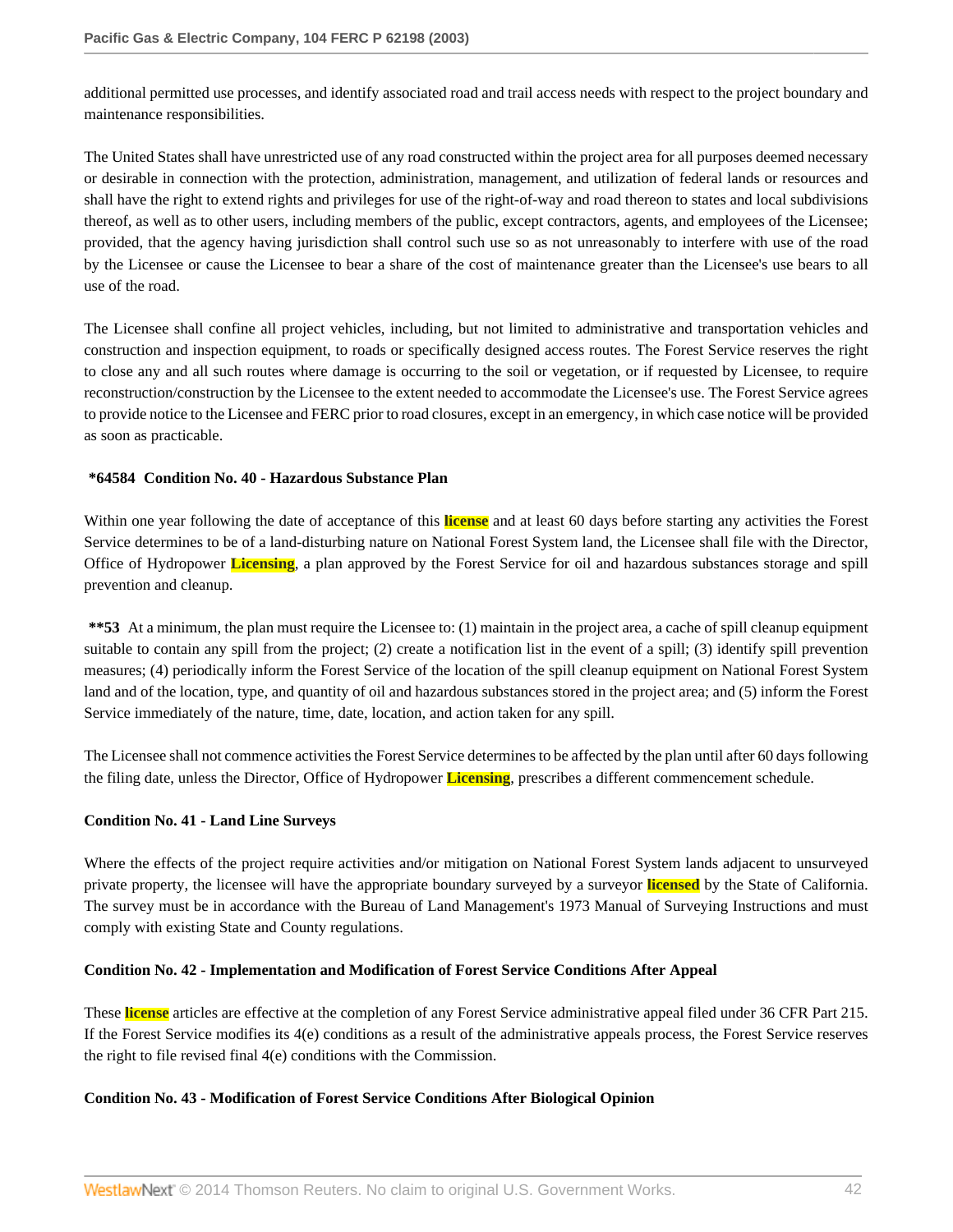The Forest Service reserves the right to modify these conditions, if necessary, to respond to any Final Biological Opinion issued for this project by the Fish and Wildlife Service or National Marine Fisheries Service.

Footnotes

- <span id="page-42-0"></span>[1](#page-0-0) The Phase 1 Agreement was ratified by the Sierra National Forest (SNF), U.S. Fish and Wildlife Service (FWS), U.S. Bureau of Reclamation (BR), California Department of Fish and Game (CDFG), Madera Irrigation District, Madera County Board of Supervisors, and PG&E.
- <span id="page-42-1"></span>[2](#page-2-0) [A 1909](http://www.westlaw.com/Link/Document/FullText?findType=Y&pubNum=5304&cite=CGOA1909&originationContext=document&vr=3.0&rs=cblt1.0&transitionType=DocumentItem&contextData=(sc.Search)) water rights contract with senior water rights holders administered by the BR on behalf of the San Joaquin Water Exchange Contractors.
- <span id="page-42-2"></span>[3](#page-2-1) [33 U.S.C. § 1341\(a\)\(1\).](http://www.westlaw.com/Link/Document/FullText?findType=L&pubNum=1000546&cite=33USCAS1341&originatingDoc=Ie835b436391d11dbb0d3b726c66cf290&refType=LQ&originationContext=document&vr=3.0&rs=cblt1.0&transitionType=DocumentItem&contextData=(sc.Search))
- <span id="page-42-3"></span>[4](#page-3-0) [33 U.S.C. § 1341\(d\).](http://www.westlaw.com/Link/Document/FullText?findType=L&pubNum=1000546&cite=33USCAS1341&originatingDoc=Ie835b436391d11dbb0d3b726c66cf290&refType=LQ&originationContext=document&vr=3.0&rs=cblt1.0&transitionType=DocumentItem&contextData=(sc.Search))
- <span id="page-42-4"></span>[5](#page-3-1) The introductory statement of the Forest Service's appended Section 4(e) conditions notwithstanding, these are the only purposes that are relevant for a Commission determination under Section 4(e) as to whether a project will interfere or be inconsistent with the purpose for which the reservation (National Forest) was created or acquired. Se[e Rainsong Company v. FERC, 106 F.3d 269](http://www.westlaw.com/Link/Document/FullText?findType=Y&serNum=1997047481&pubNum=506&originationContext=document&vr=3.0&rs=cblt1.0&transitionType=DocumentItem&contextData=(sc.Search))  $(9^{th}$  [Cir. 1997\).](http://www.westlaw.com/Link/Document/FullText?findType=Y&serNum=1997047481&pubNum=506&originationContext=document&vr=3.0&rs=cblt1.0&transitionType=DocumentItem&contextData=(sc.Search))
- <span id="page-42-5"></span>[6](#page-4-0) [16 U.S.C. § 811](http://www.westlaw.com/Link/Document/FullText?findType=L&pubNum=1000546&cite=16USCAS811&originatingDoc=Ie835b436391d11dbb0d3b726c66cf290&refType=LQ&originationContext=document&vr=3.0&rs=cblt1.0&transitionType=DocumentItem&contextData=(sc.Search)).
- <span id="page-42-6"></span>[7](#page-4-1) [Lynchburg Hydro Associates, 39 FERC ¶61,079 \(1987\)](http://www.westlaw.com/Link/Document/FullText?findType=Y&serNum=1987306613&pubNum=920&originationContext=document&vr=3.0&rs=cblt1.0&transitionType=DocumentItem&contextData=(sc.Search)).
- <span id="page-42-7"></span>[8](#page-4-2) [16 U.S.C. §803\(j\)\(1\).](http://www.westlaw.com/Link/Document/FullText?findType=L&pubNum=1000546&cite=16USCAS803&originatingDoc=Ie835b436391d11dbb0d3b726c66cf290&refType=LQ&originationContext=document&vr=3.0&rs=cblt1.0&transitionType=DocumentItem&contextData=(sc.Search))
- <span id="page-42-8"></span>[9](#page-4-3) [16 U.S.C. §661](http://www.westlaw.com/Link/Document/FullText?findType=L&pubNum=1000546&cite=16USCAS661&originatingDoc=Ie835b436391d11dbb0d3b726c66cf290&refType=LQ&originationContext=document&vr=3.0&rs=cblt1.0&transitionType=DocumentItem&contextData=(sc.Search)) *et seq*.
- <span id="page-42-9"></span>[10](#page-4-4) This recommendation, that PG&E continue to participate in the Crane Valley Project Committee, is not within the scope of [Section](http://www.westlaw.com/Link/Document/FullText?findType=L&pubNum=1000546&cite=16USCAS10&originatingDoc=Ie835b436391d11dbb0d3b726c66cf290&refType=LQ&originationContext=document&vr=3.0&rs=cblt1.0&transitionType=DocumentItem&contextData=(sc.Search)) [10\(j\)](http://www.westlaw.com/Link/Document/FullText?findType=L&pubNum=1000546&cite=16USCAS10&originatingDoc=Ie835b436391d11dbb0d3b726c66cf290&refType=LQ&originationContext=document&vr=3.0&rs=cblt1.0&transitionType=DocumentItem&contextData=(sc.Search)) because it is not a specific fish and wildlife measure. After considering CDFG's recommendation under FPA [Section 10\(a\)](http://www.westlaw.com/Link/Document/FullText?findType=L&pubNum=1000546&cite=16USCAS10&originatingDoc=Ie835b436391d11dbb0d3b726c66cf290&refType=LQ&originationContext=document&vr=3.0&rs=cblt1.0&transitionType=DocumentItem&contextData=(sc.Search)), I am not requiring PG&E to continue to participate in the Crane Valley Project Committee. In several of the articles that are being made part of this order, I am requiring PG&E to consult with agencies and interested parties, to the extent that particular interested party is not represented by a resource agency. Each article requires the licensee to consult with only those parties directly involved in the issue the article addresses.
- <span id="page-42-10"></span>[11](#page-4-5) This recommendation, that PG&E comply with any biological opinion for the project pursuant to the Endangered Species Act, is not within the scope of Section  $10(j)$  because it is not a specific fish and wildlife measure. See [18 C.F.R. § 4.30\(b\)\(9\)\(ii\)](http://www.westlaw.com/Link/Document/FullText?findType=L&pubNum=1000547&cite=18CFRS4.30&originatingDoc=Ie835b436391d11dbb0d3b726c66cf290&refType=LQ&originationContext=document&vr=3.0&rs=cblt1.0&transitionType=DocumentItem&contextData=(sc.Search)). In the Endangered Species section of this **license** order, I discuss the measures I've included in this **license** to protect endangered species.
- <span id="page-42-11"></span>[12](#page-5-0) In a letter dated October 3, 2002, Commission staff explained its preliminary findings on the eleven specific fish and wildlife measures that the U.S. Fish and Wildlife Service recommends.
- <span id="page-42-12"></span>[13](#page-6-0) Section 4(e) condition no. 13 does require PG&E to construct new deer crossings and maintain/reconstruct existing deer crossings so that they meet the FS's current standards for wildlife crossings. FS condition no. 13 requires PG&E to monitor the effectiveness of the deer crossings and evaluate the need for additional crossings.
- <span id="page-42-13"></span>[14](#page-6-1) Adaptive management is a method that allows flexibility in achieving a defined goal, such as varying the volume and release point of an attraction flow to increase the efficiency of a fish ladder based on experience with the original volume and release point.
- <span id="page-42-14"></span>[15](#page-7-0) Interior's interim minimum flows are identical to the minimum flows contained in condition no. 4 submitted by the Forest Service pursuant to Section 4(e) of the FPA, except the Interior recommendation does not provide for dry and critically dry year variances.
- <span id="page-42-15"></span>[16](#page-7-1) Interior noted that should the Commission not incorporate the monitoring program, then their original flow recommendation would constitute their final [Section 10\(j\)](http://www.westlaw.com/Link/Document/FullText?findType=L&pubNum=1000546&cite=16USCAS10&originatingDoc=Ie835b436391d11dbb0d3b726c66cf290&refType=LQ&originationContext=document&vr=3.0&rs=cblt1.0&transitionType=DocumentItem&contextData=(sc.Search)) recommendation.
- <span id="page-42-16"></span>[17](#page-7-2) [16 U.S.C. § 1536\(a\)\(2\).](http://www.westlaw.com/Link/Document/FullText?findType=L&pubNum=1000546&cite=16USCAS1536&originatingDoc=Ie835b436391d11dbb0d3b726c66cf290&refType=LQ&originationContext=document&vr=3.0&rs=cblt1.0&transitionType=DocumentItem&contextData=(sc.Search))
- <span id="page-42-17"></span>[18](#page-7-3) The BA was included in the Supplemental EA prepared for the project.
- <span id="page-42-18"></span>[19](#page-8-0) Section 7(b) of the ESA imposes strict time limits on formal consultation and requires the applicant's consent to an extension of the consultation period. Formal consultation concludes within 90 days after its initiation unless extended. Within 45 days after concluding formal consultation, FWS is to deliver a biological opinion to the federal agency and any applicant (a 135-day time frame). [16 U.S.C.](http://www.westlaw.com/Link/Document/FullText?findType=L&pubNum=1000546&cite=16USCAS1536&originatingDoc=Ie835b436391d11dbb0d3b726c66cf290&refType=LQ&originationContext=document&vr=3.0&rs=cblt1.0&transitionType=DocumentItem&contextData=(sc.Search)) [§ 1536\(b\)](http://www.westlaw.com/Link/Document/FullText?findType=L&pubNum=1000546&cite=16USCAS1536&originatingDoc=Ie835b436391d11dbb0d3b726c66cf290&refType=LQ&originationContext=document&vr=3.0&rs=cblt1.0&transitionType=DocumentItem&contextData=(sc.Search)); see also [50 C.F.R. § 402.14\(e\)](http://www.westlaw.com/Link/Document/FullText?findType=L&pubNum=1000547&cite=50CFRS402.14&originatingDoc=Ie835b436391d11dbb0d3b726c66cf290&refType=LQ&originationContext=document&vr=3.0&rs=cblt1.0&transitionType=DocumentItem&contextData=(sc.Search)). The 135-day deadline for FWS to issue its biological opinion was March 27, 2003.
- <span id="page-42-19"></span>[20](#page-8-1) See Section 7(d) of the ESA, [16 U.S.C. § 1536\(d\)](http://www.westlaw.com/Link/Document/FullText?findType=L&pubNum=1000546&cite=16USCAS1536&originatingDoc=Ie835b436391d11dbb0d3b726c66cf290&refType=LQ&originationContext=document&vr=3.0&rs=cblt1.0&transitionType=DocumentItem&contextData=(sc.Search)).
- <span id="page-42-20"></span>[21](#page-8-2) See [City of Tacoma, Washington, 104 FERC ¶ 61,092 \(2003\)](http://www.westlaw.com/Link/Document/FullText?findType=Y&serNum=2003506528&pubNum=920&originationContext=document&vr=3.0&rs=cblt1.0&transitionType=DocumentItem&contextData=(sc.Search)).
- <span id="page-42-21"></span>[22](#page-9-0) 85 FERC  $\P$  61,411.
- <span id="page-42-22"></span>[23](#page-10-0) (1) California Department of Parks and Recreation. 1997. Public Opinions and Attitudes on Outdoor Recreation in California. 1997. Sacramento, California. March 1998. 72 pp. and appendices. (2) California Department of Parks and Recreation. 1993.